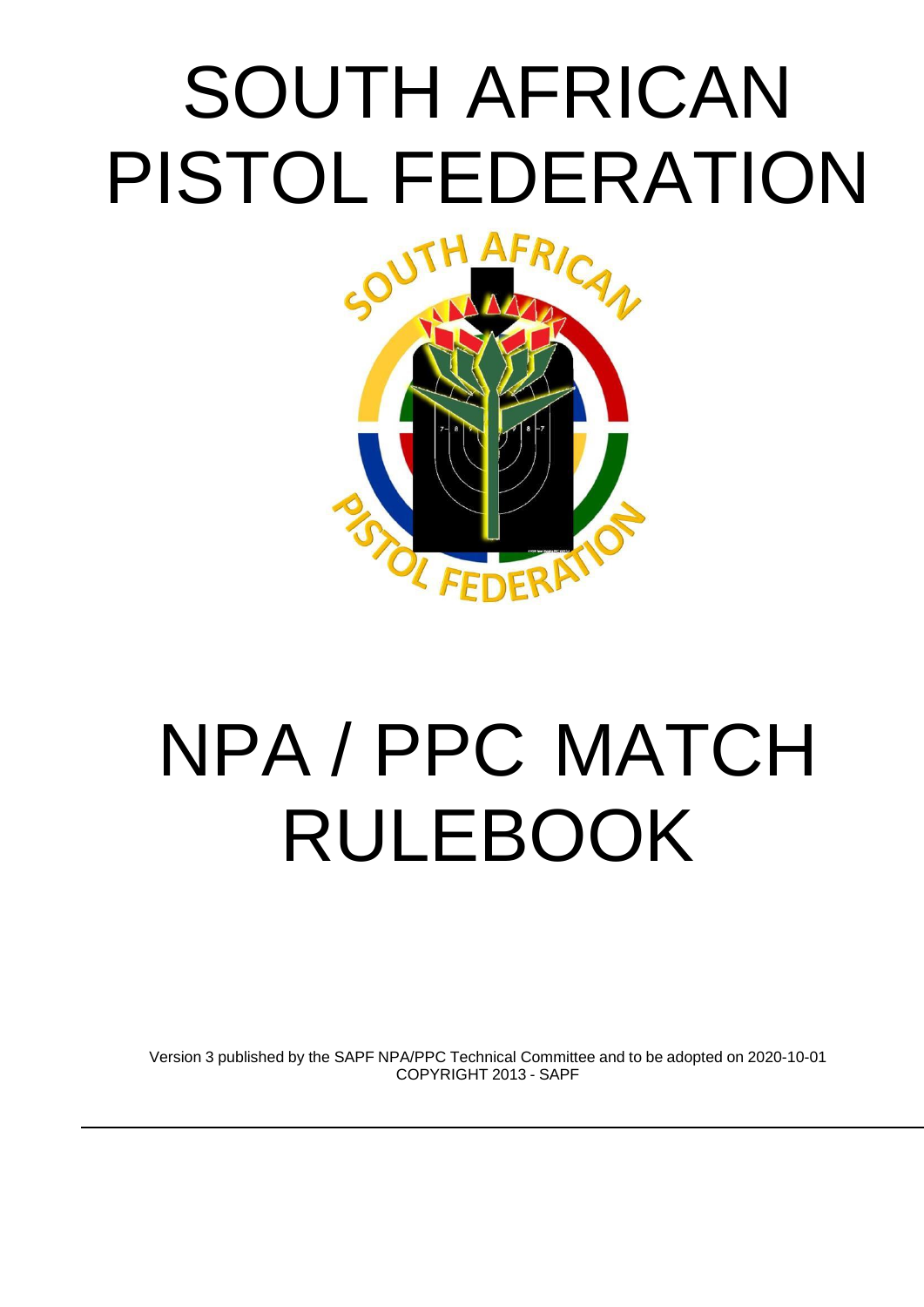These rules endeavour to establish uniform standards for all NPA and PPC Match Competitions staged under the auspices of the South African Pistol Federation ("SAPF") and are specific to South Africa. Where members are to compete internationally, it is every competitor's responsibility to be familiar with the Match Rules as they stand, in the countries they are going to compete in, e.g. in the WA 1500 Rulebook, how they are applied internationally as well as to know the meaning behind those rules.

These rules govern the conduct of all NPA and PPC Matches in South Africa from the date on which they were adopted, supersedes all earlier editions or manuals and will remain in effect until specifically superseded. Competition officials, sponsors or directors may not alter these rules, except Regulations by national firearm laws. If Competition officials, sponsors or directors require additional rules for special conditions, the additions must be fully set forth in the program for the Competition concerned.

While these rules endeavour to provide for the efficient and orderly operation of a Competition many local range regulations exist for one reason only - SAFETY. Others serve a dual purpose, smooth range operation and SAFETY.

It is every competitor or tournament officials' responsibility to be familiar with these rules and how they are applied in South Africa. Where no alternatives are shown, the rules as they appear in the official and most current WA 1500 Rulebook will apply. For local conditions, references to yards in the WA 1500 Rulebook should be substituted with meters.

Recommendations for any rule changes may be forwarded to the NPA/PPC Technical Committee at least one month before the SAPF Annual Council Meeting ("ACM"). Decisions will be taken at or as soon as possible after the SAPF ACM and any rule changes will be implemented on 01 January of the following year.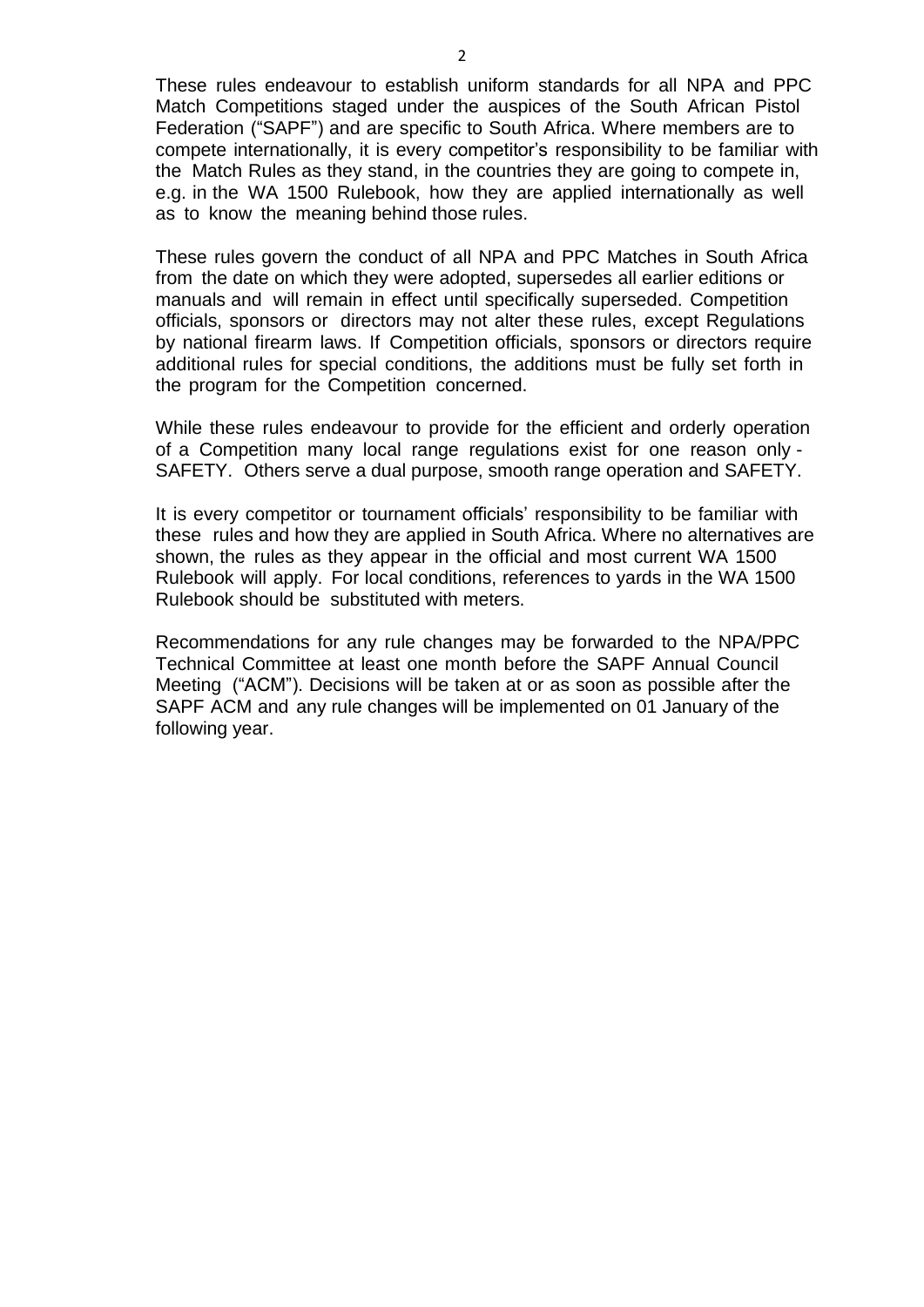# **Table of Contents**

| Standard Semi-automatic Pistol (formerly known as Stock semi-auto pistol) 40   |  |
|--------------------------------------------------------------------------------|--|
|                                                                                |  |
| Standard Revolver 2.75" 5 shot (formerly known as Off-duty revolver 5 shot) 45 |  |
|                                                                                |  |
|                                                                                |  |
|                                                                                |  |
|                                                                                |  |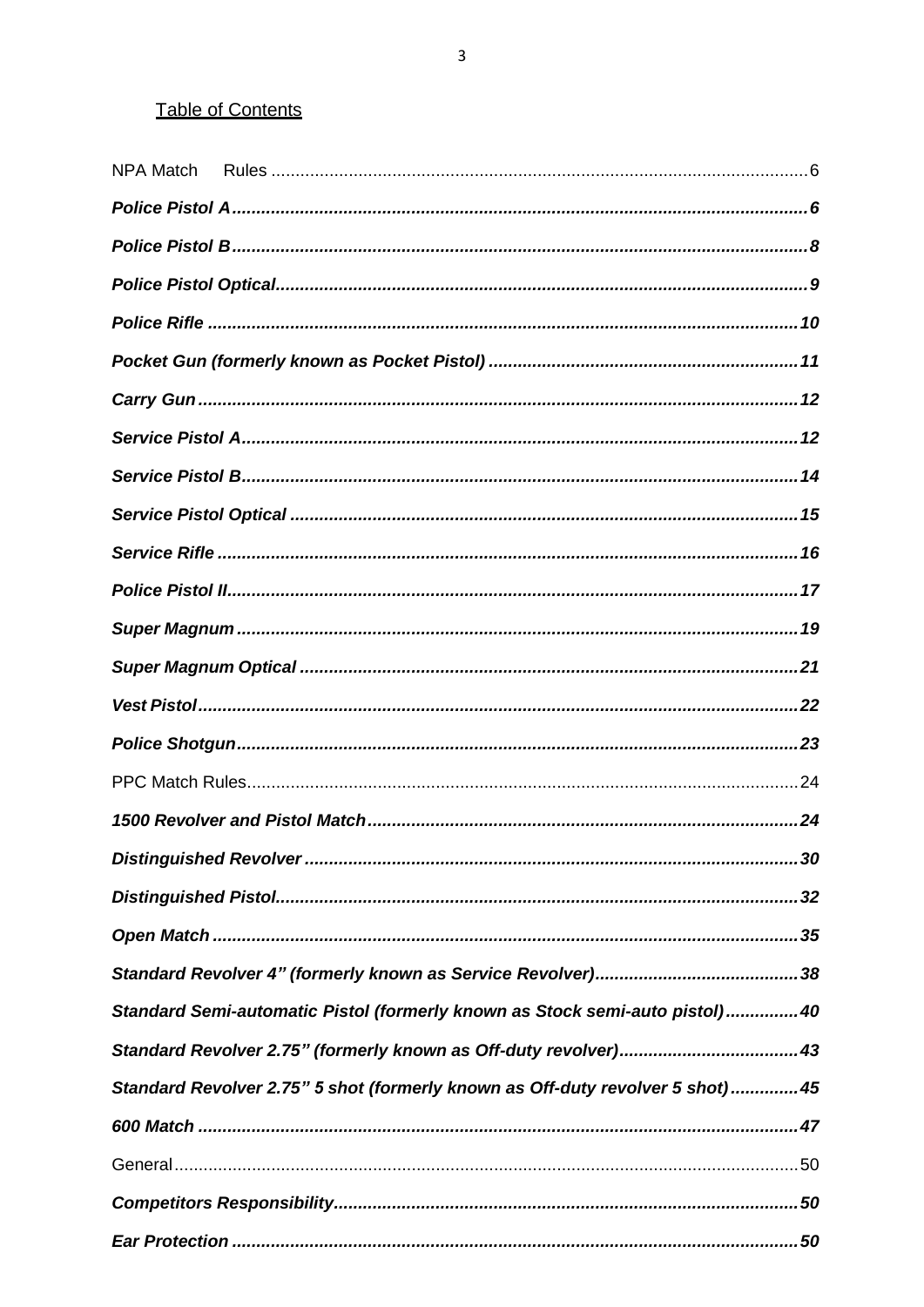| Scoring and how to score NPA/PPC targets using plastic overlay scoring gauges54 |
|---------------------------------------------------------------------------------|
|                                                                                 |
|                                                                                 |
|                                                                                 |
|                                                                                 |
|                                                                                 |
|                                                                                 |
|                                                                                 |
|                                                                                 |
|                                                                                 |
|                                                                                 |
|                                                                                 |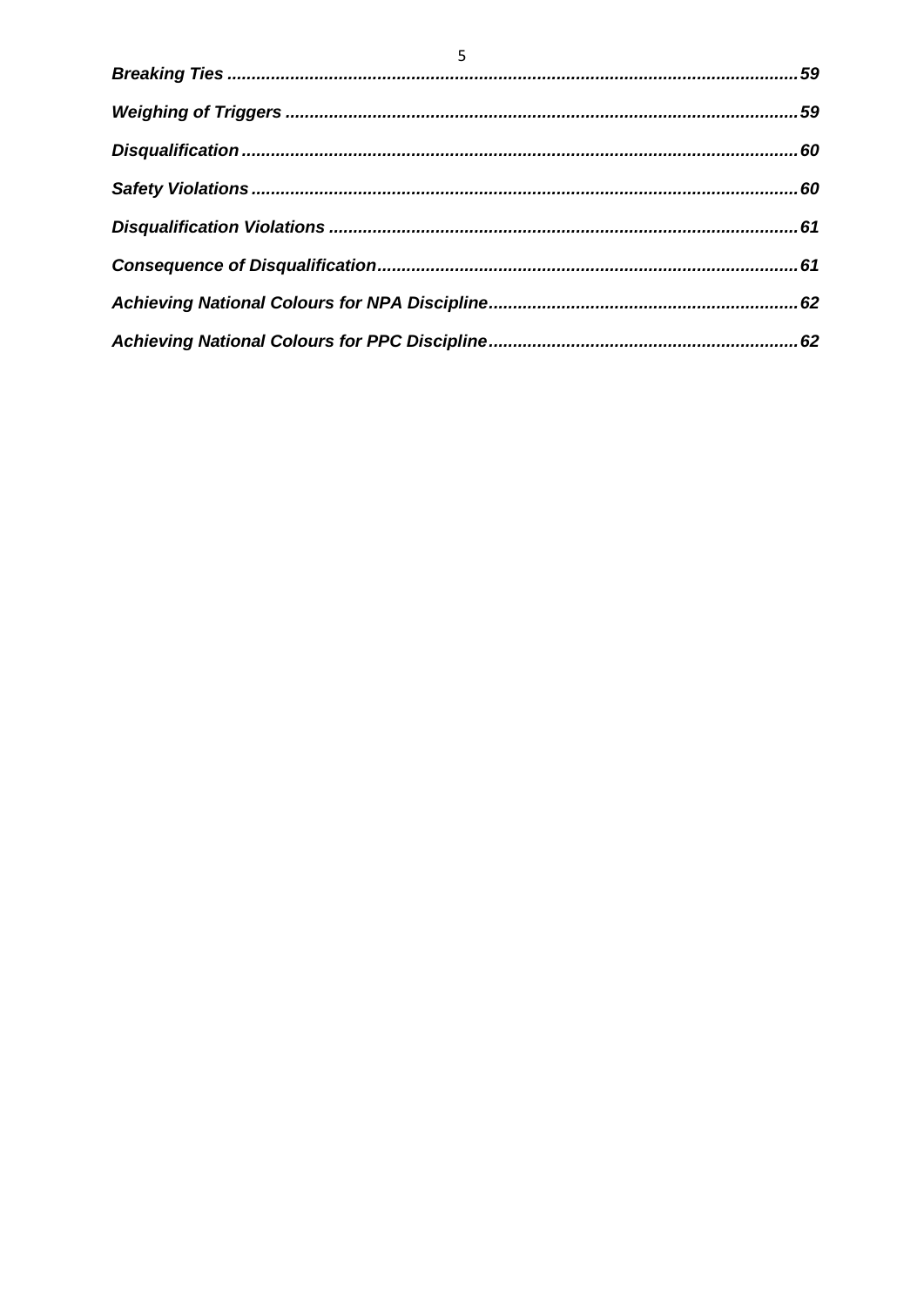# <span id="page-5-0"></span>NPA MatchRules

# <span id="page-5-1"></span>**Police Pistol A**

**Firearms:** Factory manufactured (catalogue item) center-fire semi-automatic 9 mm Parabellum self-loading pistols only. No porting or compensators allowed. Barrel length not to exceed 6 inches (153 mm) and any replacement barrels may not be longer than the original factory barrel.

**Sights:** Any open metal sights from any manufacturer, in any colour. Rear sights may be fixed or adjustable and fixed open front sights may not extend beyond the front of the slide. Orthoptics, hooded or telescope sights are not allowed.

**Grips:** Orthopedic and target type as well as weighted grips are not allowed. Grips may be modified or changed because of the size of a competitor's hands or to facilitate loading. Finger groove and slip on grips are allowed. Thumb rest grips/stocks or those flared at the base are not allowed nor is tape on the grip or any substance (except sweat preventers) which results in a sticky surface to the grip or hand.

**Trigger:** Trigger pull must not be less than 3 lbs (1 360 g) single action or those of double action capability only.

**Position:** Standing, both hands may be used to hold or steady the firearm.

**Ready position:** Pistol held at 45 degrees, pointing at ground while targets are not facing. Firearm will be loaded, with a round in the chamber and hammer may be cocked.

**Targets:** HGW6 Sport Shooting PP1 Full, one per competitor.

| <b>Disciplines</b>     | PPA/B/OPT, PP2, PG,      |  |
|------------------------|--------------------------|--|
|                        | <b>CG, MAG/OPT</b>       |  |
| Size: width/height     | <b>Target Dimensions</b> |  |
| <b>Target Over All</b> | 450 x 770                |  |
|                        | Circle 50                |  |
| 10                     | 85 x 150                 |  |
| 9                      | 180 x 305                |  |
| 8                      | 275 x 450                |  |
|                        | 360 x 600                |  |
| 6                      | 450 x 760                |  |
|                        | <b>Rest of Target</b>    |  |
|                        | All measurements in: mm  |  |

**Ammunition:** 30 rounds of hand or factory loaded ammunition, to be supplied by the competitor.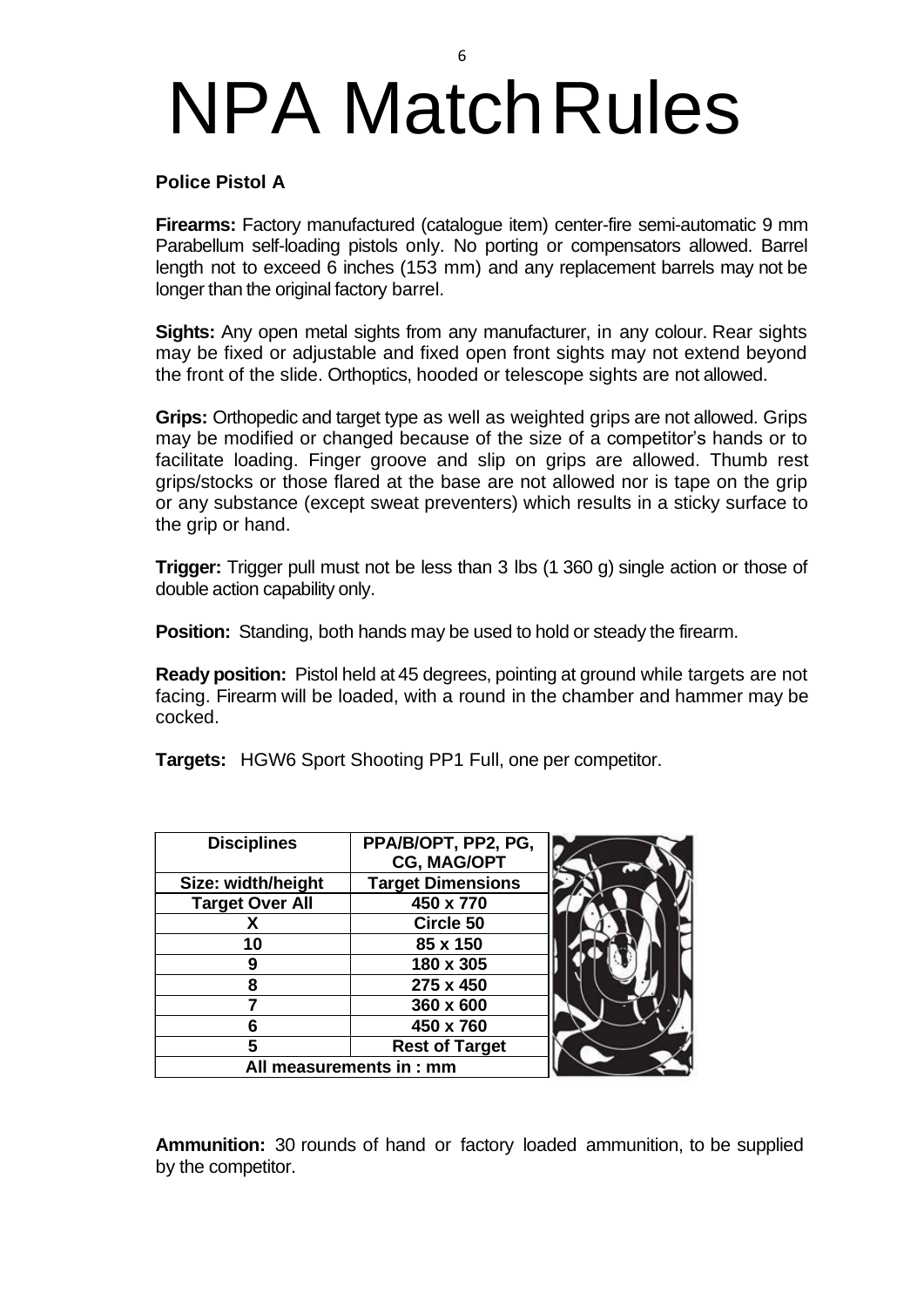# **Course of Fire**:

25M 12 shots in 2 minutes (120 seconds – to include reloading of 6 rounds).

**Practice 2** 15M 12 shots in two strings of 6. The targets will make 6 appearances of 2 seconds, with intervals of 5 seconds. One shot to be fired at each appearance. Ready position between target exposures must be 45 degrees or more b below the line of sight.

**Practice 3** 10M 6 shots only. The targets will make 3 appearances of 2 seconds with intervals of 5 seconds. Six shots to be fired, 2 at every appearance. Ready position between target exposures must be 45 degrees or more below the line of sight.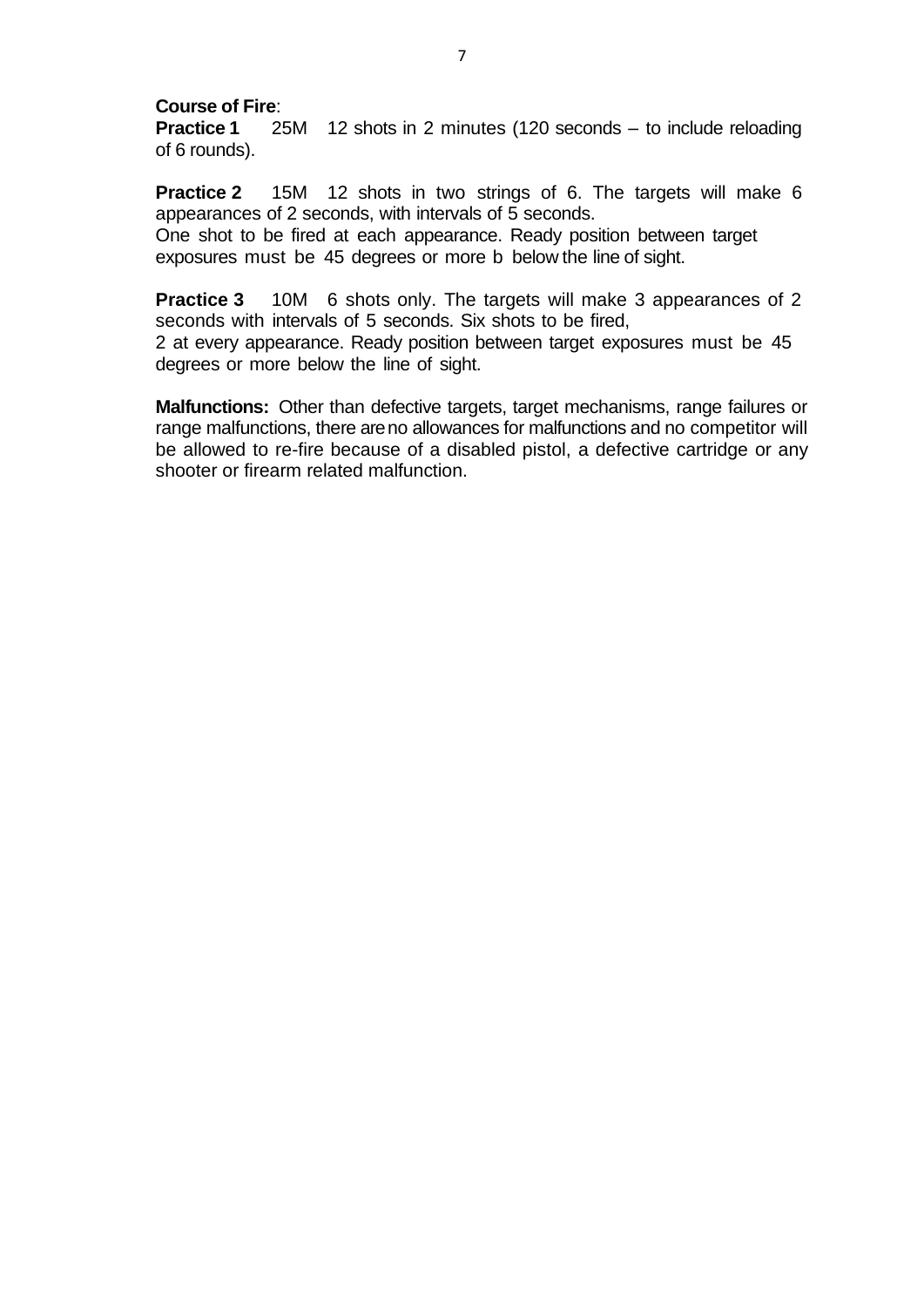# <span id="page-7-0"></span>**Police Pistol B**

### **Firearms:**

**Revolvers -** A revolver chambered to fire center-fire cartridges of .354 caliber or larger. No porting or compensators allowed. Barrel length not to exceed 6 inches. **Pistols -** Center-fire semi-automatic pistols of .354 caliber or larger. No porting or compensators allowed. Barrel length not to exceed 6 inches (153 mm).

**Sights:** Any open metal sights from any manufacturer, in any colour. Rear sights may be fixed or adjustable and fixed open front sights may not extend beyond the front of the barrel of the revolver or the slide or the pistol. Orthoptics, hooded or telescope sights are not allowed.

**Grips:** Orthopedic and target type as well as weighted grips are not allowed. Stock may be modified or changed because of the competitor's hand. Finger groove and slip-on grips are allowed, thumb rest grips/stocks or those flared at the base are not allowed nor is the tape on the grips/stock or any substance (except sweat prevention) which results in a sticky surface to the grip/stock or hand.

#### Trigger:

**Revolvers -** If the revolver has single-action capability, the single action trigger pull must not be less than 2.5 lbs. (1 135 g). A trigger stop is allowed.

**Pistols -** Trigger pull must not be less than 3 lbs (1 360 g) single action or those of double action capability only. A trigger stop is allowed.

**Position:** Standing, both hands may be used to hold or steady the firearm.

**Ready position:** Firearm held at 45 degrees, pointing at ground while targets are not facing. Firearm will be loaded, with a round in the chamber and hammer may be cocked.

**Targets:** HGW6 Sport Shooting PP1 Full, one per competitor.

**Ammunition:** 30 rounds of hand or factory loaded ammunition, to be supplied by the competitor.

### Course of Fire:

**Practice 1** 25M 12 shots in 120 seconds (to include reloading of 6 rounds). **Practice 2** 15M 12 shots in two strings of 6. The targets will make 6 appearances of 2 seconds, with intervals of 5 seconds. One shot to be fired at each appearance. Ready position between target exposures must be 45 degrees or more below the line of sight.

**Practice 3** 10M 6 shots only. The targets will make 3 appearances of 2 seconds with intervals of 5 seconds. Six shots to be fired, 2 at every appearance. Ready position between target exposures must be 45 degrees or more below the line of sight.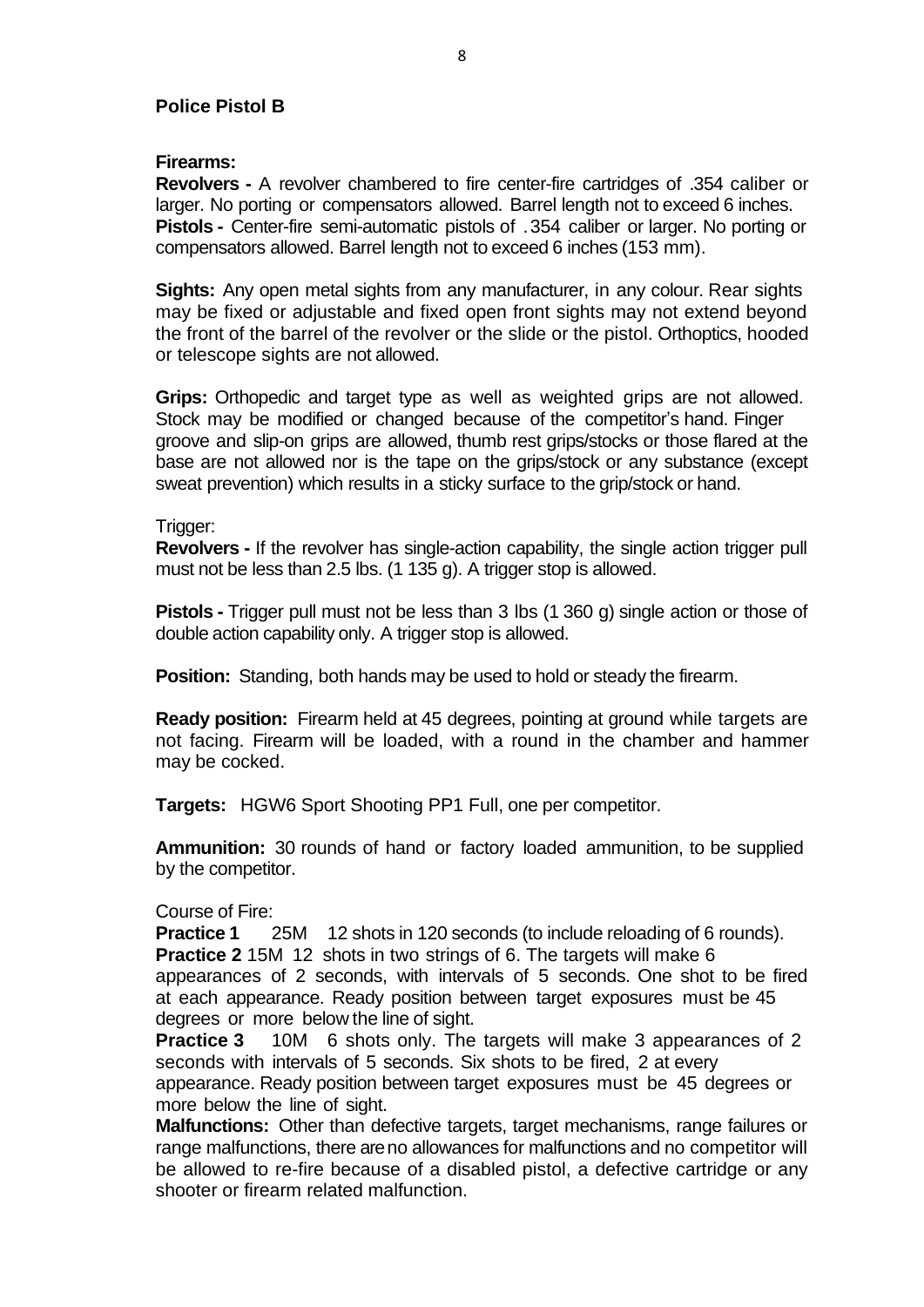# <span id="page-8-0"></span>**Police Pistol Optical**

# **Firearms:**

**Revolvers -** A revolver chambered to fire center-fire cartridges .354 caliber or larger. There are no restrictions on the barrel.

**Pistols -** Center-fire semi-automatic pistols of .354 caliber or larger. There are no restrictions on the barrel.

**Sights:** No restrictions other than possibly the national firearm laws. Optical or electronic, fixed or adjustable. Front sight may not extend beyond the muzzle.

**Grips:** Orthopedic and target type as well as weighted grips are not allowed. Grips may be modified or changed because of the size of a competitor's hands or to facilitate loading. Finger groove and slip on grips are allowed. Thumb rest grips/stocks or those flared at the base are not allowed nor is tape on the grip or any substance (except sweat preventers) which results in a sticky surface to the grip or hand.

#### Trigger:

**Revolvers -** If the revolver has single-action capability the single action trigger pull must be at least 2.5 lbs. (1135 g). A Trigger stop is allowed.

**Pistols -** Trigger pull not less than 3 lbs. (1360 g) single action or for those of double action capability only. A trigger stop is allowed. **Position:** Standing, both hands may be used to hold or steady the firearm.

**Ready position:** Pistol held at 45 degrees, pointing at ground while targets are not facing. Firearm will be loaded, with a round in the chamber and hammer may be cocked.

**Targets:** HGW6 Sport Shooting PP1 Full, one per competitor.

**Ammunition:** 30 rounds of hand or factory loaded ammunition, to be supplied by the competitor.

#### Course of Fire:

**Practice 1** 25M 12 shots in 120 seconds (to include reloading of 6 rounds).

**Practice 2** 15M 12 shots in strings of 6. The targets will make 6 appearances of 2 seconds, with intervals of 5 seconds. One shot to be fired at each appearance. Ready position between target exposures must be 45 degrees or more below the line of sight.

**Practice 3** 10M 6 shots only. The targets will make 3 appearances of 2 seconds with intervals of 5 seconds. Six shots to be fired, 2 at every appearance. Ready position between target exposures must be 45 degrees or more below the line of sight.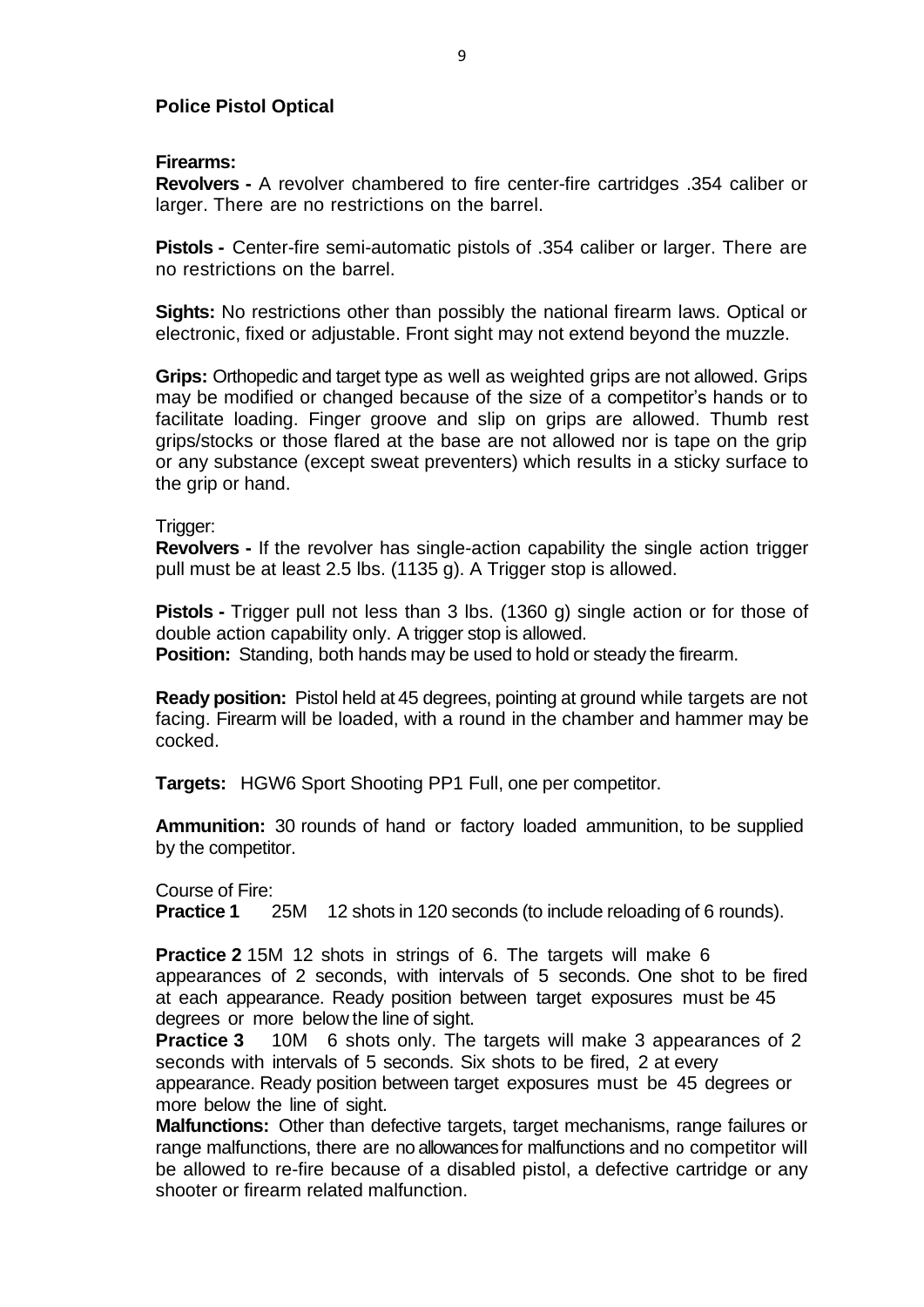<span id="page-9-0"></span>**Firearms:**

**Semi Auto Pistol Calibre Carbine -** A rifle chambered to fire center-fire cartridges .354 caliber or larger. There are no restrictions on the barrel length. **Semi Auto .22lr -** A rifle chambered to fire .22lr calibre only. There are no restrictions on the barrel length.

**Semi Auto Carbine -** A rifle chambered to fire center-fire cartridges .223 caliber or larger. There are no restrictions on the barrel length.

**Lever Action -** A rifle chambered to fire center-fire cartridges .354 caliber or larger. There are no restrictions on the barrel length.

**Bolt Action -** A rfile chambered to fire .22lr calibre only. There are no restrictions on the barrel length.

**Sights:** No restrictions other than possibly the national firearm laws. Optical or electronic, fixed or adjustable. Front sight may not extend beyond the muzzle.

**Grips:** Orthopedic and target type as well as weighted grips are not allowed. Grips may be modified or changed because of the size of a competitor's hands or to facilitate loading. Finger groove and slip on grips are allowed. Thumb rest grips/stocks or those flared at the base are not allowed nor is tape on the grip or any substance (except sweat preventers) which results in a sticky surface to the grip or hand.

Trigger: **The trigger must be safe in the opinion of the range officer. Position:** Standing, both hands must be used to hold or steady the firearm.

**Ready position:** firearm held at 45 degrees, pointing at ground while targets are not facing. Firearm will be loaded, with a round in the chamber and hammer may be cocked.

**Targets:** PP1 target reduced to 50%, one per competitor.

**Ammunition:** 30 rounds of hand or factory loaded ammunition, to be supplied by the competitor.

Course of Fire:

**Practice 1** 25M 12 shots in 120 seconds (to include reloading of 6 rounds).

**Practice 2** 15M 12 shots in strings of 6. The targets will make 6 appearances of 3 seconds, with intervals of 5 seconds. One shot to be fired at each appearance. Ready position between target exposures must be 45 degrees or more below the line of sight.

**Practice 3** 10M 6 shots only. The targets will make 3 appearances of 3 seconds with intervals of 5 seconds. Six shots to be fired, 2 at every appearance. Ready position between target exposures must be 45 degrees or more below the line of sight.

**Practice 3** 10M **BOLT ACTION Rifle** 6 shots only. The targets will make 3 appearances of 6 seconds with intervals of 5 seconds. Six shots to be fired, 2 at every appearance. Ready position between target exposures must be 45 degrees or more below the line of sight.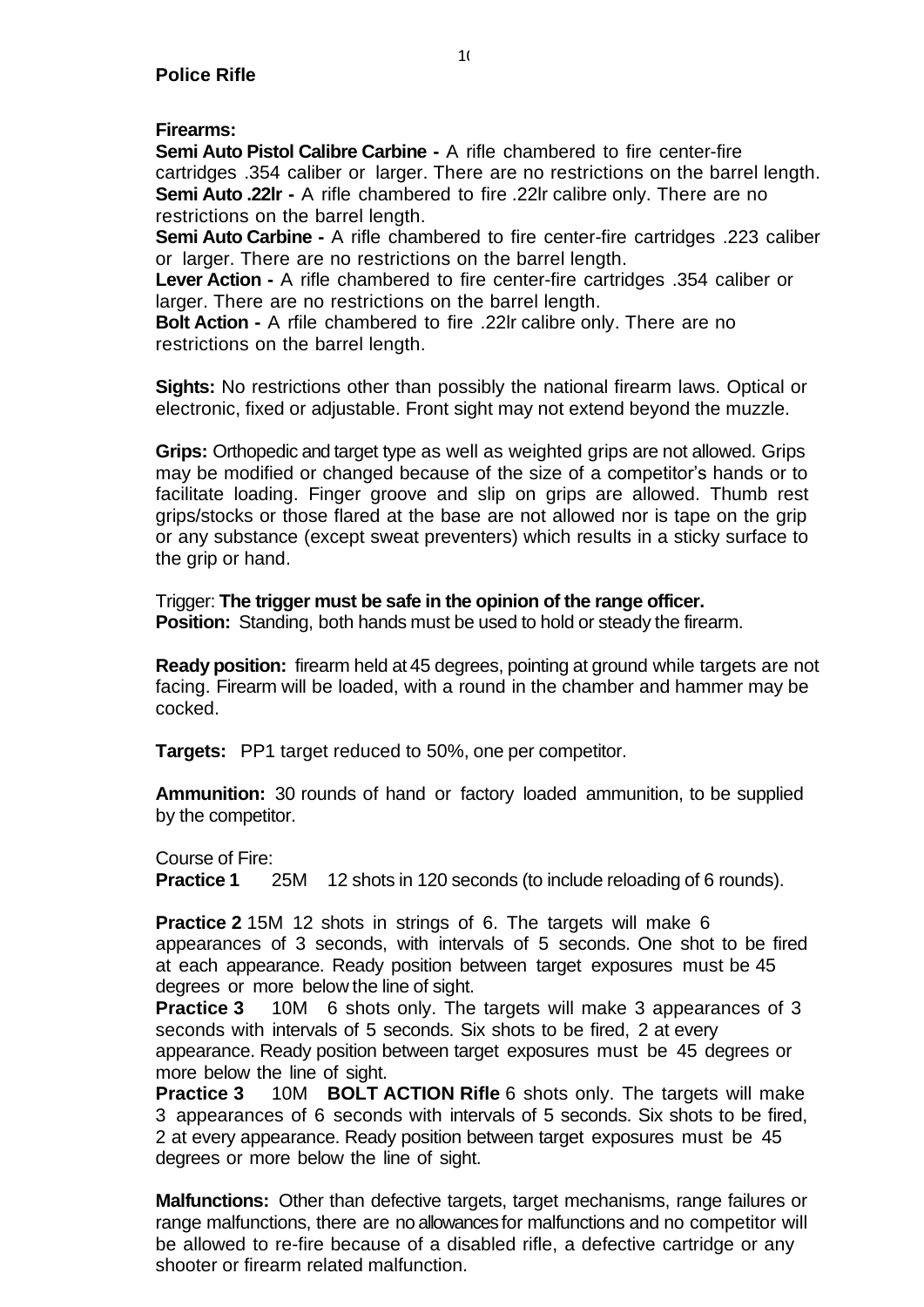# <span id="page-10-0"></span>**Pocket Gun (formerly known as Pocket Pistol)**

Firearms:

**Revolvers -** Any revolver chambered to fire center-fire cartridges .32 caliber or larger. Barrel length not to exceed 2.75 inches. Porting and compensatorsallowed. **Pistols:** Center-fire semi-automatic pistols of .32 caliber or larger. Barrel length not to exceed 4 inches. Pistols, in the condition as they are to be shot, with magazine inserted **but not loaded**, to fit into a box with size (190x140x40). A 5mm tolerance in any one direction only will be allowed. Porting and compensators allowed.

**Sights:** Any open metal sights from any manufacturer, in any colour. Rear sights may be fixed or adjustable and fixed open front sights may not extend beyond the front of the barrel of the revolver or the slide or the pistol. Orthoptics, hooded or telescope sights are not allowed.

**Grips:** Orthopedic and target type as well as weighted grips are not allowed. Stock may be modified or changed because of the competitor's hand. Finger groove and slip-on grips are allowed, thumb rest grips/stocks or those flared at the base are not allowed nor is the tape on the grips/stock or any substance (except sweat prevention) which results in a sticky surface to the grip/stock or hand.

Trigger:

**Revolvers -** If the revolver has single-action capability the single action trigger pull must not be less than 2.5 lbs. (1 135 g). A trigger stop is allowed.

**Pistols -** Trigger pull must not be less than 3 lbs (1 360 g) single action or those of double action capability only. A trigger stop is allowed.

**Position:** Standing, both hands may be used to hold or steady the firearm.

**Ready position:** Pistol held at 45 degrees, pointing at ground while targets are not facing. Firearm will be loaded, with a round in the chamber and hammer may be cocked.

**Targets:** HGW6 Sport Shooting PP1 Full, one per competitor.

**Ammunition:** 30 rounds of hand or factory loaded ammunition, to be supplied by the competitor.

Course of Fire:

**Practice 1** 15M 10 shots in 100 seconds (to include reloading of 5 rounds). **Practice 2** 10M 10 shots in two strings of 5. The target will make 5 appearances of 2 seconds with intervals of 5 seconds. One shot to be fired at each appearance. Ready position between target exposures is 45 degrees or more below the line of sight.

**Practice 3** 7M The target will make 3 appearances of 2 seconds with intervals of 5 seconds. Five shots to be fired, not more than 2 shots per appearance i.e. (2.2.1) (2.1.2) (1.2.2). This detail to be shot twice. Ready position between target exposures is 45 degrees or more below the line of sight. **Malfunctions:** Other than defective targets, target mechanisms, range failures or

range malfunctions, there areno allowances for malfunctions and no competitor will be allowed to re-fire because of a disabled pistol, a defective cartridge or any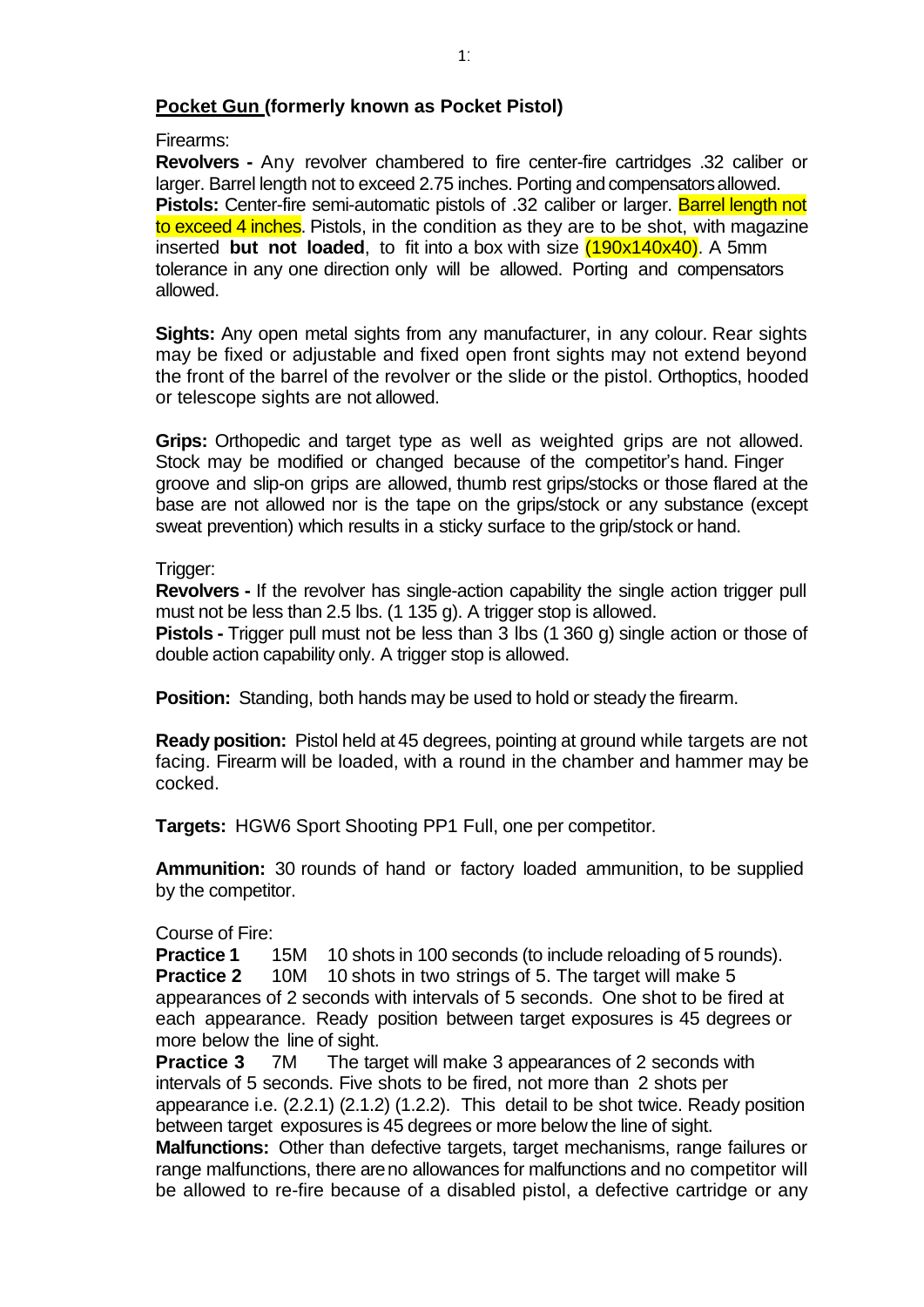| shooter | or | firearm related | malfunction. |
|---------|----|-----------------|--------------|
|         |    |                 |              |

<span id="page-11-0"></span>**Carry Gun**

# **Firearms:**

**Revolvers:** Any revolver chambered to fire center-fire cartridges .32 caliber or larger. Barrel length not to exceed 4 inches. Porting and compensatorsallowed.

**Pistols:** Center-fire semi-automatic pistols of .32 caliber or larger. **Pistols without** magazine to fit into a box with size (220x145x40mm). A 5mm tolerance in any one direction only will be allowed. Porting and compensators allowed, but bullbarreled or target type pistols arenotallowed.

**Sights:** Any open metal sights from any manufacturer, in any colour, but pistols retrofitted with target sights are not allowed. Rear sights may be fixed or adjustable and fixed open front sights may not extend beyond the front of the barrel of the revolver or the slide or the pistol. Orthoptics, hooded or telescope sights are not allowed.

**Grips:** Orthopedic and target type as well as weighted grips are not allowed. Stock may be modified or changed because of the competitor's hand. Finger groove and slip-on grips are allowed, thumb rest grips/stocks or those flared at the base are not allowed nor is the tape on the grips/stock or any substance (except sweat prevention) which results in a sticky surface to the grip/stock or hand.

Trigger:

**Revolvers -** If the revolver has single-action capability the single action trigger pull must not be less than 2.5 lbs. (1 135 g). A trigger stop is allowed.

**Pistols -** Trigger pull must not be less than 3 lbs (1 360 g) single action or those of double action capability only. A trigger stop is allowed.

**Position:** Standing, both hands may be used to hold or steady the firearm.

**Ready position:** Pistol held at 45 degrees, pointing at ground while targets are not facing. Firearm will be loaded, with a round in the chamber and hammer may be cocked.

**Targets:** HGW6 Sport Shooting PP1 Full, one per competitor.

**Ammunition:** 30 rounds of hand or factory loaded ammunition, to be supplied by the competitor.

Course of Fire (30 Rounds)

**Practice 1** 20M 10 shots in 100 seconds (to include reloading of 5 rounds).

| <b>Practi</b> |   | 10 shots in two strings of 5. The target will make 5                                                                                                                        |
|---------------|---|-----------------------------------------------------------------------------------------------------------------------------------------------------------------------------|
| $\sim$        | - | appearances of 2 seconds with intervals of 5 seconds.<br>One shot to be fired at each appearance. Ready<br>between target exposures is 45 degrees or more<br>line of sight. |
| <b>Practi</b> |   | The target will make 3 appearances of 2 seconds<br>intervals of 5 seconds. Five shots to be fired not                                                                       |

intervals of 5 seconds. Five shots to be fired, not than 2 shots per appearance i.e.  $(2.2.1)$   $(2.1.2)$ This detail to be shot twice. Ready position between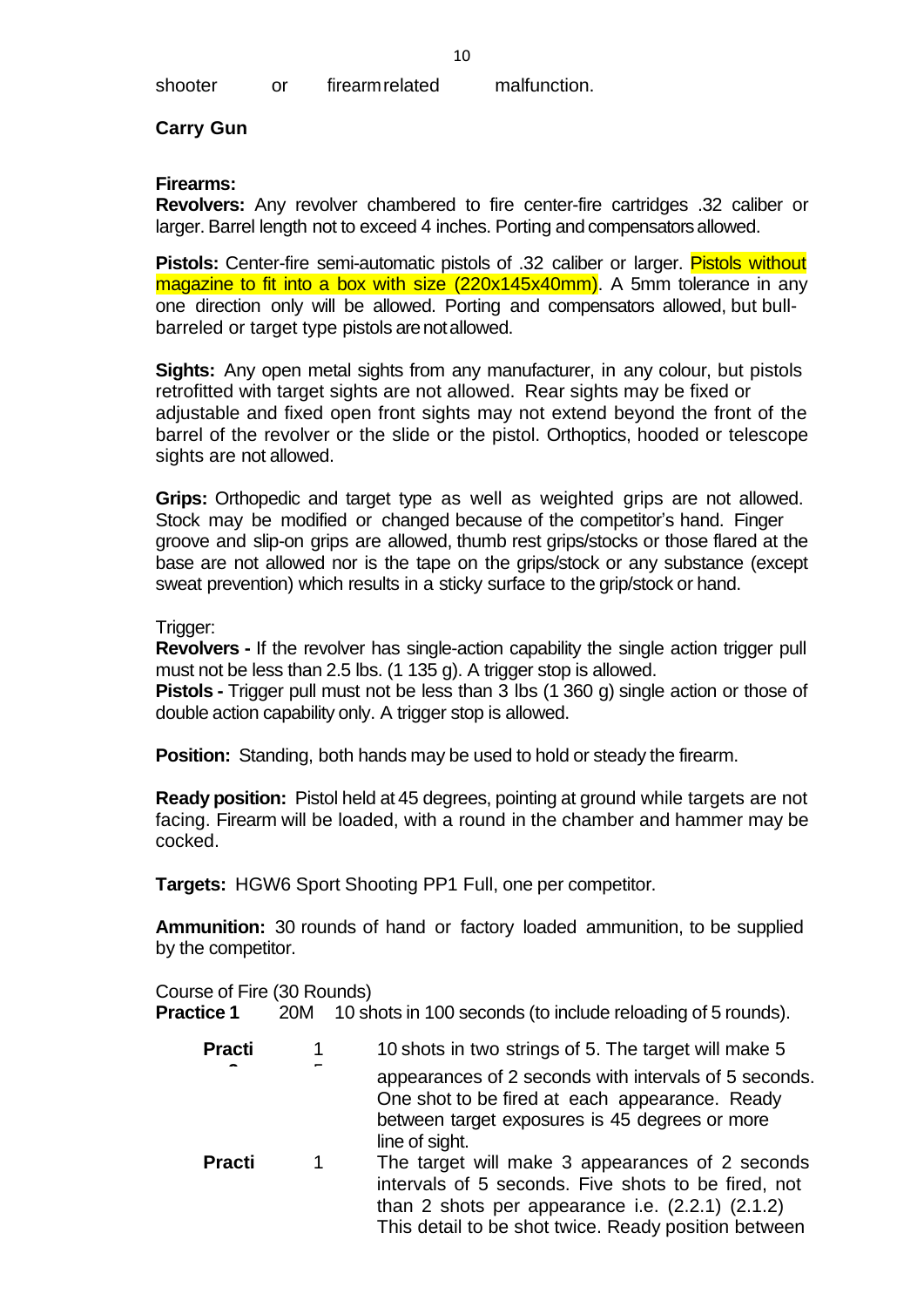target exposures is 45 degrees or more below the line of sight.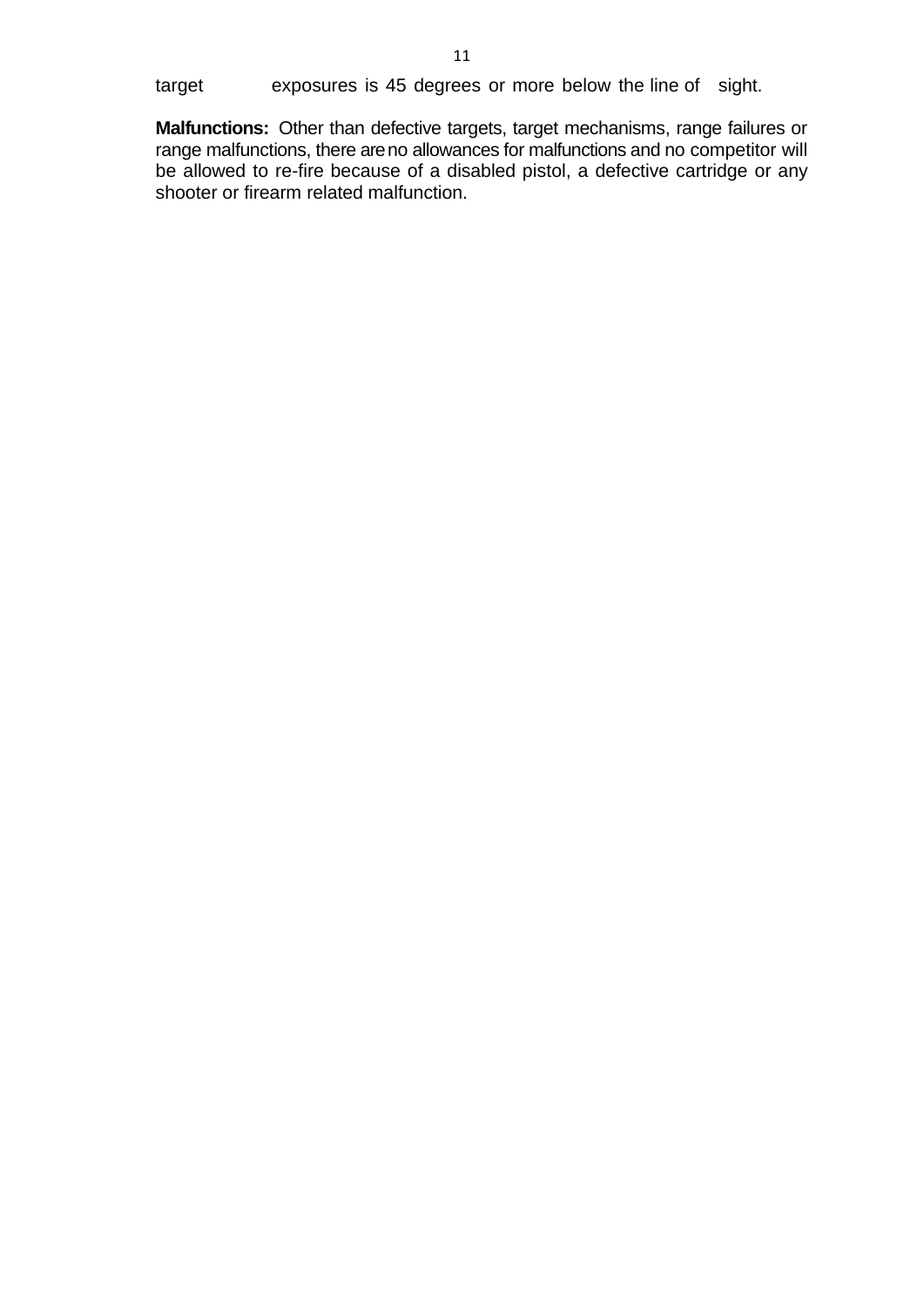# <span id="page-13-0"></span>**Service Pistol A**

**Firearms:** Factory manufactured (catalogue item) center-fire semi-automatic 9 mm Parabellum self-loading pistols only. No porting or compensators allowed. Barrel length not to exceed 6 inches (153 mm) and any replacement barrels may not be longer than the original factory barrel.

**Sights:** Any open metal sights from any manufacturer, in any colour. Rear sights may be fixed or adjustable and fixed open front sights may not extend beyond the front of the slide. Orthoptics, hooded or telescope sights are not allowed.

**Grips:** Orthopedic and target type as well as weighted grips are not allowed. Grips may be modified or changed because of the size of a competitor's hands or to facilitate loading. Finger groove and slip on grips are allowed. Thumb rest grips/stocks or those flared at the base are not allowed nor is tape on the grip or any substance (except sweat preventers) which results in a sticky surface to the grip or hand.

**Trigger:** Trigger pull must not be less than 3 lbs (1 360 g) single action or those of double action capability only.

**Position:** Standing, both hands may be used to hold or steady the firearm.

**Ready position:** Pistol held at waist height parallel to the ground, pointing to the targets. Firearm will be loaded, with a round in the chamber and hammer may be cocked.

| <b>Disciplines</b>     | <b>SPA/B/OPT</b>         |  |
|------------------------|--------------------------|--|
| Size: width/height     | <b>Target Dimensions</b> |  |
| <b>Target Over All</b> | 435 x 770                |  |
|                        | Circle 50                |  |
| 5                      | Circle 80                |  |
|                        | Circle 160               |  |
|                        | Circle 300               |  |
| 2                      | <b>Rest of Target</b>    |  |
|                        | All measurements in : mm |  |
|                        |                          |  |
|                        |                          |  |

**Targets:** HGW Sport Shooting Service Pistol B Full, 2 per Competitor.

**Ammunition:** 24 rounds of hand or factory loaded ammunition, to be supplied by the competitor.

 $\sim$   $\sim$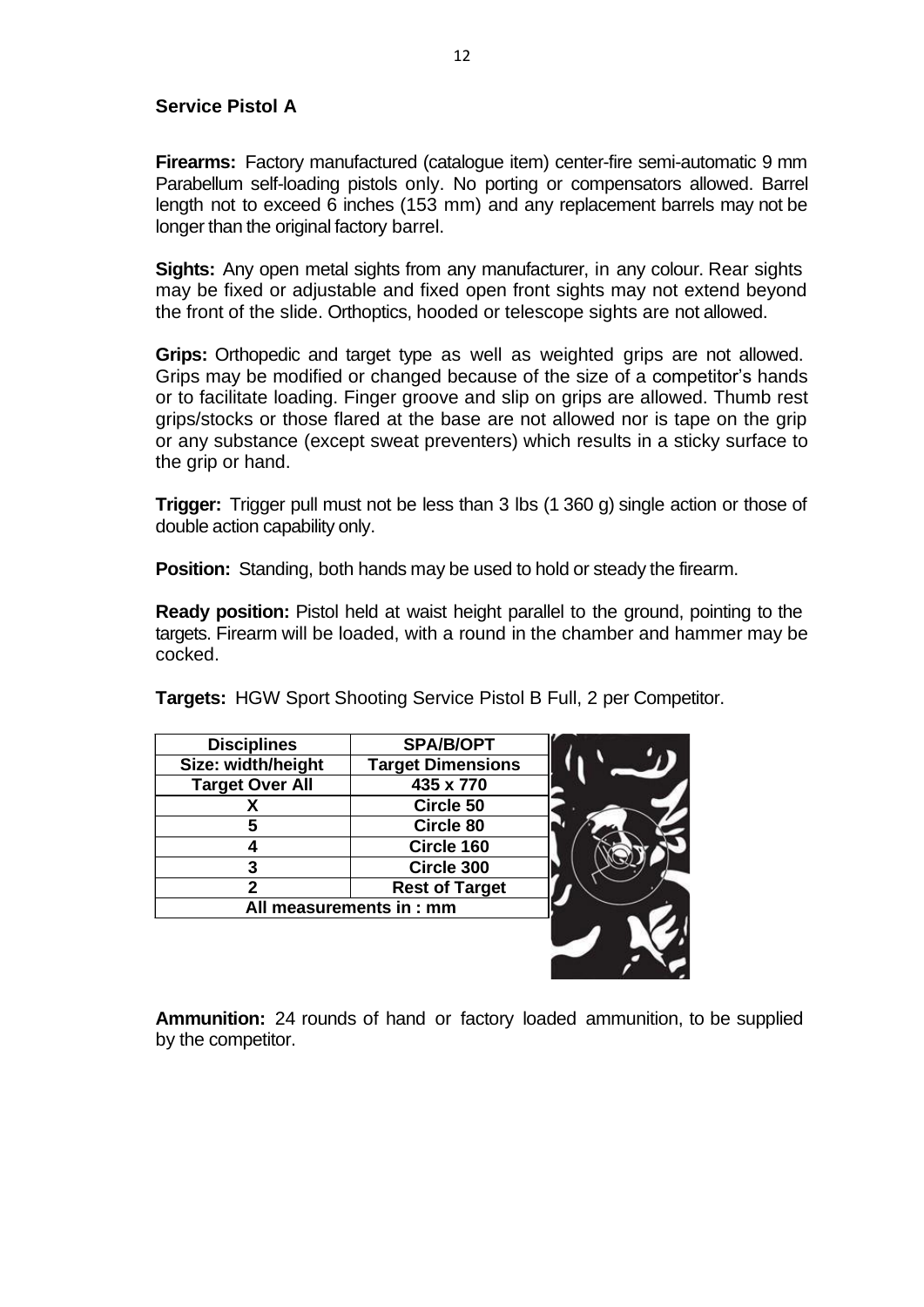| Course of Fire:       |                     |                                                                                                                                                                                                                                             |
|-----------------------|---------------------|---------------------------------------------------------------------------------------------------------------------------------------------------------------------------------------------------------------------------------------------|
| <b>Practi</b><br>ce 1 | $\overline{2}$<br>5 | 6 shots on the left target in 15 seconds.                                                                                                                                                                                                   |
| <b>Practi</b>         | M                   | 6 shots, 3 on each target in 10 seconds.                                                                                                                                                                                                    |
| ce <sub>2</sub>       | $\mathcal{P}$       | 6 shots on the right target. The target will make 3<br>appearances of 3 seconds with intervals of 5<br>seconds. 2 shots to be fired at each appearance.<br>The pistol must be returned to the "ready" position<br>between target exposures. |
| <b>Practi</b><br>ce 4 | 1                   | 6 shots, 3 on each target in 6 seconds.                                                                                                                                                                                                     |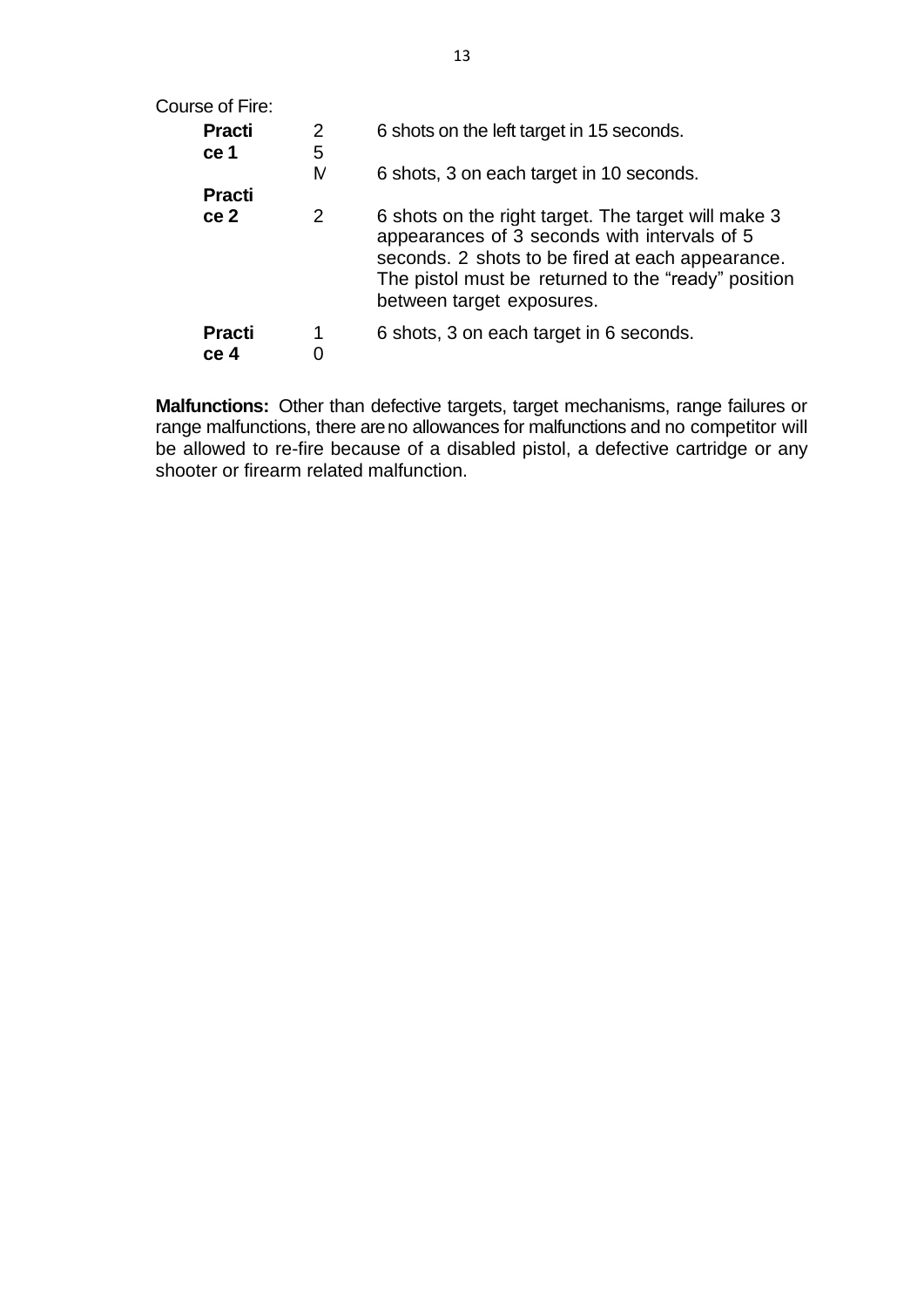# <span id="page-15-0"></span>**Service Pistol B**

# **Firearms:**

**Revolvers -** A revolver chambered to fire center-fire cartridges of .354 caliber or larger. No porting or compensators allowed. Barrel length not to exceed 6 inches. **Pistols -** Center-fire semi-automatic pistols of .354 caliber or larger. No porting or compensators allowed. Barrel length not to exceed 6 inches (153 mm).

**Sights:** Any open metal sights from any manufacturer, in any colour. Rear sights may be fixed or adjustable and fixed open front sights may not extend beyond the front of the slide. Orthoptics, hooded or telescope sights are not allowed.

**Grips:** Orthopedic and target type as well as weighted grips are not allowed. Grips may be modified or changed because of the size of a competitor's hands or to facilitate loading. Finger groove and slip on grips are allowed. Thumb rest grips/stocks or those flared at the base are not allowed nor is tape on the grip or any substance (except sweat preventers) which results in a sticky surface to the grip or hand.

#### Trigger:

**Revolvers -** If the revolver has single-action capability the single action trigger pull must not be less than 2.5 lbs. (1 135 g). A trigger stop is allowed.

**Pistols -** Trigger pull must not be less than 3 lbs (1 360 g) single action or those of double action capability only. A trigger stop is allowed.

**Position:** Standing, both hands may be used to hold or steady the firearm.

**Ready position:** Pistol held at waist height parallel to the ground, pointing to the targets. Firearm will be loaded, with a round in the chamber and hammer may be cocked.

**Targets:** HGW Sport Shooting Service Pistol B Full, 2 per Competitor.

**Ammunition:** 24 rounds of hand or factory loaded ammunition, to be supplied by the competitor.

Course of Fire (24 rounds) **Practice 1** 25M 6 shots on the left target in 15 seconds.

**Practice 2** 20M 6 shots, 3 on each target in 10 seconds.

**Practice 3** 15M 6 shots on the right target. The target will make 3 appearances of 3 seconds with intervals of 5 seconds. 2 shots to be fired at each appearance. The pistol must be returned to the "ready" position between target exposures.

**Practice 4** 10M 6 shots, 3 on each target in 6 seconds.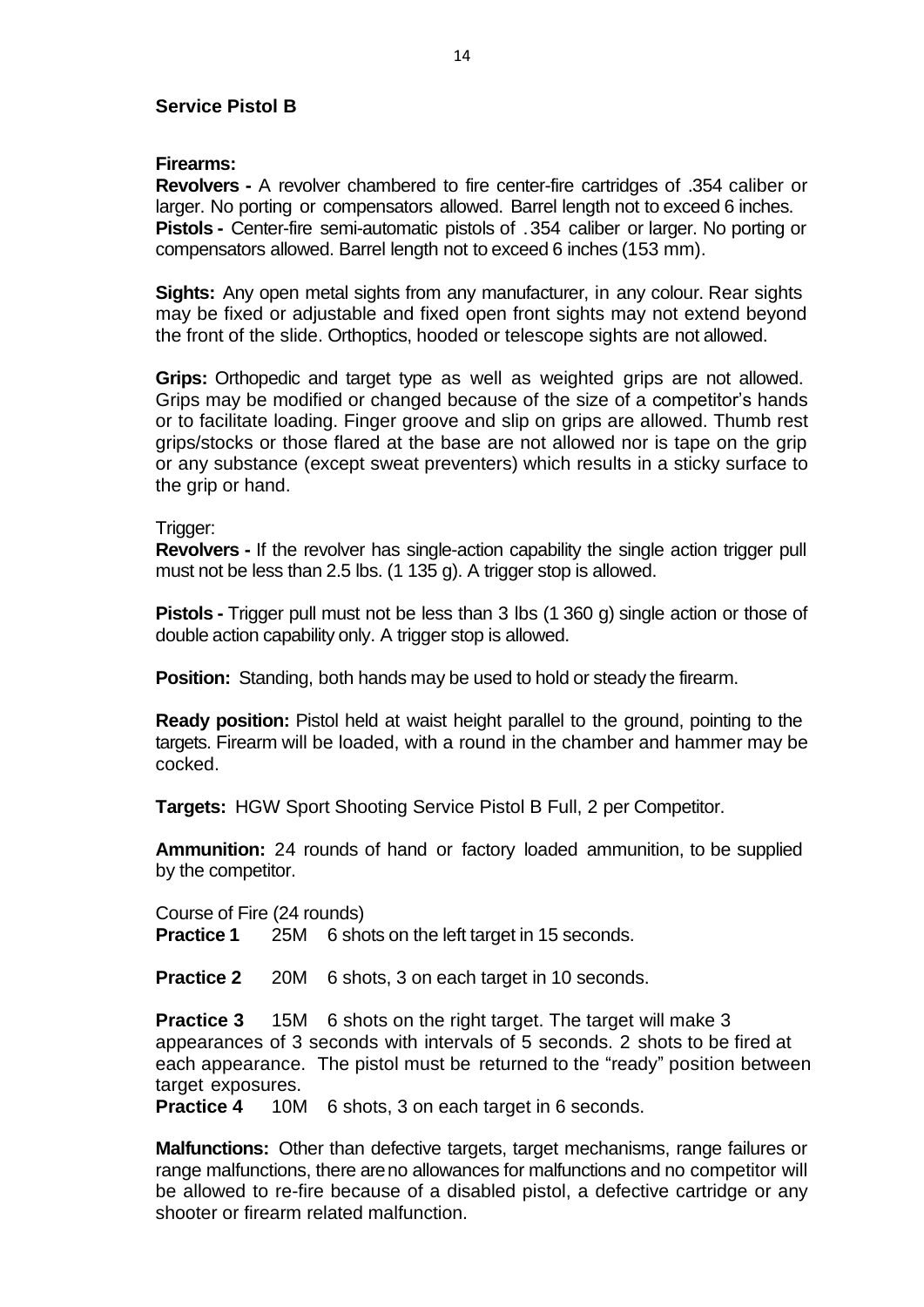# <span id="page-16-0"></span>**Service Pistol Optical**

### **Firearms:**

**Revolvers -** A revolver chambered to fire center-fire cartridges .354 caliber or larger. There are no restrictions on the barrel.

**Pistols -** Center-fire semi-automatic pistols of .354 caliber or larger. There are no restrictions on the barrel.

**Sights:** No restrictions other than possibly the national firearm laws. Optical or electronic, fixed or adjustable. Front sight may not extend beyond the muzzle.

**Grips:** Orthopedic and target type as well as weighted grips are not allowed. Grips may be modified or changed because of the size of a competitor's hands or to facilitate loading. Finger groove and slip on grips are allowed. Thumb rest grips/stocks or those flared at the base are not allowed nor is tape on the grip or any substance (except sweat preventers) which results in a sticky surface to the grip or hand.

#### Trigger:

**Revolvers - If** the revolver has single-action capability the single action trigger pull must not be less than 2.5 lbs. (1 135 g). A trigger stop is allowed.

**Pistols -** Trigger pull must not be less than 3 lbs (1 360 g) single action or those of double action capability only. A trigger stop is allowed.

**Position:** Standing, both hands may be used to hold or steady the firearm.

**Ready position:** Pistol held at waist height parallel to the ground, pointing to the targets. Firearm will be loaded, with a round in the chamber and hammer may be cocked.

**Targets:** HGW Sport Shooting Service Pistol B Full, 2 per Competitor.

**Ammunition:** 24 rounds of hand or factory loaded ammunition, to be supplied by the competitor.

Course of Fire (24 rounds) **Practice 1** 25M 6 shots on the left target in 15 seconds.

**Practice 2** 20M 6 shots, 3 on each target in 10 seconds.

**Practice 3** 15M 6 shots on the right target. The target will make 3 appearances of 3 seconds with intervals of 5 seconds. 2 shots to be fired at each appearance. The pistol must be returned to the "ready" position between target exposures.

**Practice 4** 10M 6 shots, 3 on each target in 6 seconds.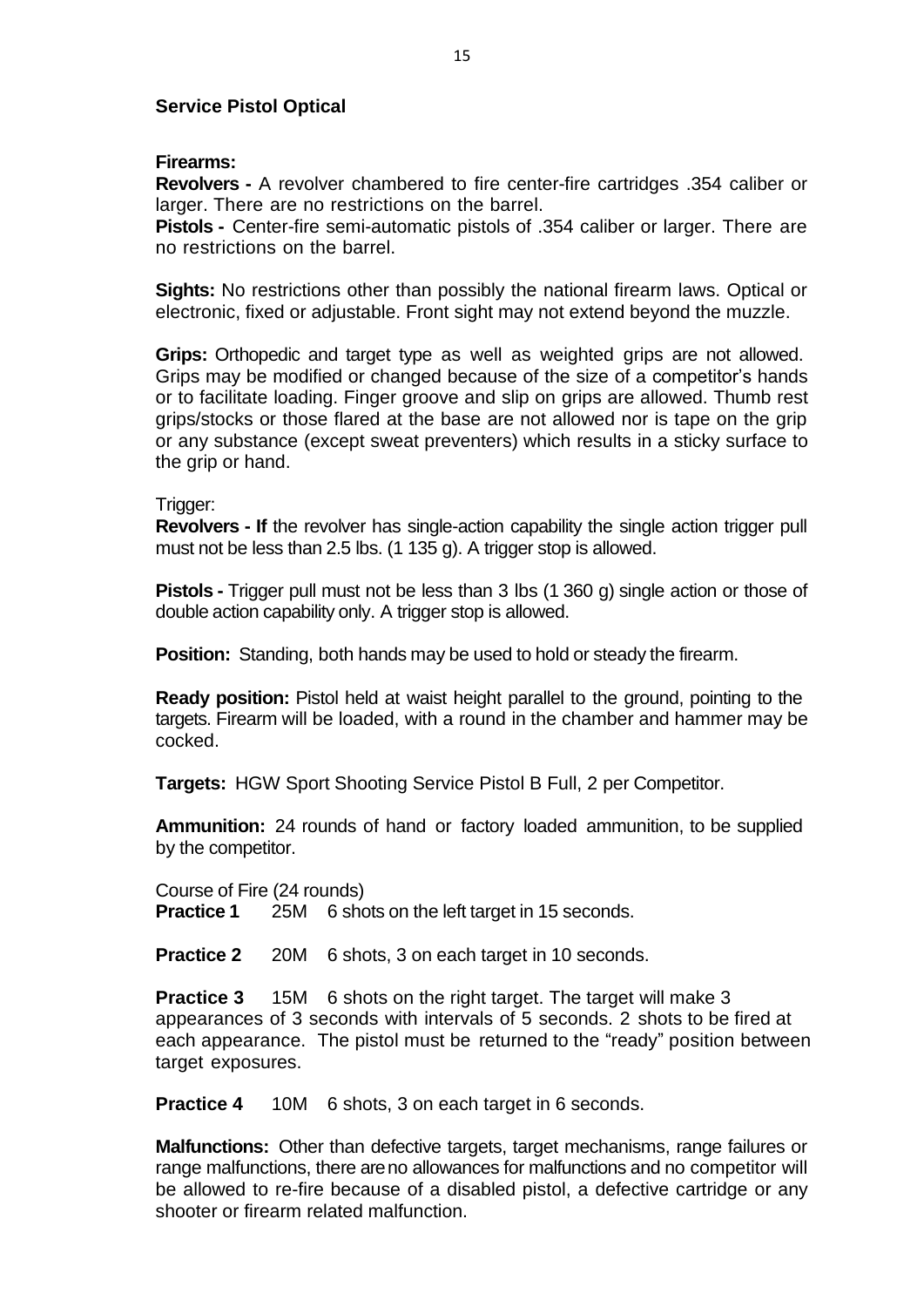# <span id="page-17-0"></span>**Firearms:**

**Semi Auto Pistol Calibre Carbine -** A rifle chambered to fire center-fire cartridges .354 caliber or larger. There are no restrictions on the barrel length. **Semi Auto .22lr -** A rifle chambered to fire .22lr calibre only. There are no restrictions on the barrel length.

**Semi Auto Carbine -** A rifle chambered to fire center-fire cartridges .223 caliber or larger. There are no restrictions on the barrel length.

**Lever Action -** A rifle chambered to fire center-fire cartridges .354 caliber or larger. There are no restrictions on the barrel length.

**Sights:** No restrictions other than possibly the national firearm laws. Optical or electronic, fixed or adjustable. Front sight may not extend beyond the muzzle.

**Grips:** Orthopedic and target type as well as weighted grips are not allowed. Grips may be modified or changed because of the size of a competitor's hands or to facilitate loading. Finger groove and slip on grips are allowed. Thumb rest grips/stocks or those flared at the base are not allowed nor is tape on the grip or any substance (except sweat preventers) which results in a sticky surface to the grip or hand.

Trigger: **The trigger must be safe in the opinion of the range officer.**

**Position:** Standing, both hands may be used to hold or steady the firearm.

**Ready position:** Rifle held at waist height parallel to the ground, pointing to the targets. Firearm will be loaded, with a round in the chamber and hammer may be cocked.

**Targets:** Service Pistol B target reduced to 50%, 2 per Competitor.

**Ammunition:** 24 rounds of hand or factory loaded ammunition, to be supplied by the competitor.

Course of Fire (24 rounds) **Practice 1** 25M 6 shots on the left target in 15 seconds.

**Practice 2** 20M 6 shots, 3 on each target in 10 seconds.

**Practice 3** 15M 6 shots on the right target. The target will make 3 appearances of 3 seconds with intervals of 5 seconds. 2 shots to be fired at each appearance. The pistol must be returned to the "ready" position between target exposures.

**Practice 4** 10M 6 shots, 3 on each target in 8 seconds.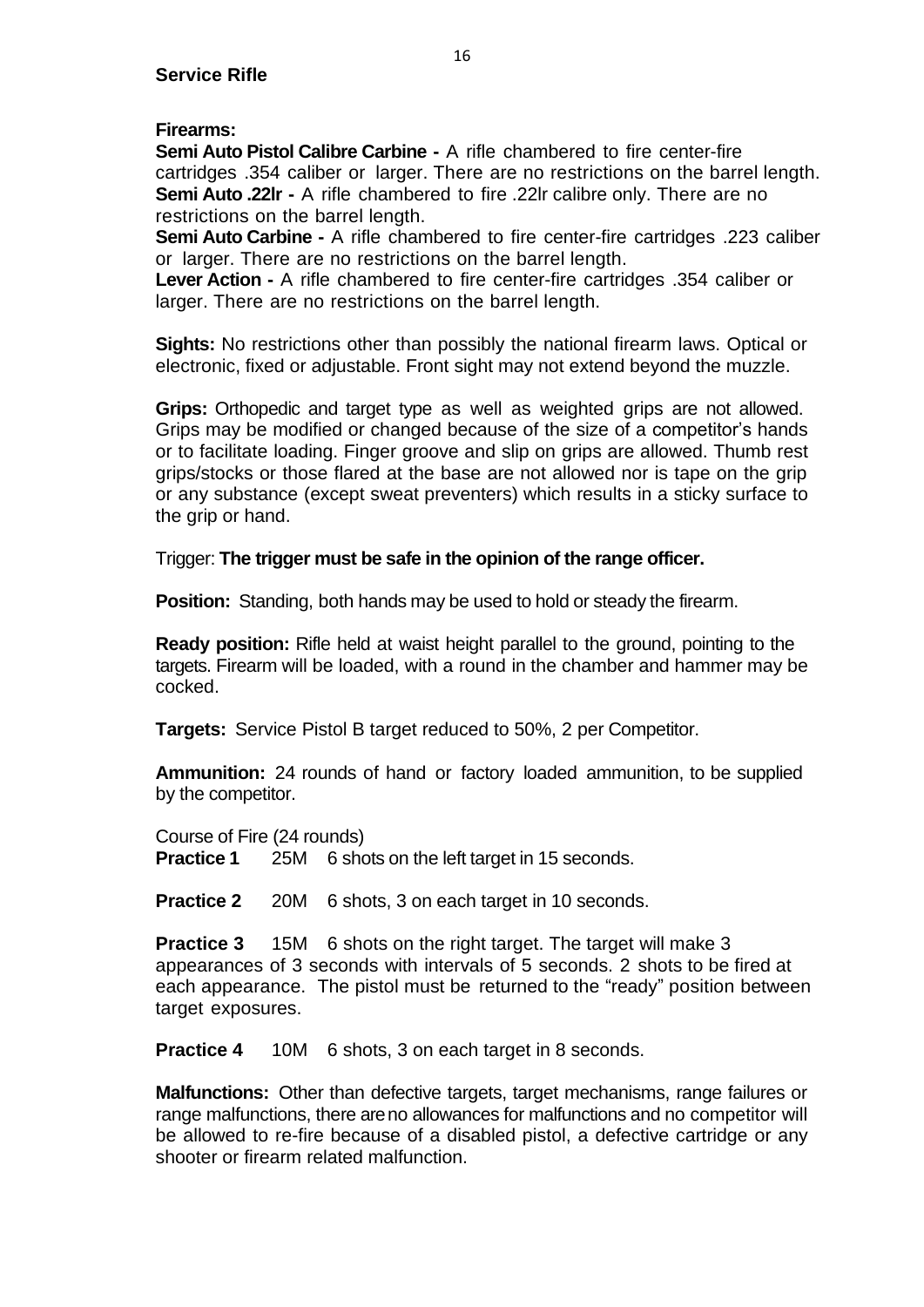# <span id="page-18-0"></span>**Police Pistol II**

**Firearms:** Any center-fire pistol or revolver .354 to .455 calibers. Only one spare magazine or quick loader and a suitable holster are allowed.

**Sights:** Any open metal sights from any manufacturer, in any colour. Rear sights may be fixed or adjustable and fixed open front sights may not extend beyond the front of the slide. Orthoptics, hooded or telescope sights are not allowed.

**Grips:** Orthopedic and target type as well as weighted grips are not allowed. Grips may be modified or changed because of the size of a competitor's hands or to facilitate loading. Finger groove and slip on grips are allowed. Thumb rest grips/stocks or those flared at the base are not allowed nor is tape on the grip or any substance (except sweat preventers) which results in a sticky surface to the grip or hand.

#### Trigger:

**Revolvers -** If the revolver has single action capability the single action trigger pull must not be less than 2.5 lbs. (1 135 g). A trigger stop is allowed.

**Pistols -** Trigger pull must not be less than 3 lbs (1 360 g) single action or those of double action capability only. A trigger stop is allowed.

**Ready position for Practice 1:** Standing with the firearm held at 45 degrees, pointing at ground while targets are not facing. Firearm will be loaded, with a round in the chamber and hammer may be cocked.

**Ready position for rest of practices:** Standing with firearm holstered. Hands must be clear of the firearm. Revolver loaded but may not be cocked, while pistols loaded but no round chambered, hammer may be cocked.

**Targets:** HGW6 Sport Shooting PP1 Full, one per competitor.

**Ammunition:** A maximum of 66 rounds of hand loaded or factory loaded ammunition, to be supplied by the competitor.

#### Course of Fire:

**Sighting series -** 6 sighting shots at 50 meters in 5 minutes (300 seconds). Telescopes or binoculars may be used for spotting. Other than the sighting series no telescope or binoculars are allowed.

During the sighting series, it is advisable for all competitors to shoot until their firearm is empty and returned to their holster, before using either their telescope or binoculars.

However, an allowance can be made for competitors wishing to see where they are shooting while their firearm is still loaded in-between sighting shots, provided that: **their hammer is down and their revolver is returned to their holster only; or**

**their slide is forward, their hammer down and their pistol is returned to their holster only.**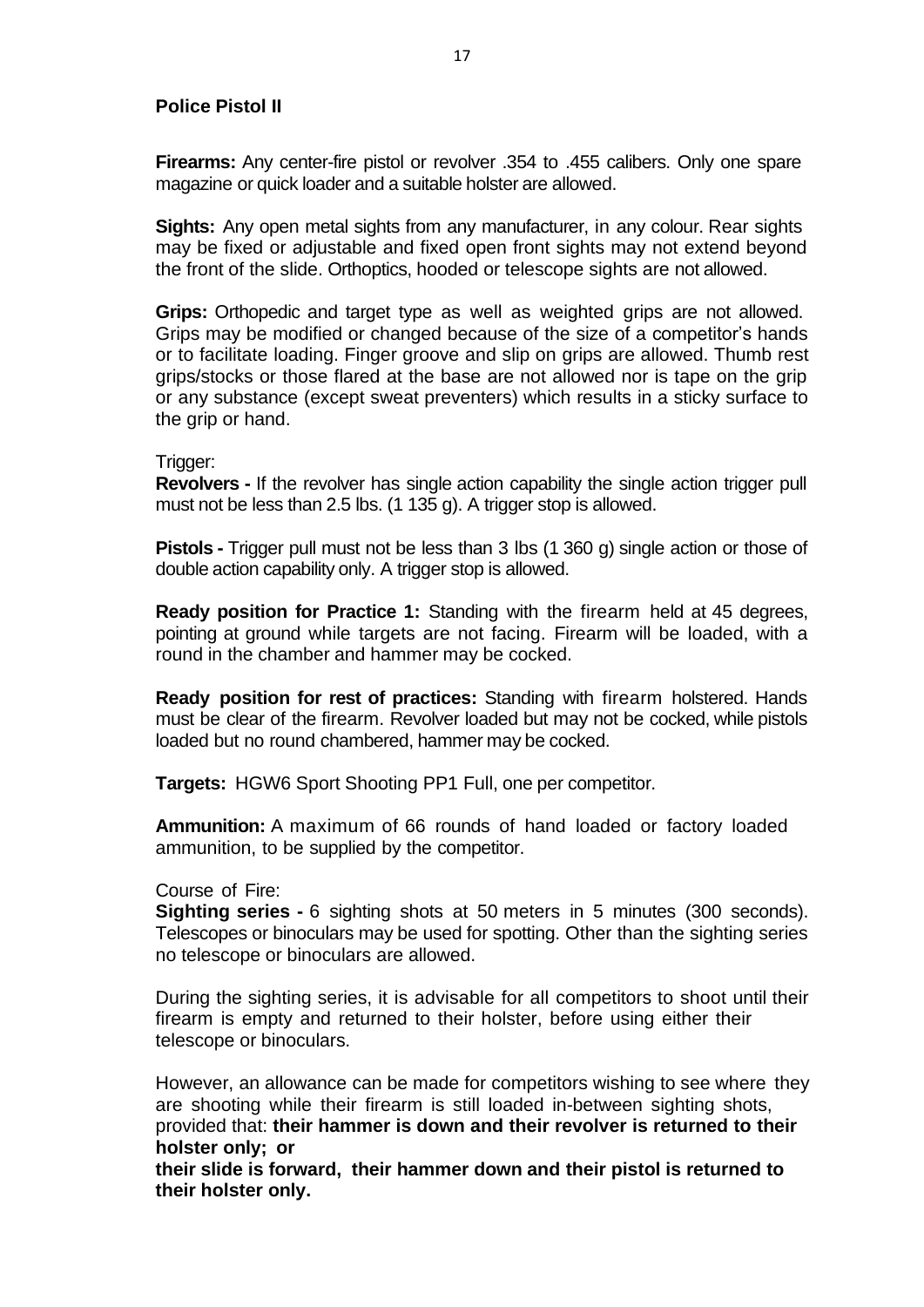**Firearms may not be placed on the ground or anywhere except in the holster or held in hand during the warm-up stage, in order for competitors to use their telescope or binoculars. The pistol's safety may also not be used.**

**Practice 1** 10M 12 rounds. 6 shots in 5 seconds from the ready position, Repeated *Score/Change Target.*

**Practice 2** 50M 24 rounds in 3 minutes (180 seconds - all reloading must take place after changing positions, single or double action). 6 shots prone 6 shots kneeling observing the line or sitting 6 shots standing, left hand, left side of barricade 6 shots standing, right hand, right side of barricade Score/Change Target.

**Practice 3** 25M 24 rounds in 2 minutes (120 seconds - all reloading must take place after changing positions, double action only)

6 shots standing, unsupported

6 shots kneeling observing the line or sitting

6 shots standing, right hand, right side of barricade 6 shots standing, left hand, left side of barricade *Score/Change Target.*

**Malfunctions:** Other than defective targets, target mechanisms, range failures or range malfunctions, there areno allowances for malfunctions and no competitor will be allowed to re-fire because of a disabled pistol, a defective cartridge or any shooter or firearm related malfunction.

**General:** Only one pre-filled quick loader or spare magazine may be used and the remaining ammunition for the practice must be carried on the shooting person and not placed on the ground. In practice 2 and 3, once the revolver or pistol is loaded the competitors will have one spare filled quick loader or magazine and the remaining 12 loose rounds in a pocket, belt or pouch which must be loaded by hand during the practice. **Any quick loader, magazine, rounds or other items needed for practice 2 and 3, which falls to the ground or is dropped, must be considered lost and may not be picked up or retrieved for use**. A conventional right- or left-handed holster must be used. For safety reasons, shoulder, cross draw, or holsters which require releasing by insertion of finger within the trigger guard will not be allowed. Holsters must completely cover the trigger.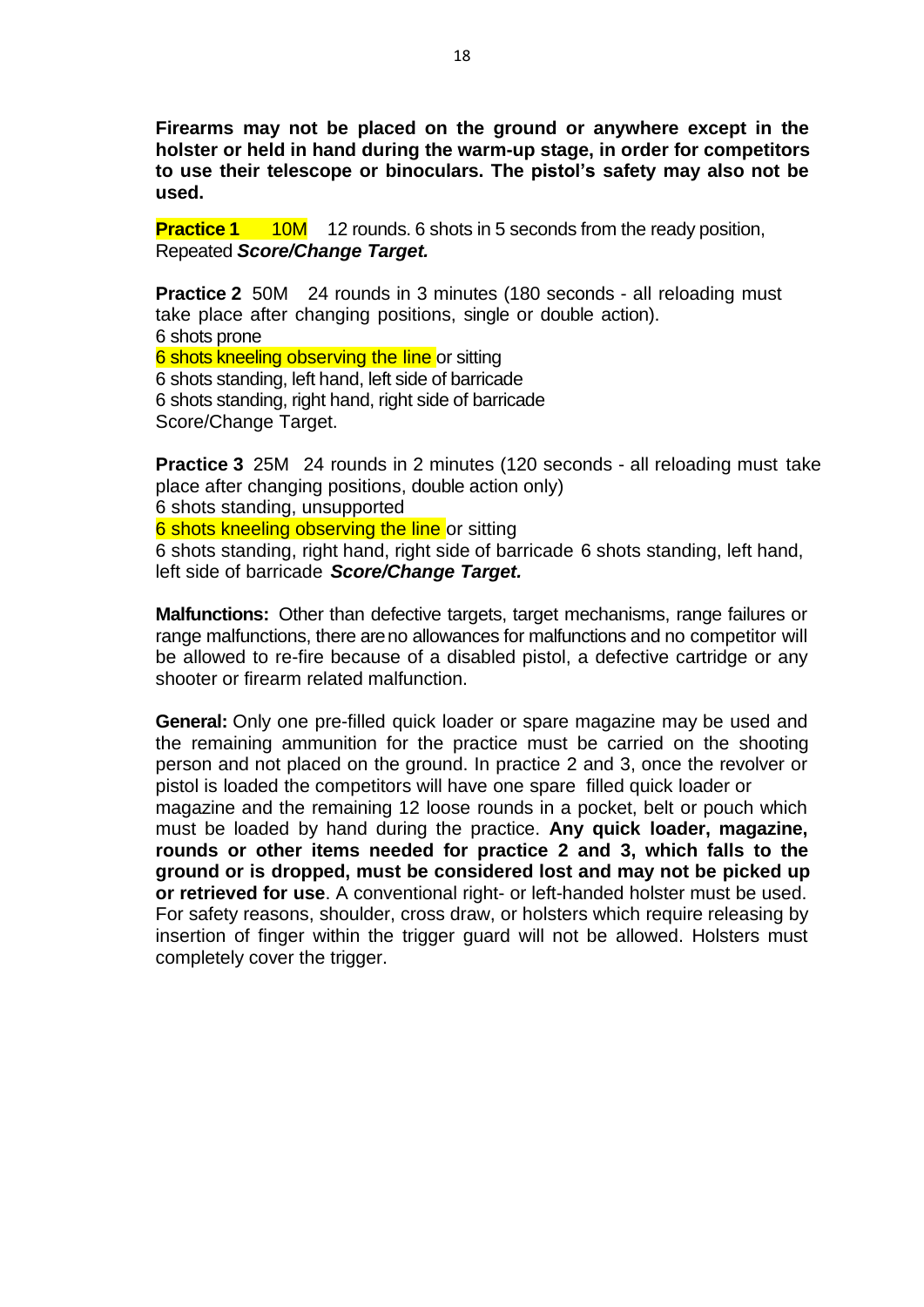# <span id="page-20-0"></span>**Super Magnum**

**Firearms:** Any magnum pistol or revolver, chambered to fire center-fire cartridges of .357 caliber or larger. No restrictions on barrel length. Porting or compensators are allowed.

**Sights:** Any open metal sights from any manufacturer, in any colour. Rear sights may be fixed or adjustable and fixed open front sights may not extend beyond the front of the barrel of the revolver or the slide or the pistol. Orthoptics, hooded or telescope sights are not allowed.

**Grips:** Orthopedic and target type as well as weighted grips are not allowed. Stock may be modified or changed because of the competitor's hand. Finger groove and slip-on grips are allowed, thumb rest grips/stocks or those flared at the base are not allowed nor is the tape on the grips/stock or any substance (except sweat prevention) which results in a sticky surface to the grip/stock or hand.

#### Trigger:

**Revolvers -** If the revolver has single-action capability the single action trigger pull must not be less than 2.5 lbs. (1 135 g). A trigger stop is allowed.

**Pistols -** Trigger pull must not be less than 3 lbs (1 360 g) single action or those of double action capability only. A trigger stop is allowed.

**Position:** Standing, both hands may be used to hold or steady the firearm.

**Ready position:** Pistol held at 45 degrees, pointing at ground while targets are not facing. Firearm will be loaded, with a round in the chamber and hammer may be cocked.

**Targets:** HGW6 Sport Shooting PP1 Full, one per competitor.

**Ammunition:** 30 rounds of hand or factory loaded ammunition, to be supplied by the competitor, with a minimum Foot Pounds of Energy ("FPE") factor of 464. FPE to be calculated by a Range Officer, with at least 3 rounds obtained from each competitor at random, with the use of a chronograph and scale, by way of the following formula:

Bullet Weight (gr) x feet per second divided by 450240 - Min Requirement = 464 FPE e.g.: 158 gr Bullet @ 1150 fps 158 x 1150 x 1150 divided by 450240 = 464 FPE

e.g.: 200 gr Bullet  $@$  1025 fps 200 x 1025 x 1025 divided by 450240 = 466 FPE e.g.: 240 gr Bullet  $\textcircled{2}$  935 fps 240 x 935 x 935 divided by 450240 = 466 FPE

| <b>Practice 1</b> 25M | 10 shots in 120 seconds (to include reloading of 5 rounds).                                                                                                                                                                                                   |
|-----------------------|---------------------------------------------------------------------------------------------------------------------------------------------------------------------------------------------------------------------------------------------------------------|
| <b>Practice 2</b> 15M | 10 shots in two strings of 5. The targets will make 5<br>appearances of 3 seconds, with intervals of 5 seconds.<br>One shot to be fired at each appearance. Ready position<br>between target exposures must be 45 degrees or more<br>below the line of sight. |
|                       |                                                                                                                                                                                                                                                               |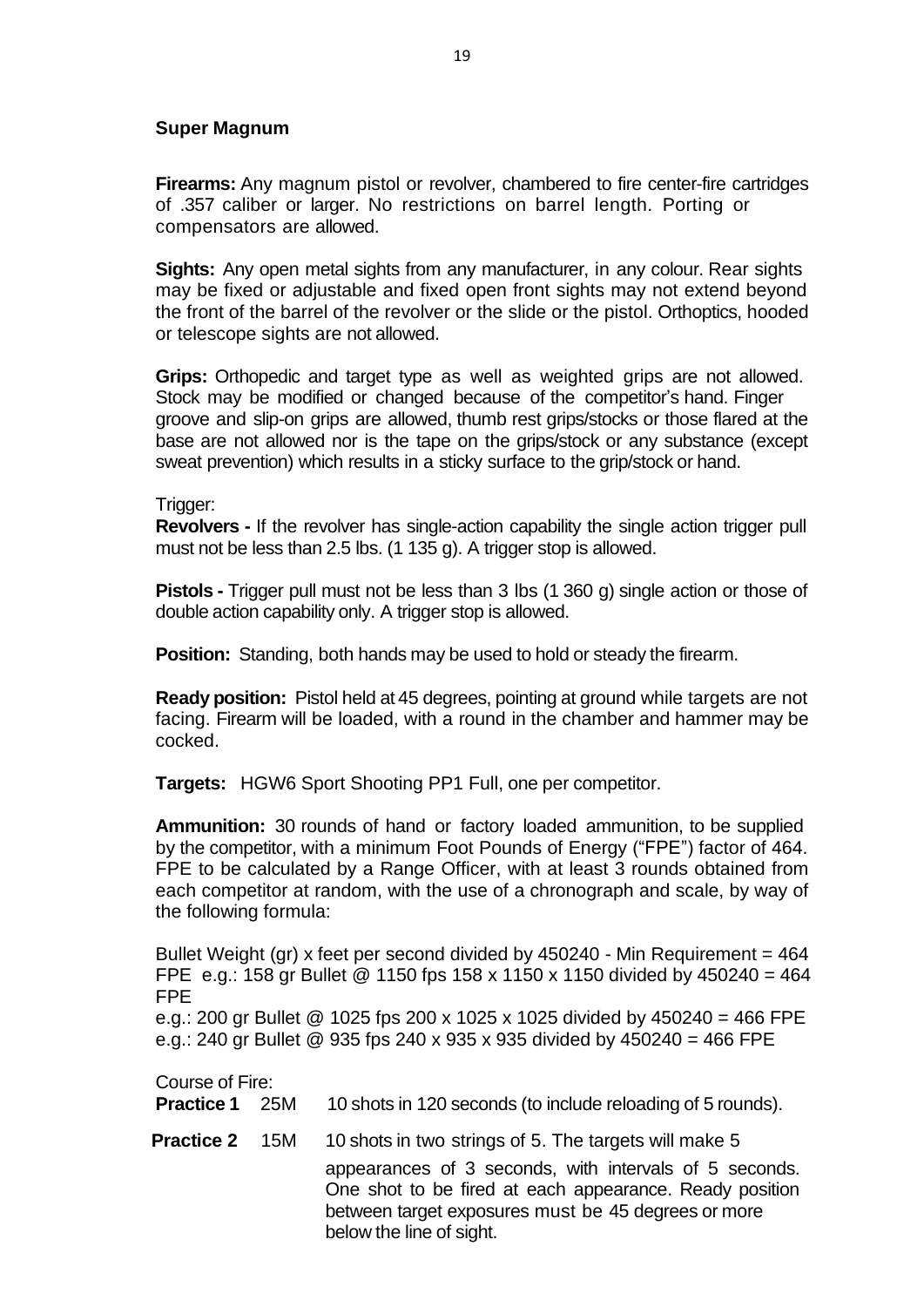**Practice 3** 10M 10 shots in two strings of 5. The targets will make 5 appearances of 2 seconds, with intervals of 5 seconds. One shot to be fired at each appearance. This detail to be shot twice. Ready position between target exposures must be 45 degrees or more below the line of sight.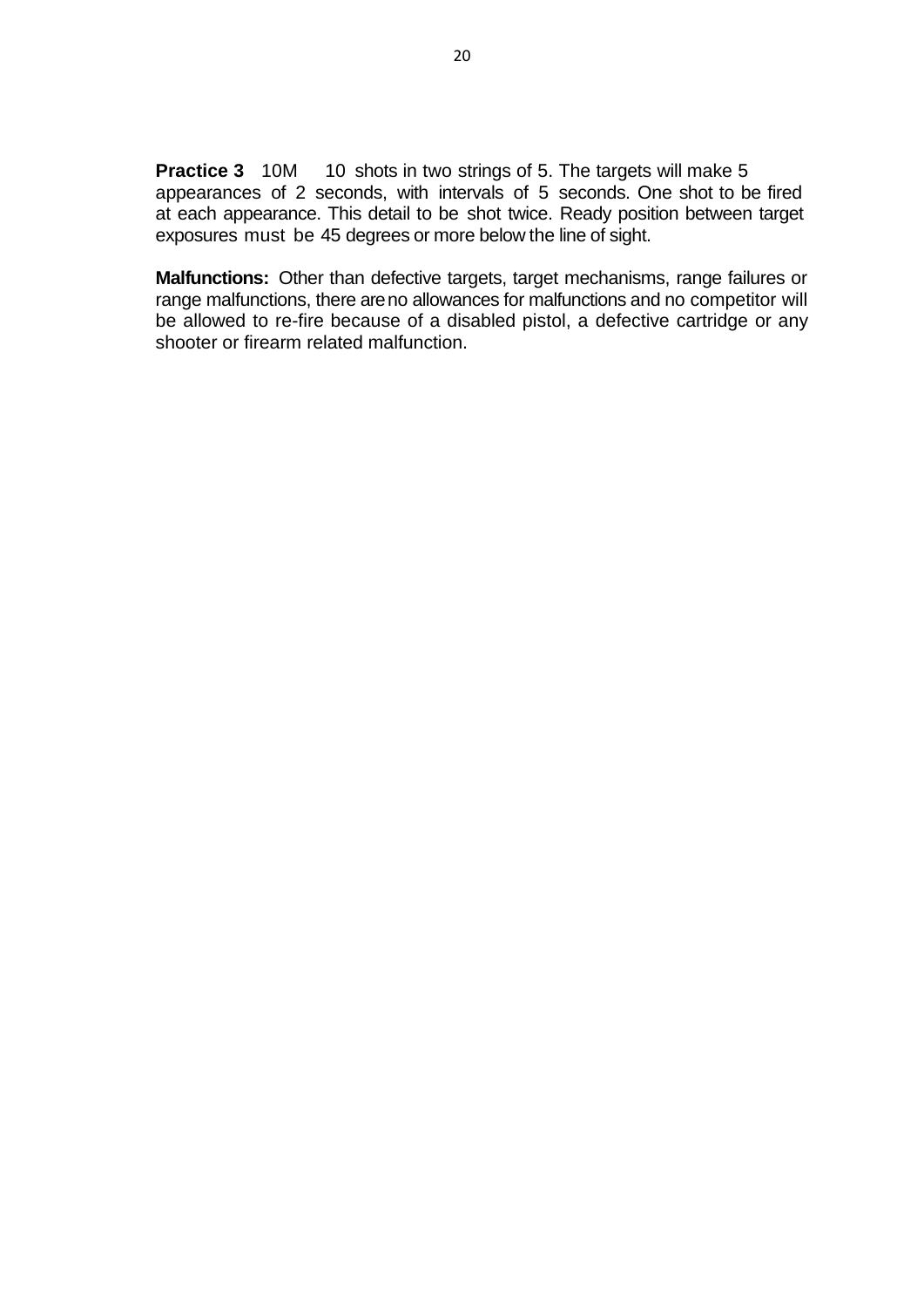# <span id="page-22-0"></span>**Super Magnum Optical**

**Firearms:** Any magnum pistol or revolver, chambered to fire center-fire cartridges of .357 caliber or larger. No restrictions on barrel length. Porting or compensators are allowed.

**Sights:** No restrictions other than possibly the national firearm laws. Optical or electronic, fixed or adjustable. Front sight may not extend beyond the muzzle.

**Grips:** Orthopedic and target type as well as weighted grips are not allowed. Stock may be modified or changed because of the competitor's hand. Finger groove and slip-on grips are allowed, thumb rest grips/stocks or those flared at the base are not allowed nor is the tape on the grips/stock or any substance (except sweat prevention) which results in a sticky surface to the grip/stock or hand.

Trigger:

**Revolvers -** If the revolver has single-action capability the single action trigger pull must not be less than 2.5 lbs. (1 135 g). A trigger stop is allowed.

**Pistols -** Trigger pull must not be less than 3 lbs (1 360 g) single action or those of double action capability only. A trigger stop is allowed.

**Position:** Standing, both hands may be used to hold or steady the firearm.

**Ready position:** Pistol held at 45 degrees, pointing at ground while targets are not facing. Firearm will be loaded, with a round in the chamber and hammer may be cocked.

**Targets:** HGW6 Sport Shooting PP1 Full, one per competitor.

**Ammunition:** 30 rounds of hand or factory loaded ammunition, to be supplied by the competitor, with a minimum Foot Pounds of Energy ("FPE") factor of 464. FPE to be calculated by a Range Officer, with at least 3 rounds obtained from each competitor at random, with the use of a chronograph and scale, by way of the following formula:

Bullet Weight (gr) x feet per second divided by 450240 - Min Requirement = 464 FPE e.g.: 158 gr Bullet @ 1150 fps 158 x 1150 x 1150 divided by 450240 = 464 FPE

e.g.: 200 gr Bullet  $@$  1025 fps 200 x 1025 x 1025 divided by 450240 = 466 FPE e.g.: 240 gr Bullet  $\omega$  935 fps 240 x 935 x 935 divided by 450240 = 466 FPE

Course of Fire:

| <b>Practice 1</b> 25M | 10 shots in 120 seconds (to include reloading of 5 |
|-----------------------|----------------------------------------------------|
|                       | rounds).                                           |

**Practice 2** 15M

appearances of 3 seconds, with intervals of 5 One shot to be fired at each appearance. Ready between target exposures must be 45 degrees or more below the line of sight.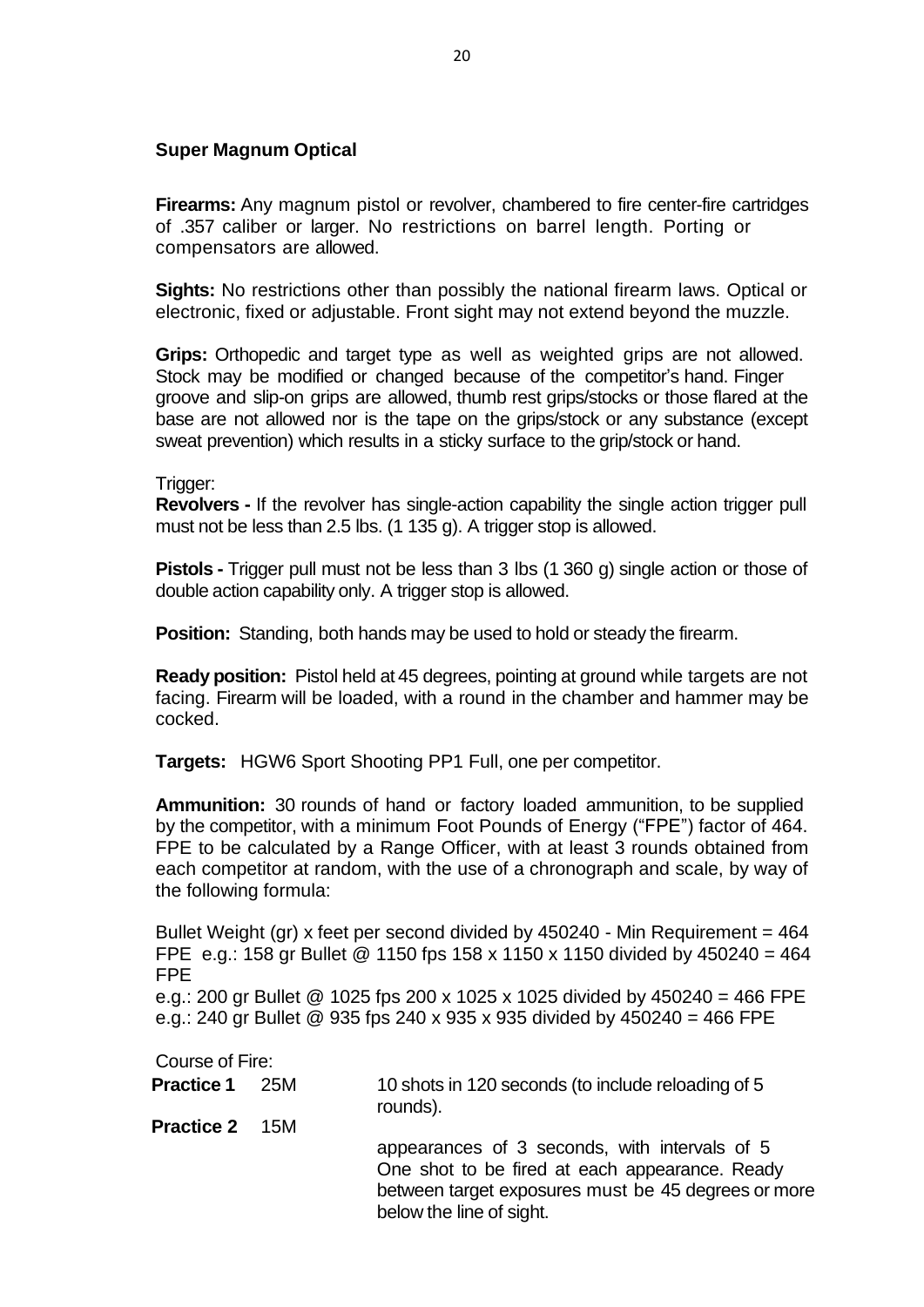**Practice 3** 10M 10 shots in two strings of 5. The targets will make 5 appearances of 2 seconds, with intervals of 5 seconds. One shot to be fired at each appearance. This detail to be shot twice. Ready position between target exposures must

be 45 degrees or more below the line of sight.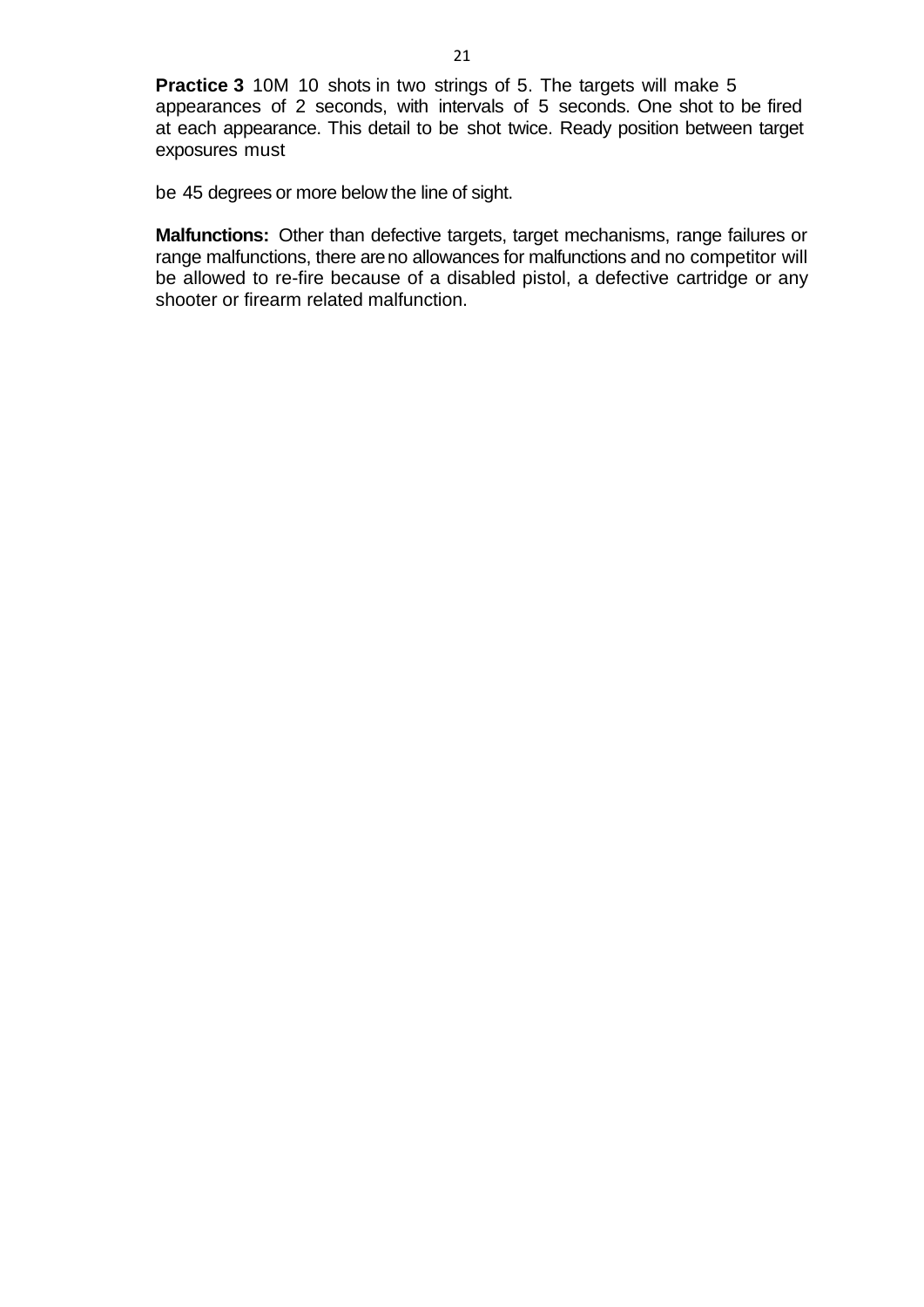# <span id="page-24-0"></span>**Vest Pistol**

**Firearms:** Any pistol chambered to fire center-fire cartridges in .25 ACP (6.35mm) caliber. Barrel length not to exceed 2 inches. No porting or compensators allowed.

**Sights:** Any open metal sights from any manufacturer, in any colour. Rear sights may be fixed or adjustable and fixed open front sights may not extend beyond the front of the barrel of the revolver or the slide or the pistol. Orthoptics, hooded or telescope sights are not allowed.

**Grips:** Orthopedic and target type as well as weighted grips are not allowed. Stock may be modified or changed because of the competitor's hand. Finger groove and slip-on grips are allowed, thumb rest grips/stocks or those flared at the base are not allowed nor is the tape on the grips/stock or any substance (except sweat prevention) which results in a sticky surface to the grip/stock or hand.

**Trigger:** Trigger pull of pistol must not be less than 3 lbs (1 360 g) single action or those of double action capability only. A trigger stop is allowed.

**Ready position:** Standing, both hands may be used to hold or steady the firearm. Pistol held at 45 degrees, pointing at ground while targets are not facing. Firearm will be loaded, with a round in the chamber and hammer may be cocked.

**Targets:** HGW6 Sport Shooting PP1 Full, one per competitor.

**Ammunition:** 30 rounds of hand or factory loaded ammunition, to be supplied by the competitor.

Course of Fire: **Practice 1** 10M 10 shots in 100 seconds (to include reloading of 5 rounds).

**Practice 2** 7M 10 shots in two strings of 5. The target will make 5 appearances of 2 seconds with intervals of 5 seconds. One shot to be fired at each appearance. Ready position between target exposures is 45 degrees or more below the line of sight.

**Practice 3** 3M The target will make 3 appearances of 2 seconds with intervals of 5 seconds. Five shots to be fired, not more than 2 shots per appearance i.e. (2.2.1) (2.1.2) (1.2.2). This detail to be shot twice. Ready position between target exposures is 45 degrees or more below the line of sight.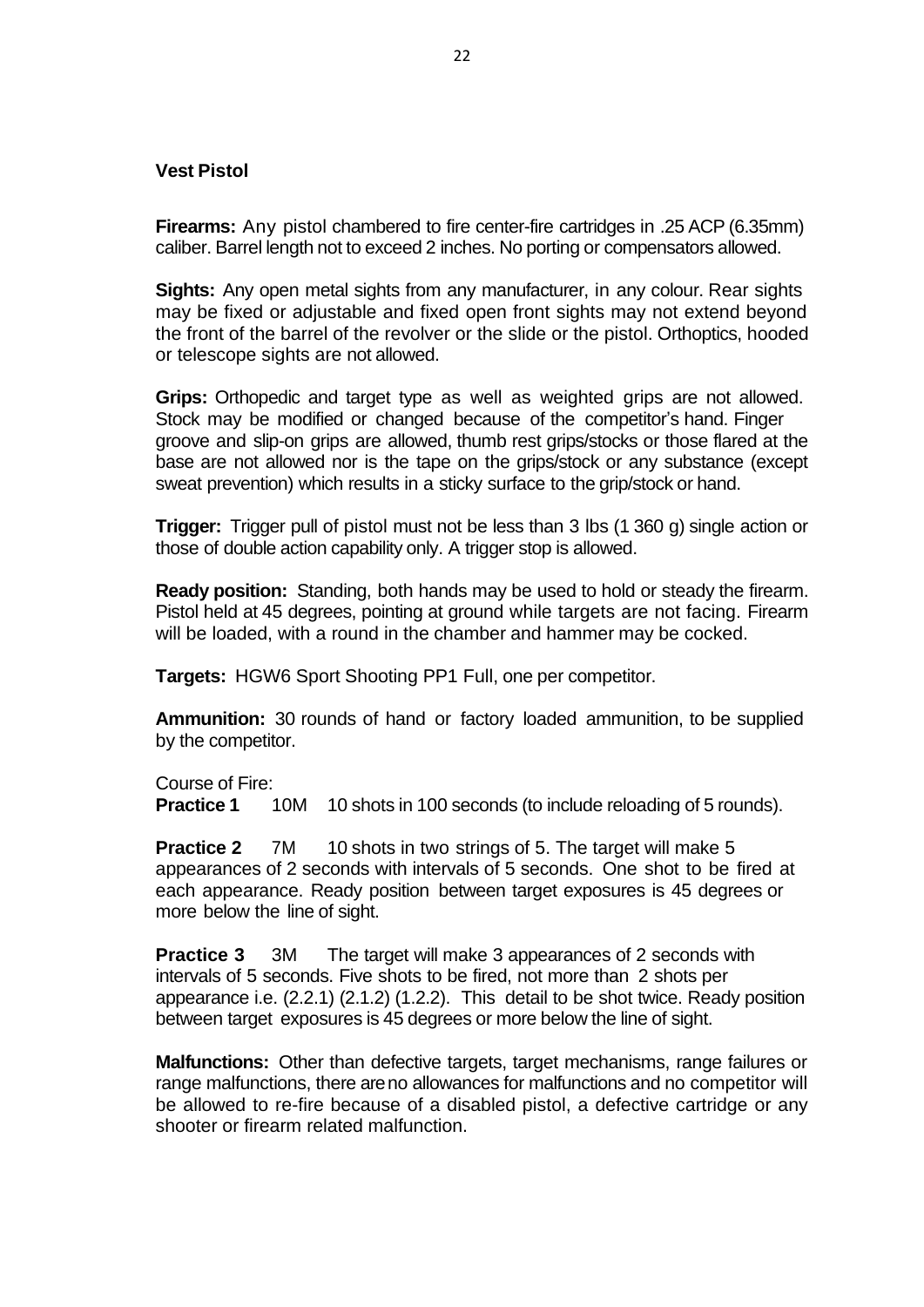# <span id="page-25-0"></span>**Firearms:**

**Pump Action Shotgun -** A shotgun chambered to 12 Gauge calibre ammunition. There are no restrictions on the barrel length. **Semi Auto Shotgun -** A shotgun chambered to 12 Gauge calibre ammunition. There are no restrictions on the barrel length.

**Sights:** No restrictions other than possibly the national firearm laws. Optical or electronic, fixed or adjustable. Front sight may not extend beyond the muzzle.

**Grips:** Orthopedic and target type as well as weighted grips are not allowed. Grips may be modified or changed because of the size of a competitor's hands or to facilitate loading. Finger groove and slip on grips are allowed. Thumb rest grips/stocks or those flared at the base are not allowed nor is tape on the grip or any substance (except sweat preventers) which results in a sticky surface to the grip or hand.

**Trigger:** The trigger must be safe in the opinion of the range officer.

**Position:** Standing, both hands must be used to hold or steady the firearm.

**Ready position:** firearm held at 45 degrees, pointing at ground while targets are not facing. Firearm will be loaded, with a round in the chamber and hammer may be cocked.

**Targets:** PP1 target reduced to 50%, one per competitor.

**Ammunition:** 20 rounds of hand or factory loaded ammunition, to be supplied by the competitor.

Course of Fire:

**Practice 1** 25M 7 shots in 90 seconds (to include reloading of 3 rounds).

**Practice 2** 15M 7 shots in strings of 7. The targets will make 7 appearances of 3 seconds, with intervals of 5 seconds. One shot to be fired at each appearance. Ready position between target exposures must be 45 degrees or more below the line of sight.

**Practice 3** 10M 6 shots only. The targets will make 3 appearances of 3 seconds with intervals of 5 seconds. Six shots to be fired, 2 at every appearance. Ready position between target exposures must be 45 degrees or more below the line of sight.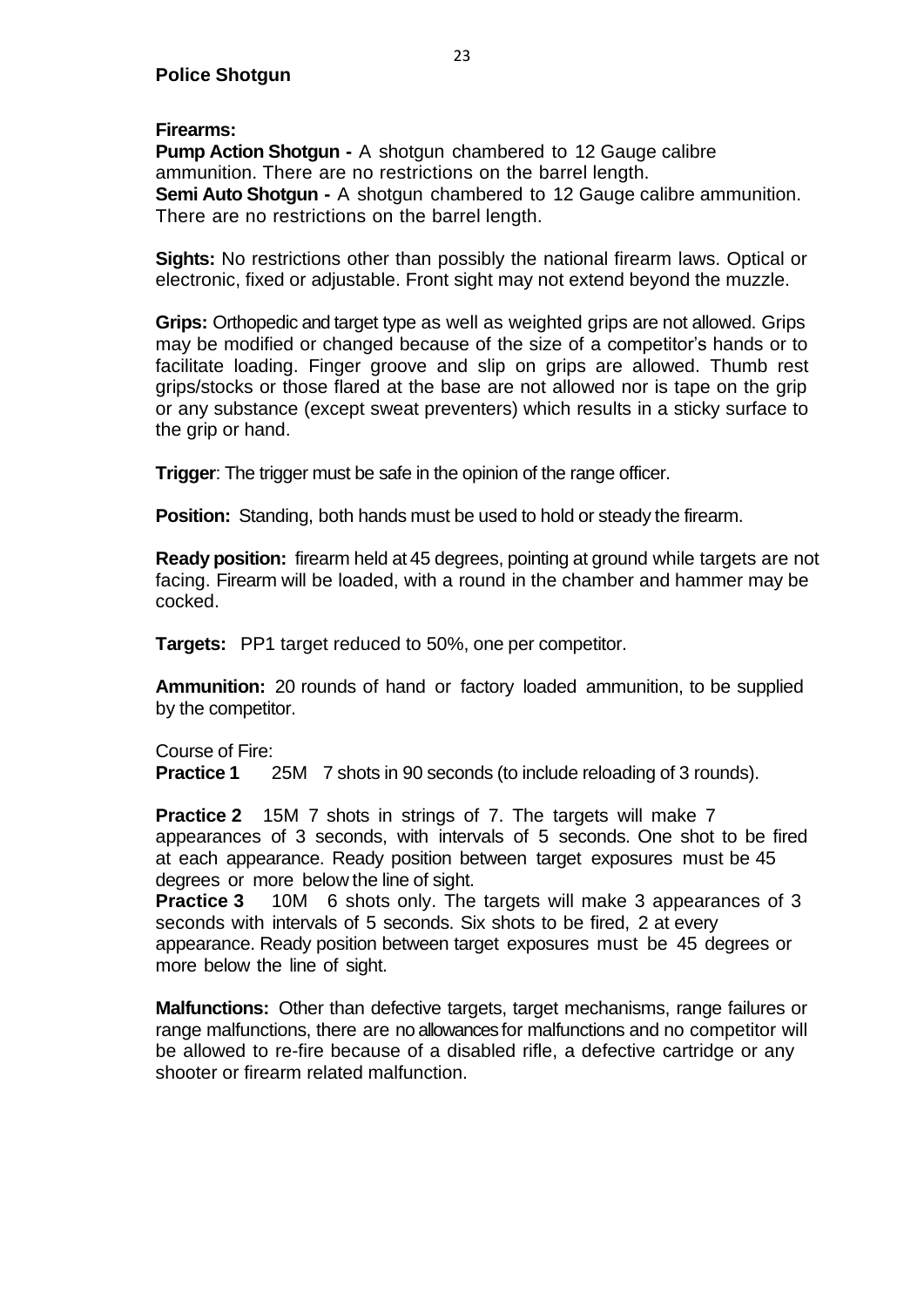# <span id="page-26-0"></span>PPC Match Rules

# <span id="page-26-1"></span>**1500 Revolver and Pistol Match**

#### **Firearms:**

**Revolvers -** A revolver chambered to fire center-fire cartridges .32 caliber or larger. Specifically prohibited is any system of recoil control based on compensators, barrel venting or barrel porting. Barrel length not to exceed 6 inches (153 mm).

**Pistols -** Center-fire semi-automatic pistols of .35 caliber or larger. Specifically prohibited is any system of recoil control based on compensators, barrel venting or barrel porting. Barrel length not to exceed 6 inches (153 mm).

**Sights:** Sights may be fixed or adjustable, front sight may not extend beyond the muzzle or the revolver barrel, the maximum sight radius to be no more than 8.5 inches (216 mm). Hooded or telescope sights prohibited. Sight guards may not extend rearward more than 2 inches (51 mm).

**Grips:** Orthopedic and target type as well as weighted grips are not allowed. Grips may be modified or changed because of the size of a competitor's hands or to facilitate loading. Finger groove and slip on grips are allowed. Thumb rest grips/stocks or those flared at the base are not allowed nor is tape on the grip or any substance (except sweat preventers) which results in a sticky surface to the grip or hand.

### Triggers:

**Revolvers -** If the revolver has single-action capability the single action trigger pull must be at least 2.5 lbs. (1135 g). A Trigger stop is allowed. All revolvers shall use double action on every stage except on 50 meters where single action is allowed.

**Pistols -** Trigger pull not less than 3 lbs. (1360 g) single action or for those of double action capability only. A trigger stop is allowed.

**Holsters:** Only conventional right or left-handed waist-belt holsters are allowed. For safety reasons, shoulder, cross draw, or holsters which require releasing by insertion of finger within the trigger guard will not be allowed. Holsters must completely cover the trigger.

**Ready position:** All series start with competitor in the standing position.

Competitor's arms must be loosely at sides and hands may not touch the firearm or holster, before the targets start to turn or other fire commands are given.

Revolvers loaded, but not cocked and holstered in a conventional right- or lefthanded holster. Semi-automatic pistols may not be holstered with a round in the chamber in a conventional right- or left-handed holster. The pistols' hammer may be cocked and loaded magazines inserted.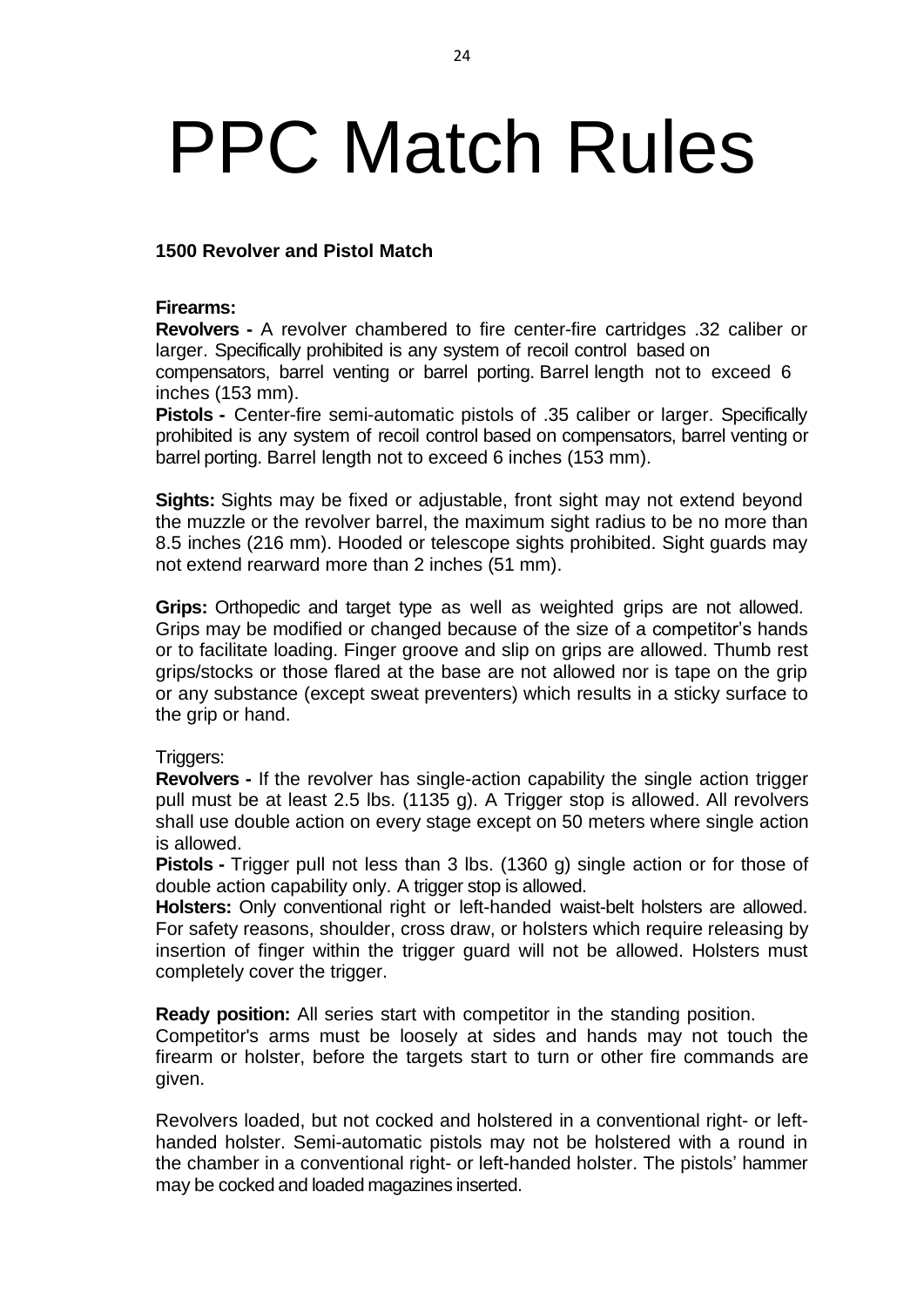Positions:

# **Sitting**

The buttocks must be on the ground with the body facing the target. Hand may be extended to rear for support, elbow may not touch the ground. Back cannot rest on the ground and one or both knees may be raised. Arm or arms, hand or hands may be supported on, or by the knees. The firearm may be held by one or both hands, but may not be supported or steadied by either foot. One or two hands may be used to hold the firearm. No part of the firearm may touch the ground, leg or the barricade.



# Prone

Body extended on the ground parallel to the line of sight, head toward target. "Roll-over" prone position may be used as long as the body is extended on the ground generally parallel to the line of sight and the position does not interfere with another competitor. The revolver or pistol may not touch the ground, but may be supported by one or both hands which may touch the ground, and which are extended toward the target. The competitor assumes the prone position from the Sitting position and the revolver or pistol must remain pointing "down range" during the process of changing positions.



Standing with support

**Standing behind a post:** Both feet must be behind the line (which is either real or imaginary) extending from the firing line to the rear of the exposed or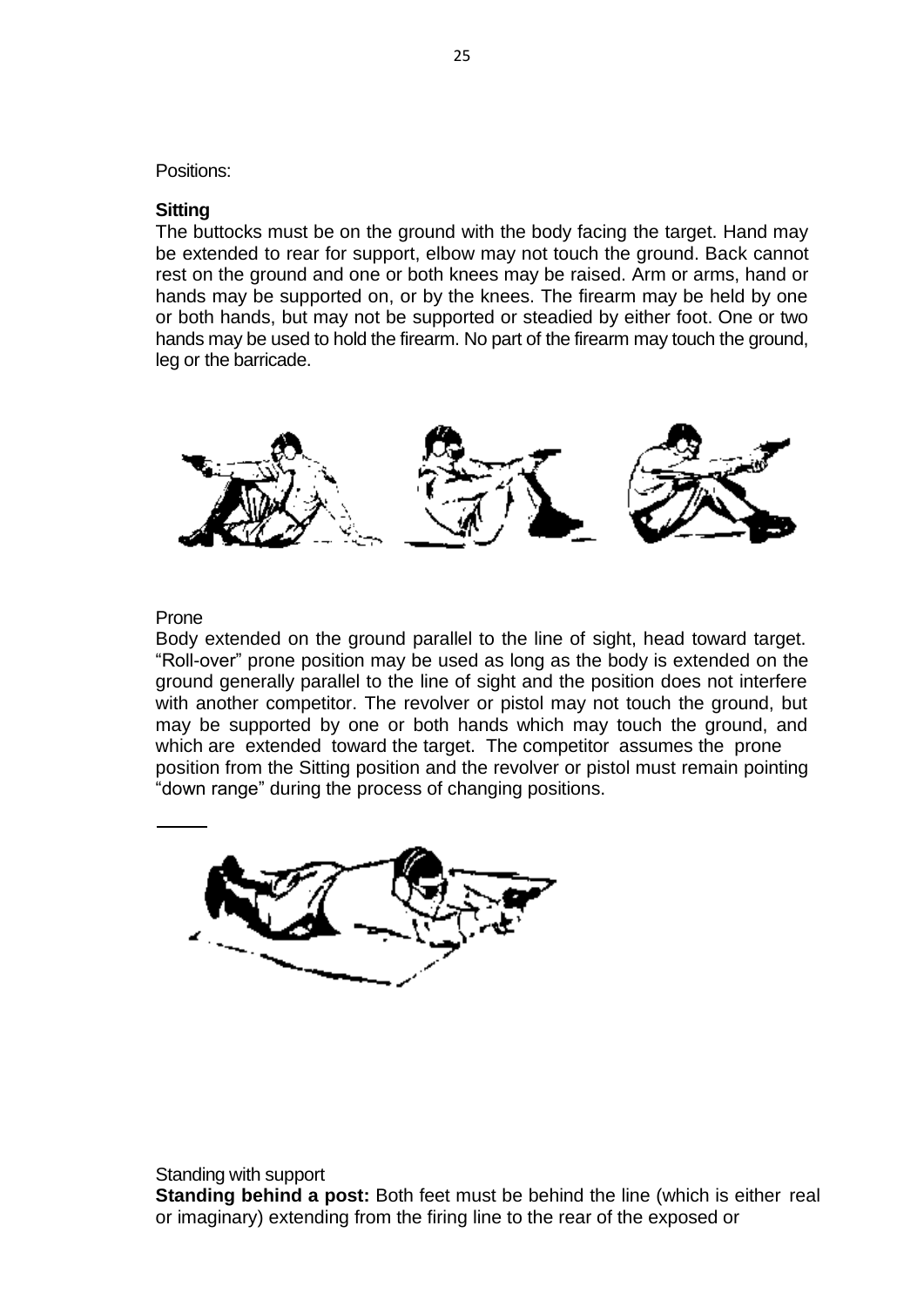shooting side of the post. No part of the firearm may touch the post. Shooting hand or firearm may be supported by the other hand. The test will be: if the support hand is removed, the firearm can still be fired. Left hand post must be fired before right hand post.



**Left hand post:** All shots must be fired around the left side of the post. Firearm must be held with the left hand and only the left trigger finger may be in the trigger guard.

**Right hand post:** All shots must be fired around the right side of the post. Firearm must be held with the right hand and only the right trigger finger may be in the trigger guard.



Standing without support

Standing with bent or straight legs, firearm held by one or both hands. All portions of the competitor's clothing, body and firearm clear of artificial support.

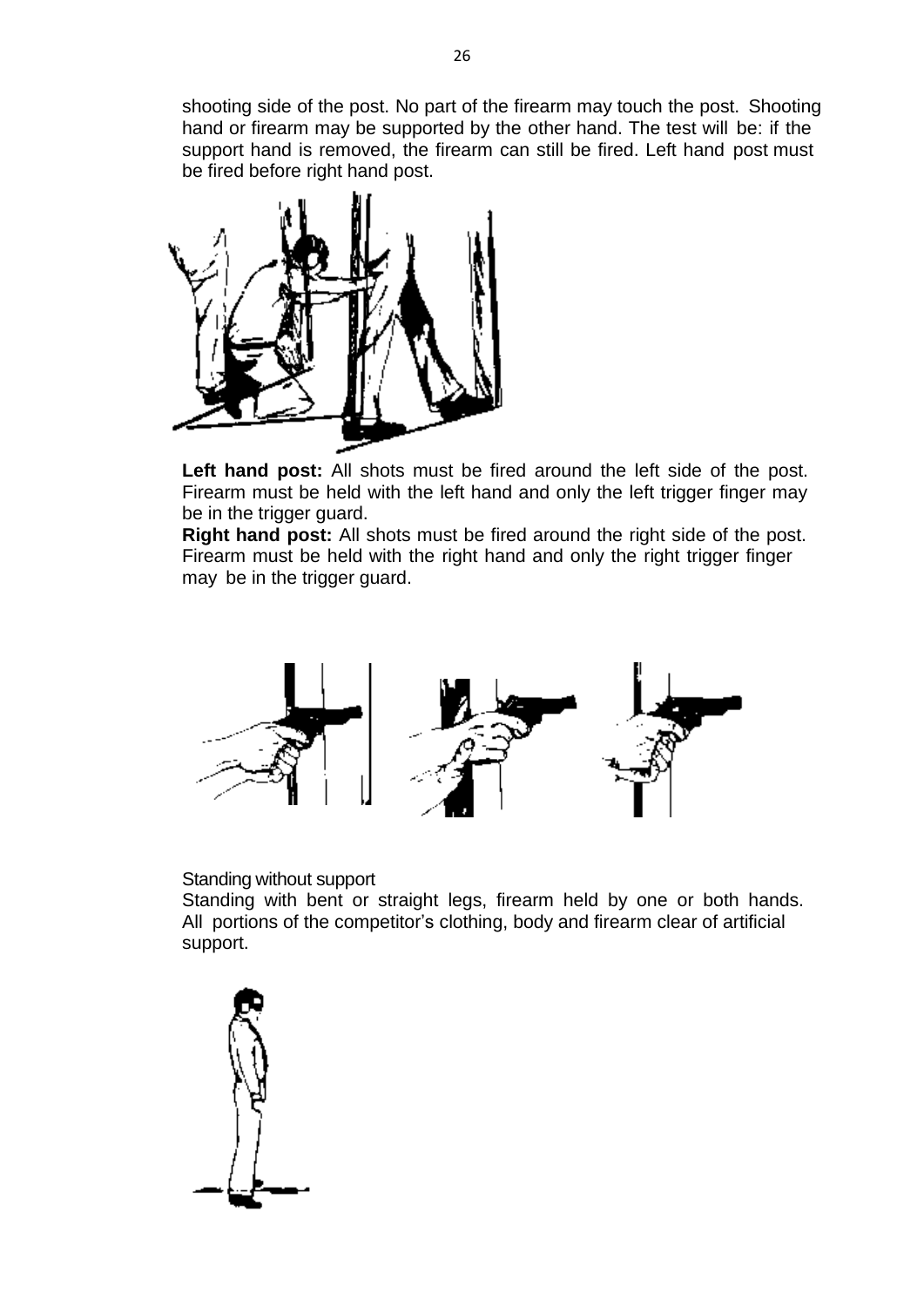# Kneeling

**Kneeling on one knee, the other extended toward the target.** Buttocks may be on heel or side of foot but cannot touch the ground. One arm may be supported on the forward knee. The firearm may be held by one or both hands.



**Kneeling on both knees, the buttocks clear of the ground but may rest on heels**. The firearm may be held by one or both hands and one or both arms are to be extended without other support.



**Kneeling on 50 meters line**. Kneeling on both knees, the buttocks clear of the ground but may rest on heels. The firearm may be held by one or both hands, post may be used, fault line behind the post must not be observed.

| Size:                   | <b>Target</b> |  |
|-------------------------|---------------|--|
| <b>Target Over All</b>  | 580 x 1120    |  |
| <b>Black Area</b>       | 560 x 840     |  |
| χ                       | 50 x 75       |  |
| 10                      | 100 x 150     |  |
| 9                       | 200 x 300     |  |
| 8                       | 300 x 450     |  |
|                         | 400 x 600     |  |
| <b>Triangle of</b>      | 250 x 100     |  |
| <b>Shaft of Arrow</b>   | 150 x 155     |  |
| <b>Height of</b>        | 19            |  |
| <b>Width of Lines</b>   | $0.6 - 0.7$   |  |
| All measurements in: mm |               |  |

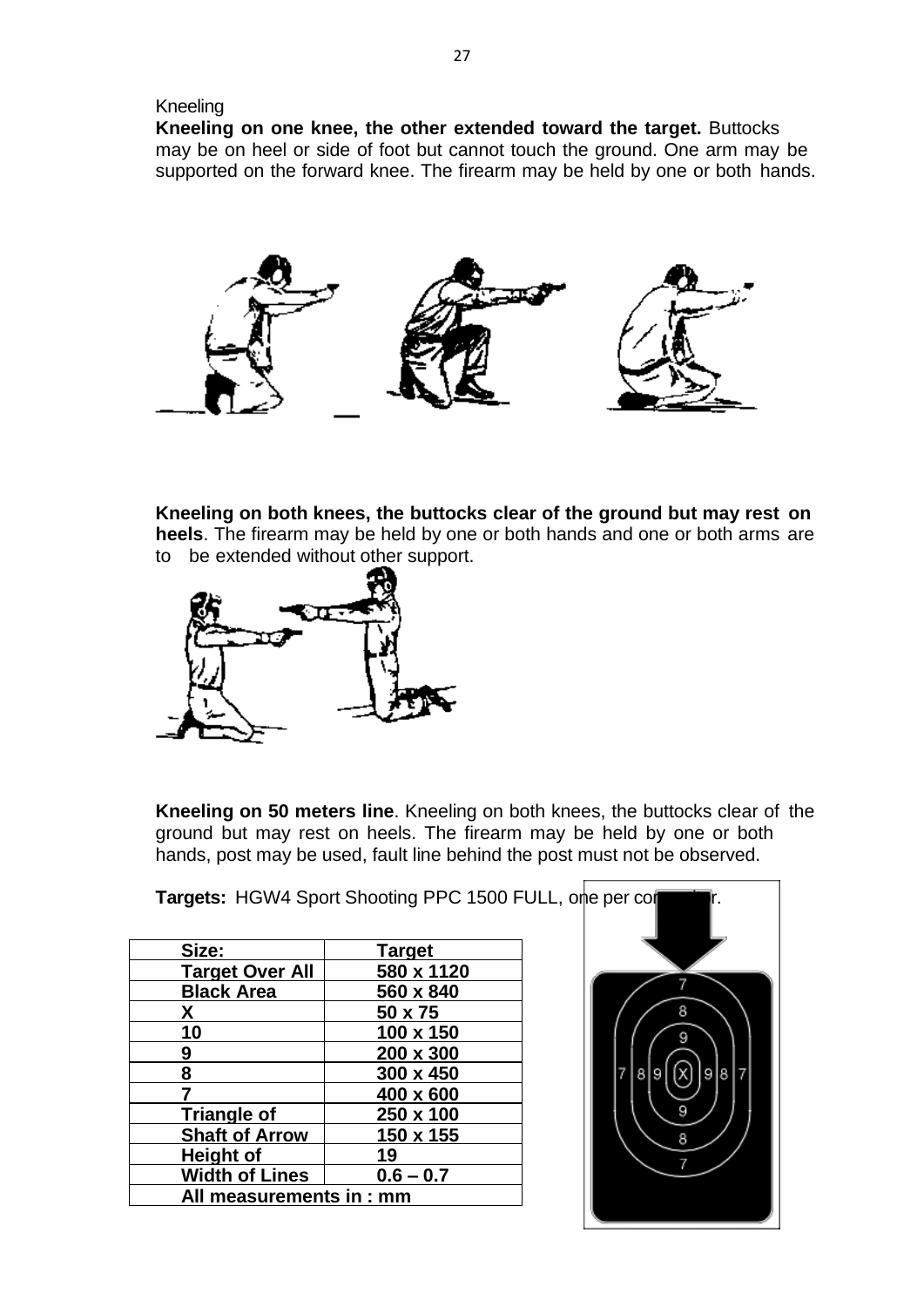**Ammunition:** A minimum of 150 rounds of hand loaded or factory loaded ammunition, to be supplied by the competitor. No high speed or magnum ammunition will be allowed. All ammunition must be loaded for and produce sufficient velocity to pass through the target and the backer. Shots which do not pass through the target and the backer will be scored as misses. All loading of rounds will be contained in the competitor's pocket, cartridge belt, mechanical loaders from belt pouches or magazines from a magazine belt pouches.

#### Course of Fire

**Sighting series** – Unlimited warm-up shots in 2 minutes and 45 seconds on 50 meters and in 2 minutes and 45 seconds on 25 meters. Telescopes or binoculars may be used for spotting. Other than the sighting series no telescope or binoculars are allowed.

During the sighting series, it is advisable for all competitors to shoot until their firearm is empty and returned to their holster, before using either their telescope or binoculars.

However, an allowance can be made for competitors wishing to see where they are shooting while their firearm is still loaded in-between sighting shots, provided that:

**their hammer is down and their revolver is returned to their holster only; or**

**their slide is forward, their hammer down and their pistol is returned to their holster only.**

**Firearms may not be placed on the ground or anywhere except in the holster or held in hand during the warm-up stage, in order for competitors to use their telescope or binoculars. The pistol's safety may also not be used.**

#### **Match 1**

**Stage 1:** 7M 12 shots in 20 seconds (to include reloading of 6 rounds). Each shot fired double action only from the standing without support position.

**Stage 2:** 15M 12 shots in 20 seconds (to include reloading of 6 rounds). Each shot fired double action only from the standing without support position.*Score/Change Target.*

**Match 2** 25M 18 shots in 90 seconds (1 minute 30 seconds - all reloading must take place after changing positions)

6 shots kneeling - barricade not to be used;

6 shots left hand, left side of barricade, standing with support - barricade must be used;

6 shots right hand, right side of barricade, standing with support barricade must be used.

All shots to be fired double action only. Score/Change Target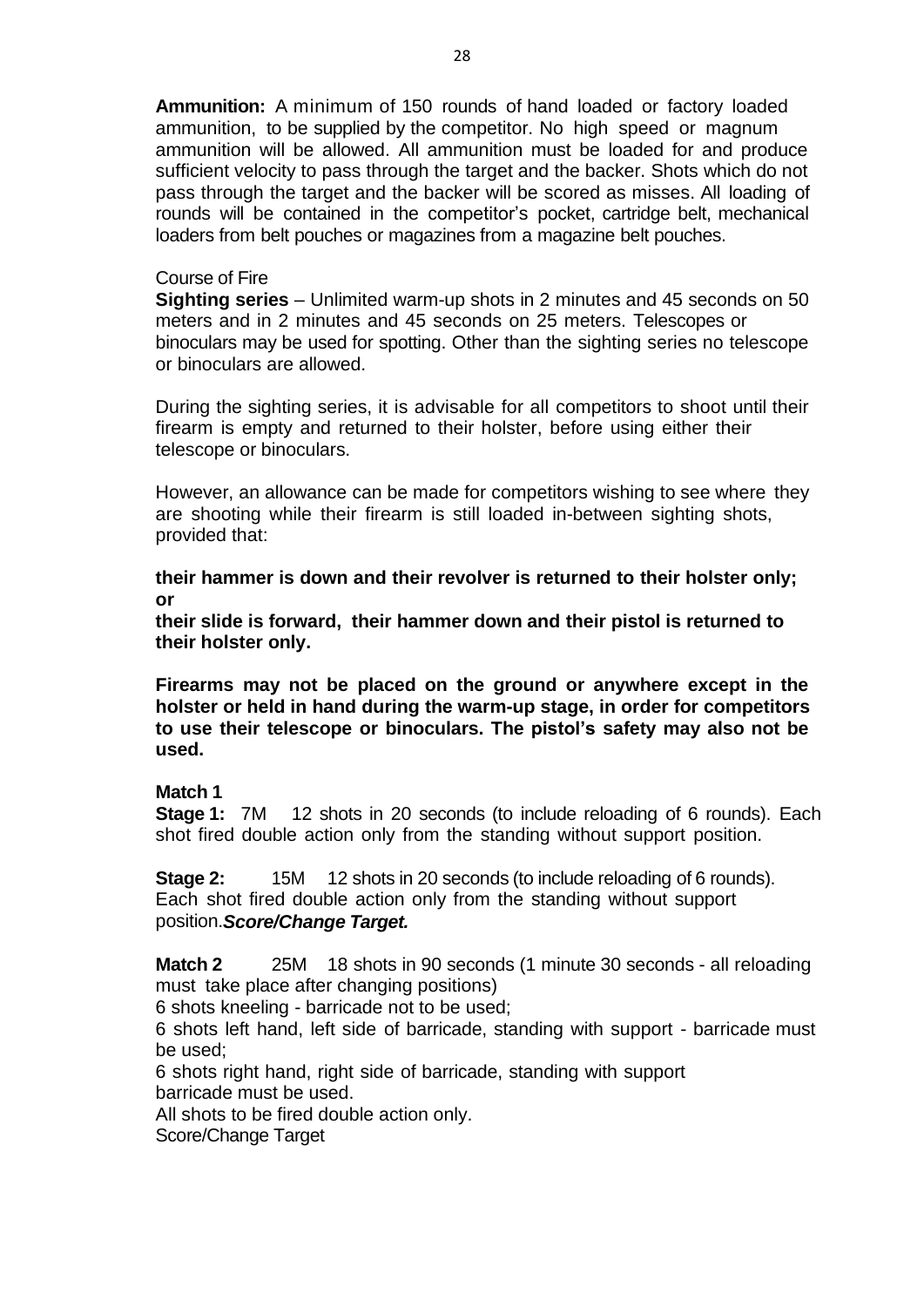**Match 3** 50M 24 shots in 165 seconds (2 minutes 45 seconds - all reloading must take place after changing positions)

6 shots sitting;

6 shots prone (if prone is not possible, weakest shooting position/hand standing from the barricade must be used);

6 shots left hand, left side of barricade, standing with support - barricade must be used;

6 shots right hand, right side of barricade, standing with support barricade must be used. Shots can be fired double or single action.

# *Score/Change Target.*

**Match 4** 25M Two stages of 12 shots in 35 seconds (to include reloading of 6 rounds). Each shot fired double action only from the standing without support position. *Score/Change Target.*

Match 5:

**Stage 1:** 7M 12 shots in 20 seconds (to include reloading of 6 rounds). Each shot fired double action only from the standing without support position.

| <b>Stag</b> | 2              | 18 shots in 90 seconds (1 minute 30 seconds - all reloading                                   |
|-------------|----------------|-----------------------------------------------------------------------------------------------|
| $e2$ :      | 5              | must take place after changing positions)                                                     |
|             | M              | 6 shots kneeling;                                                                             |
|             |                | 6 shots left hand, left side of barricade, standing with<br>support - barricade must be used; |
|             |                | 6 shots right hand, right side of barricade, standing with<br>support                         |
|             |                | - barricade must be used.                                                                     |
|             |                | All shots to be fired double action only.                                                     |
|             |                | <b>Score/Change Target</b>                                                                    |
| <b>Stag</b> | 5 <sup>5</sup> | 24 shots in 165 seconds (2 minutes 45 seconds - all                                           |
| $e3$ :      | 0              | reloading must take place after changing positions).                                          |
|             | M              | 6 shots sitting;                                                                              |
|             |                | 6 shots prone (if prone is not possible, weakest                                              |
|             |                | shooting position/hand standing from the barricade must be<br>used);                          |
|             |                | 6 shots left hand, left side of barricade, standing with                                      |
|             |                | support - barricade must be used;                                                             |
|             |                | 6 shots right hand, right side of barricade, standing with                                    |
|             |                | support                                                                                       |
|             |                | - barricade must be used. Shots can be fired double or                                        |
| <b>Stag</b> | 2              | 6 shots in 12 seconds standing unsupported.                                                   |
| e 4:        | 5              | <b>Score/Change Target.</b>                                                                   |
|             | М              |                                                                                               |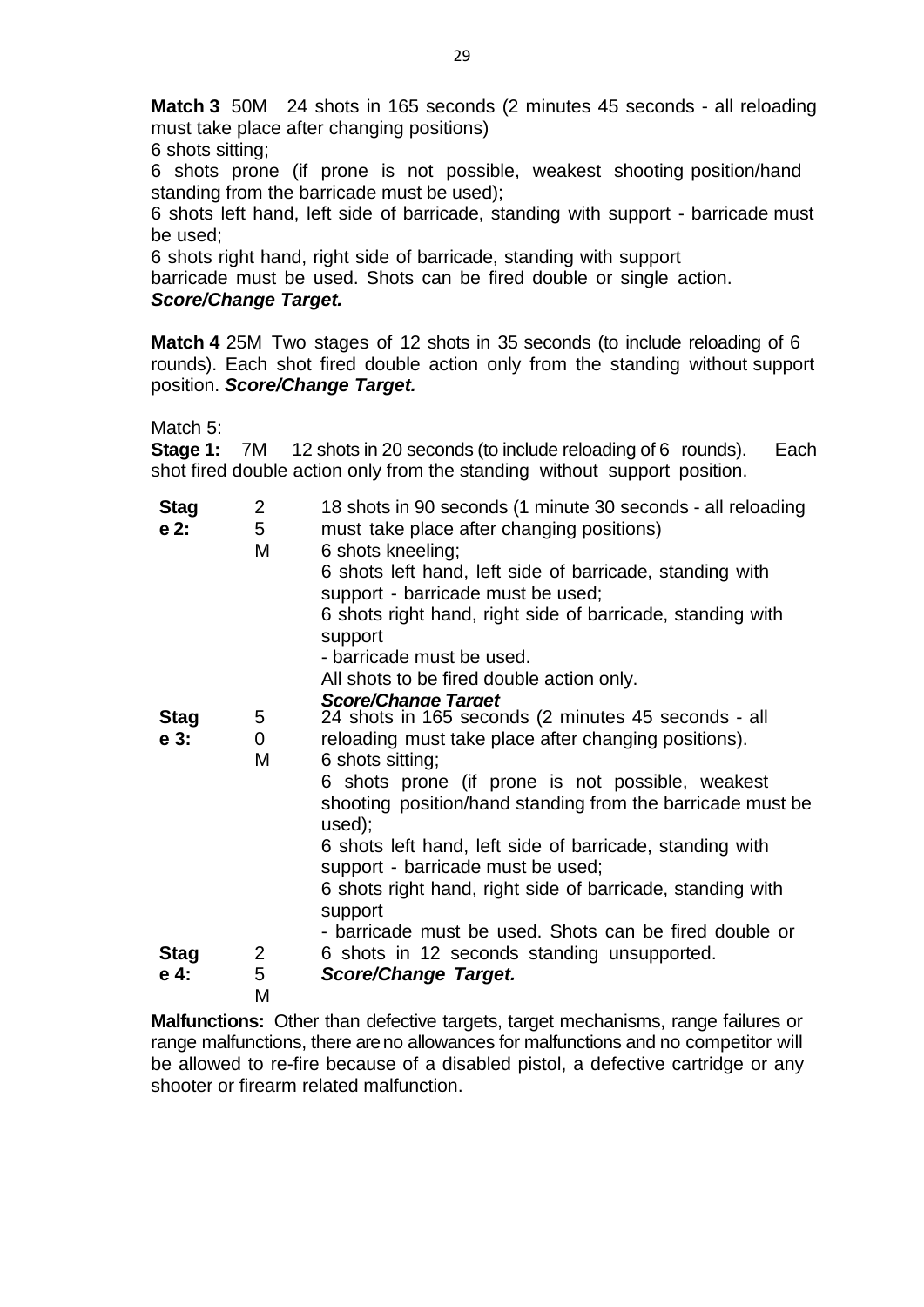# <span id="page-32-0"></span>**Distinguished Revolver**

**Firearms:** A factory manufactured revolver, with no internal or external modifications, capable of chambering and firing standard .38 special loads. All revolvers must be as manufactured and sold by the factory of origin and be able to use double action on every stage, except on 50 meters, where single action is allowed. Except as provided for below, no parts may be removed from the revolver, either externally or internally, nor may any be added. Barrel length not to exceed 6 inches (153 mm). Chamfered cylinders are allowed.

**Sights:** Fixed or adjustable rear sights may be used, as delivered by the original manufacture. An adjustable front sight is not allowed and front sight may not extend beyond the front of the barrel. Orthoptics, hooded or telescope sights are not allowed.

**Grips:** Orthopedic and target type as well as weighted grips are not allowed. Grips may be modified or changed because of the size of a competitor's hands or to facilitate loading. Finger groove and slip on grips are allowed. Thumb rest grips/stocks or those flared at the base are not allowed nor is tape on the grip or any substance *(except sweat preventers)* which results in a sticky surface to the grip or hand. Size of grips may not exceed the following measure: base 45 x 60 mm, high 120 mm.

**Triggers:** Must have single and double action capability and must be capable of lifting 2.5 lbs (1 135g) when firearm is cocked for single action firing. Triggers will be weighed. Any trigger, sold by the original manufacturer of the revolver, without modification, may be used. The honing of the sear or sear notch in the hammer to make a more crisp trigger pull and smooth the action and/or to maintain the required minimum trigger pull is allowed.

**Holsters:** Only conventional right- or left-handed waist-belt holsters are allowed. For safety reasons, shoulder, cross draw, or holsters which require releasing by insertion of finger within the trigger guard will not be allowed. Holsters must completely cover the trigger.

**Ready position:** All series start with competitor in the standing position. Competitor's arms must be loosely at sides and hands may not touch the firearm or holster, before the targets start to turn or other fire commands are given. Revolvers must be loaded, but not cocked and holstered in a conventional right- or left-handed holster.

### Positions:

**Sitting** - The buttocks must be on the ground with the body facing target. Hand may be extended to rear for support, elbow may not touch the ground. Back cannot rest on the ground and one or both knees may be raised. Arm or arms, hand or hands may be supported on, or by the knees. The firearm may be held by one or both hands, but may not be supported or steadied by either foot. One or two hands may be used to hold the firearm. No part of the firearm may touch the ground, leg or the barricade.

**Prone -** Body extended on the ground parallel to the line of sight, head toward target. "Roll-over" prone position may be used as long as the body is extended on the ground generally parallel to the line of sight and the position does not interfere with another competitor.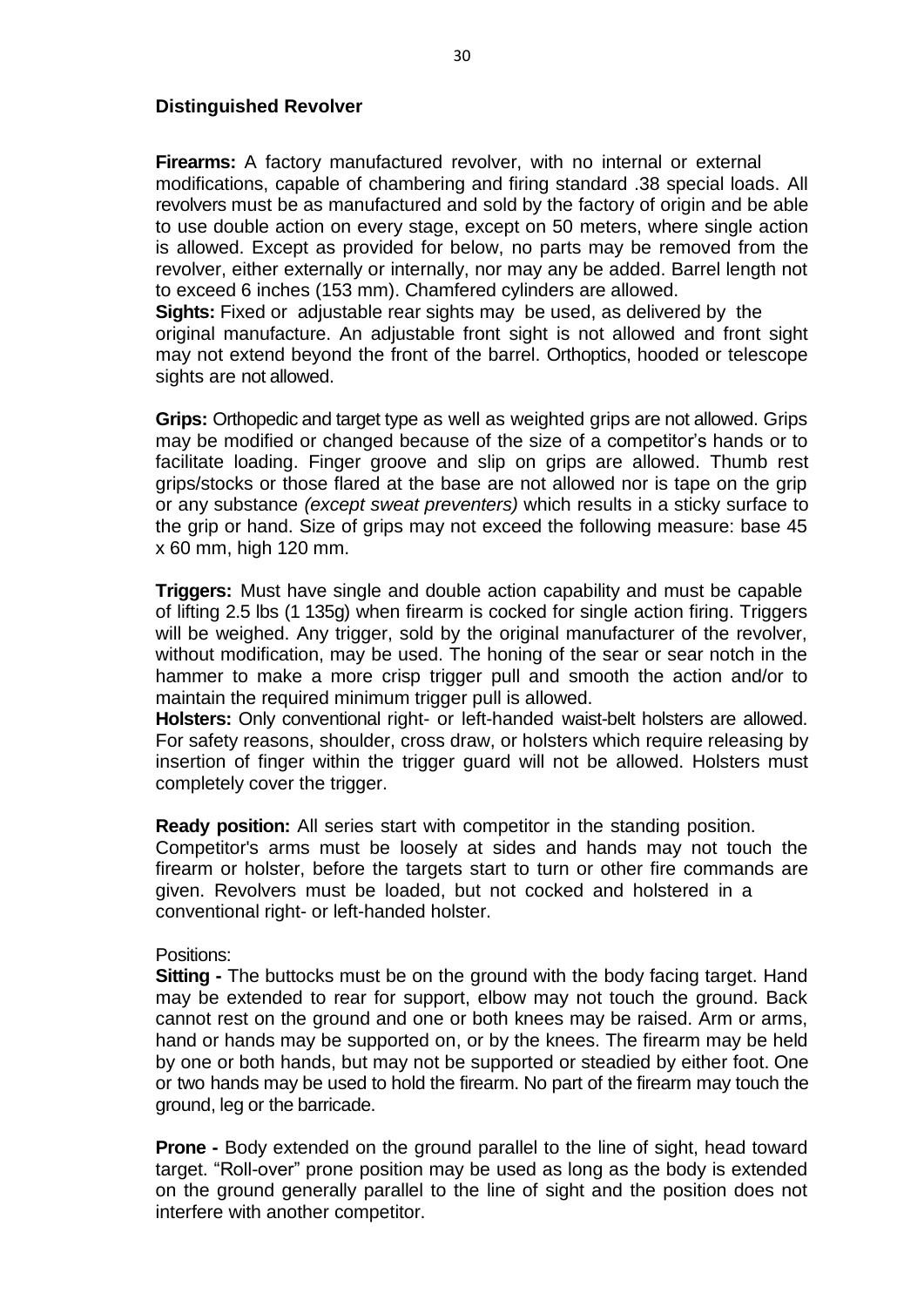The revolver or pistol may not touch the ground, but may be supported by one or both hands which may touch the ground, and which are extended toward the target. The competitor assumes the prone position from the Sitting position and the revolver or pistol must remain pointing "down range" during the process of changing positions.

# Standing with support

**Standing behind a post:** Both feet must be behind the line (which is either real or imaginary) extending from the firing line to the rear of the exposed or shooting side of the post. No part of the firearm may touch the post. Shooting hand or firearm may be supported by the other hand. The test will be: if the support hand is removed, the firearm can still be fired. Left hand post must be fired before right hand post.

**Left hand post:** All shots must be fired around the left side of the post. Firearm must be held with the left hand and only the left trigger finger may be in the trigger guard.

**Right hand post:** All shots must be fired around the right side of the post. Firearm must be held with the right hand and only the right trigger finger may be in the trigger guard.

### Standing without support

Standing with bent or straight legs, firearm held by one or both hands. All portions of the competitor's clothing, body and firearm clear of artificial support.

### Kneeling

**Kneeling on one knee, the other extended toward the target.** Buttocks may be on heel or side of foot but cannot touch the ground. One arm may be supported on the forward knee. The firearm may be held by one or both hands. **Kneeling on both knees, the buttocks clear of the ground but may rest on heels**. The firearm may be held by one or both hands and one or both arms are to be extended without other support.

**Targets:** HGW4 Sport Shooting PPC 1500 FULL, one per competitor.

**Ammunition:** A minimum of 60 rounds of hand loaded or factory loaded .38 special 158 grain SWC or RN ammunition to be supplied by the competitor. No wadcutter, high speed or magnum ammunition will be allowed. All ammunition must be loaded for and produce sufficient velocity to pass through the target and the backer. Shots which do not pass through the target and the backer will be scored as misses. All loading of rounds will be contained in the competitor's pocket, cartridge belt, mechanical loaders from belt pouches or magazines from a magazine belt pouches.

### 10. **Course of Fire**

**Sighting series –** Unlimited warm-up shots in 2 minutes and 45 seconds on 50 meters only. Telescopes or binoculars may be used for spotting. Other than the sighting series no telescope or binoculars are allowed.

During the sighting series, it is advisable for all competitors to shoot until their firearm is empty and returned to their holster, before using either their telescope or binoculars.

However, an allowance can be made for competitors wishing to see where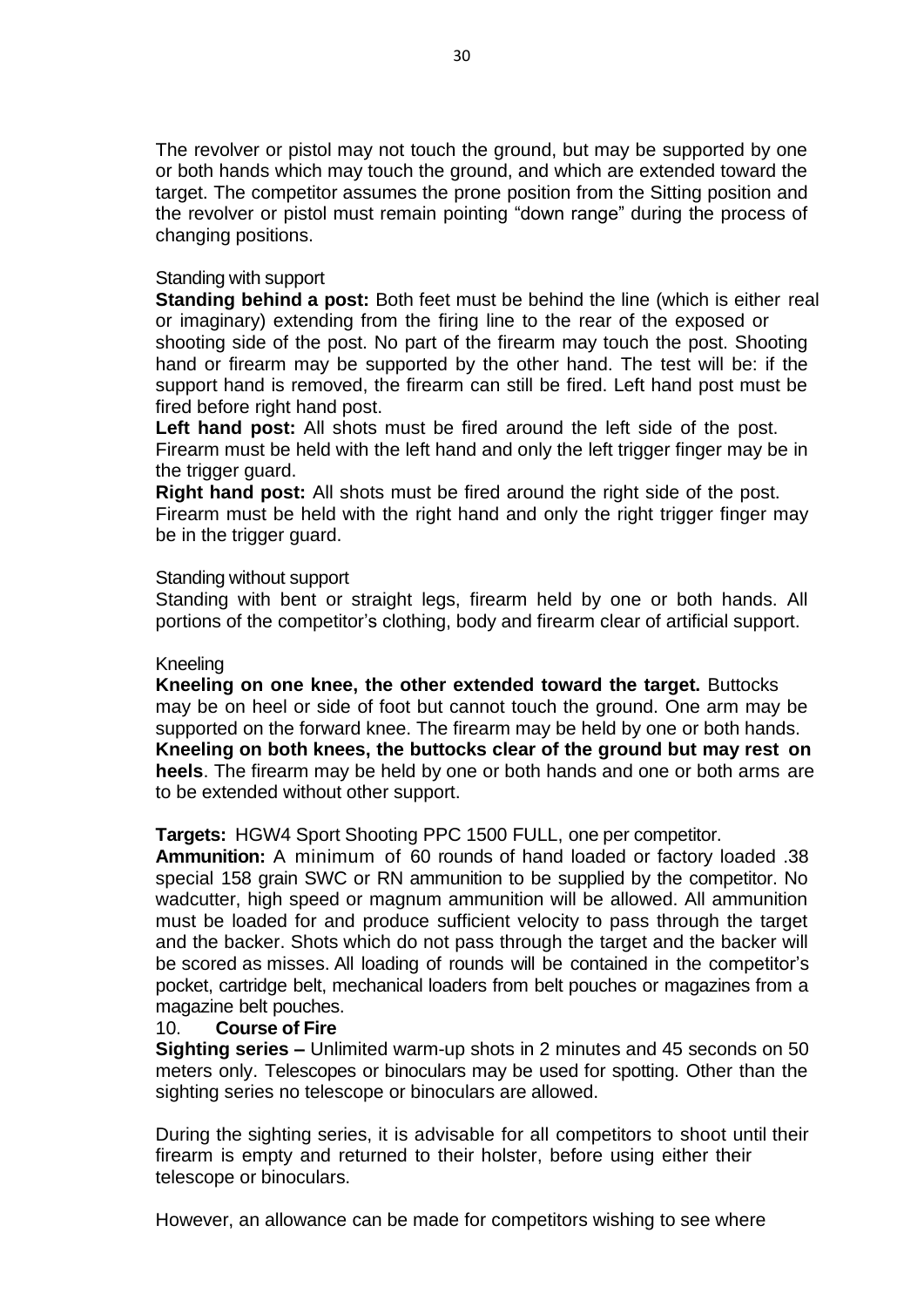they are shooting while their firearm is still loaded in-between sighting shots, provided that:

**their hammer is down and their revolver is returned to their holster only; or their slide is forward, their hammer down and their pistol is returned to their holster only.**

**Firearms may not be placed on the ground or anywhere except in the holster or held in hand during the warm-up stage, in order for competitors to use their telescope or binoculars. The pistol's safety may also not be used.**

| <b>Stage</b><br>1:    | $\overline{7}$<br>M | 12 shots in 20 seconds (to include reloading of 6<br>rounds). Each shot fired double action only from the<br>standing without support position.                                                                                                                                                                                                                                                                                                                                                                |
|-----------------------|---------------------|----------------------------------------------------------------------------------------------------------------------------------------------------------------------------------------------------------------------------------------------------------------------------------------------------------------------------------------------------------------------------------------------------------------------------------------------------------------------------------------------------------------|
| <b>Stage</b><br>2:    | 25<br>M             | 18 shots in 90 seconds (1 minute 30 seconds - all<br>reloading must take place after changing positions) 6<br>shots kneeling - barricade not to be used;<br>6 shots left hand, left side of barricade, standing<br>with support - barricade must be used;<br>6 shots right hand, right side of barricade, standing<br>with support - barricade must be used.<br>All shots to be fired double action only.<br><b>Score/Change Target</b>                                                                        |
| <b>Stag</b><br>$e3$ : | 50<br>M             | 24 shots in 165 seconds (2 minutes 45 seconds - all<br>reloading must take place after changing positions).<br>6 shots sitting;<br>6 shots prone (if prone is not possible, weakest<br>shooting position/hand standing from the barricade<br>must be used);<br>6 shots left hand, left side of barricade, standing<br>with support - barricade must be used;<br>6 shots right hand, right side of barricade, standing<br>with support - barricade must be used. Shots can<br>be fired double or single action. |
| <b>Stag</b><br>e 4:   | 25<br>M             | 6 shots in 12 seconds standing unsupported.<br><b>Score/Change Target.</b>                                                                                                                                                                                                                                                                                                                                                                                                                                     |
|                       |                     |                                                                                                                                                                                                                                                                                                                                                                                                                                                                                                                |

**Malfunctions:** Other than defective targets, target mechanisms, range failures or range malfunctions, there areno allowances for malfunctions and no competitor will be allowed to re-fire because of a disabled pistol, a defective cartridge or any shooter or firearm related malfunction.

**General :** The following are not allowed: trigger shoes; compensator; any external trigger stop device; use of any filler substance to make the front of the trigger smooth; filing or otherwise removing ridges on the trigger; filing or otherwise reducing the trigger width or length, tape on stocks, thumb rests or stocks flared at the base. Any substance (except sweat preventers) which results in a sticky surface to the stock or hand. Specifically prohibited is any system of recoil control based on compensators, barrel venting or barrel porting.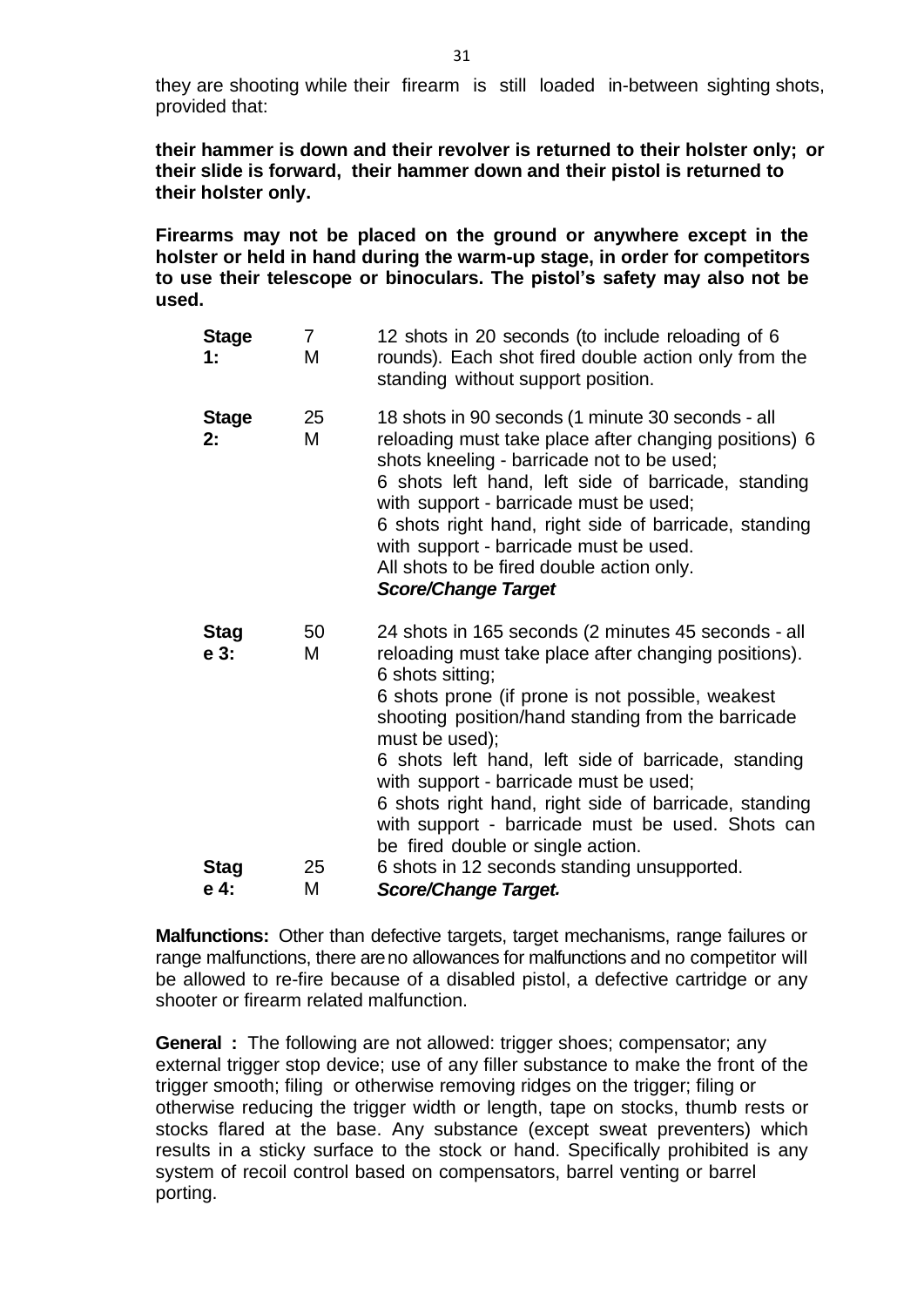# <span id="page-35-0"></span>**Distinguished Pistol**

**Firearms:** Factory manufactured (catalogue item) center-fire semi-automatic pistol of .354 caliber or larger. Any accessories, parts and components which are manufactured to duplicate, in materials, shape and dimensions, the original as offered by any of the manufacturers of the pistol, will be accepted. No external modifications are permitted. Barrel length not to exceed 5 inches (127 mm). Replacement barrels cannot be longer than the original.

**Sights:** Fixed or adjustable rear sights may be used, as delivered by any manufacture. Front sight may not extend beyond the front of the slide. Orthoptics, hooded or telescope sights are not allowed.

**Grips:** Orthopedic and target type as well as weighted grips are not allowed. Grips may be modified or changed because of the size of a competitor's hands or to facilitate loading. Finger groove and slip on grips are allowed. Thumb rest grips/stocks or those flared at the base are not allowed nor is tape on the grip or any substance *(except sweat preventers)* which results in a sticky surface to the grip or hand.

**Triggers:** Trigger pull not less than 3 lbs. (1360 g) single action or for those of double action capability only.

**Holsters:** Only conventional right- or left-handed waist-belt holsters are allowed. For safety reasons, shoulder, cross draw, or holsters which require releasing by insertion of finger within the trigger guard will not be allowed. Holsters must completely cover the trigger.

**Ready position:** All series start with competitor in the standing position. Competitor's arms must be loosely at sides and hands may not touch the firearm or holster, before the targets start to turn or other fire commands are given. Semi-automatic pistols may not be holstered with a round in the chamber in a conventional right- or left-handed holster. The pistols' hammer may be cocked and loaded magazines inserted.

### Positions:

**Sitting** - The buttocks must be on the ground with the body facing target. Hand may be extended to rear for support, elbow may not touch the ground. Back cannot rest on the ground and one or both knees may be raised. Arm or arms, hand or hands may be supported on, or by the knees. The firearm may be held by one or both hands, but may not be supported or steadied by either foot. One or two hands may be used to hold the firearm. No part of the firearm may touch the ground, leg or the barricade.

**Prone -** Body extended on the ground parallel to the line of sight, head toward target. "Roll-over" prone position may be used as long as the body is extended on the ground generally parallel to the line of sight and the position does not interfere with another competitor. The pistol may not touch the ground, but may be supported by one or both hands which may touch the ground, and which are extended toward the target. The competitor assumes the prone position from the Sitting position and the revolver or pistol must remain pointing "down range" during the process of changing positions.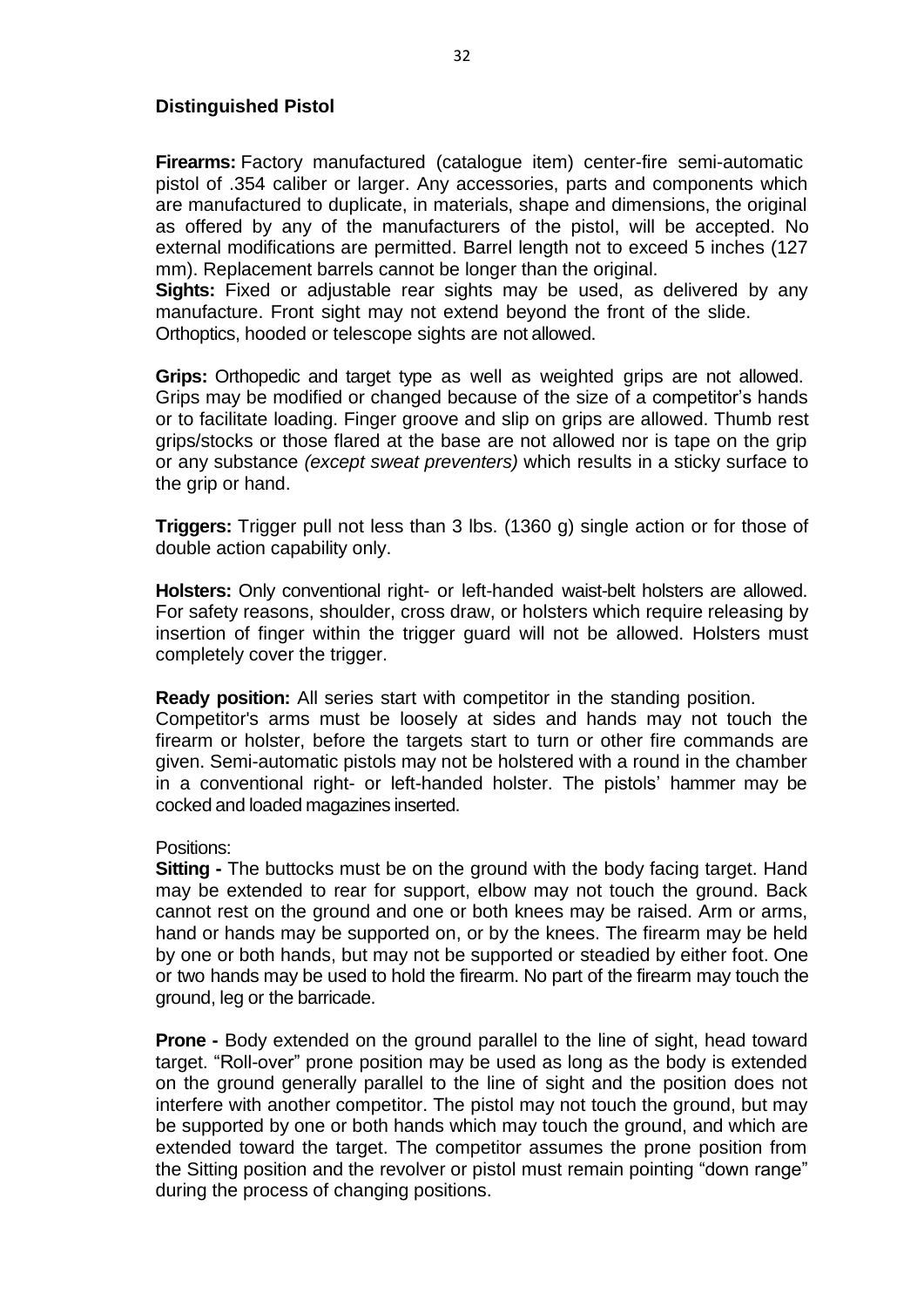# Standing with support

**Standing behind a post:** Both feet must be behind the line (which is either real or imaginary) extending from the firing line to the rear of the exposed or shooting side of the post. No part of the firearm may touch the post. Shooting hand or firearm may be supported by the other hand. The test will be: if the support hand is removed, the firearm can still be fired. Left hand post must be fired before right hand post.

**Left hand post:** All shots must be fired around the left side of the post. Firearm must be held with the left hand and only the left trigger finger may be in the trigger guard.

**Right hand post:** All shots must be fired around the right side of the post. Firearm must be held with the right hand and only the right trigger finger may be in the trigger guard.

# Standing without support

Standing with bent or straight legs, firearm held by one or both hands. All portions of the competitor's clothing, body and firearm clear of artificial support.

# Kneeling

**Kneeling on one knee, the other extended toward the target.** Buttocks may be on heel or side of foot but cannot touch the ground. One arm may be supported on the forward knee. The firearm may be held by one or both hands. **Kneeling on both knees, the buttocks clear of the ground but may rest on heels**. The firearm may be held by one or both hands and one or both arms are to be extended without other support.

**Targets:** HGW4 Sport Shooting PPC 1500 FULL, one per competitor.

**Ammunition:** A minimum of 60 rounds of hand loaded or factory loaded .354 caliber or larger ammunition, to be supplied by the competitor. No high speed or magnum ammunition will be allowed. All ammunition must be loaded for and produce sufficient velocity to pass through the target and the backer. Shots which do not pass through the target and the backer will be scored as misses. All loading of rounds will be contained in the competitor's pocket, cartridge belt, mechanical loaders from belt pouches or magazines from a magazine belt pouches.

# Course of Fire

Unlimited warm-up shots in 2 minutes and 45 seconds on 50 meters only. Telescopes or binoculars may be used for spotting. Other than the sighting series no telescope or binoculars are allowed.

During the sighting series, it is advisable for all competitors to shoot until their firearm is empty and returned to their holster, before using either their telescope or binoculars.

However, an allowance can be made for competitors wishing to see where they are shooting while their firearm is still loaded in-between sighting shots, provided that:

**their hammer is down and their revolver is returned to their holster only; or**

**their slide is forward, their hammer down and their pistol is returned to their holster only.**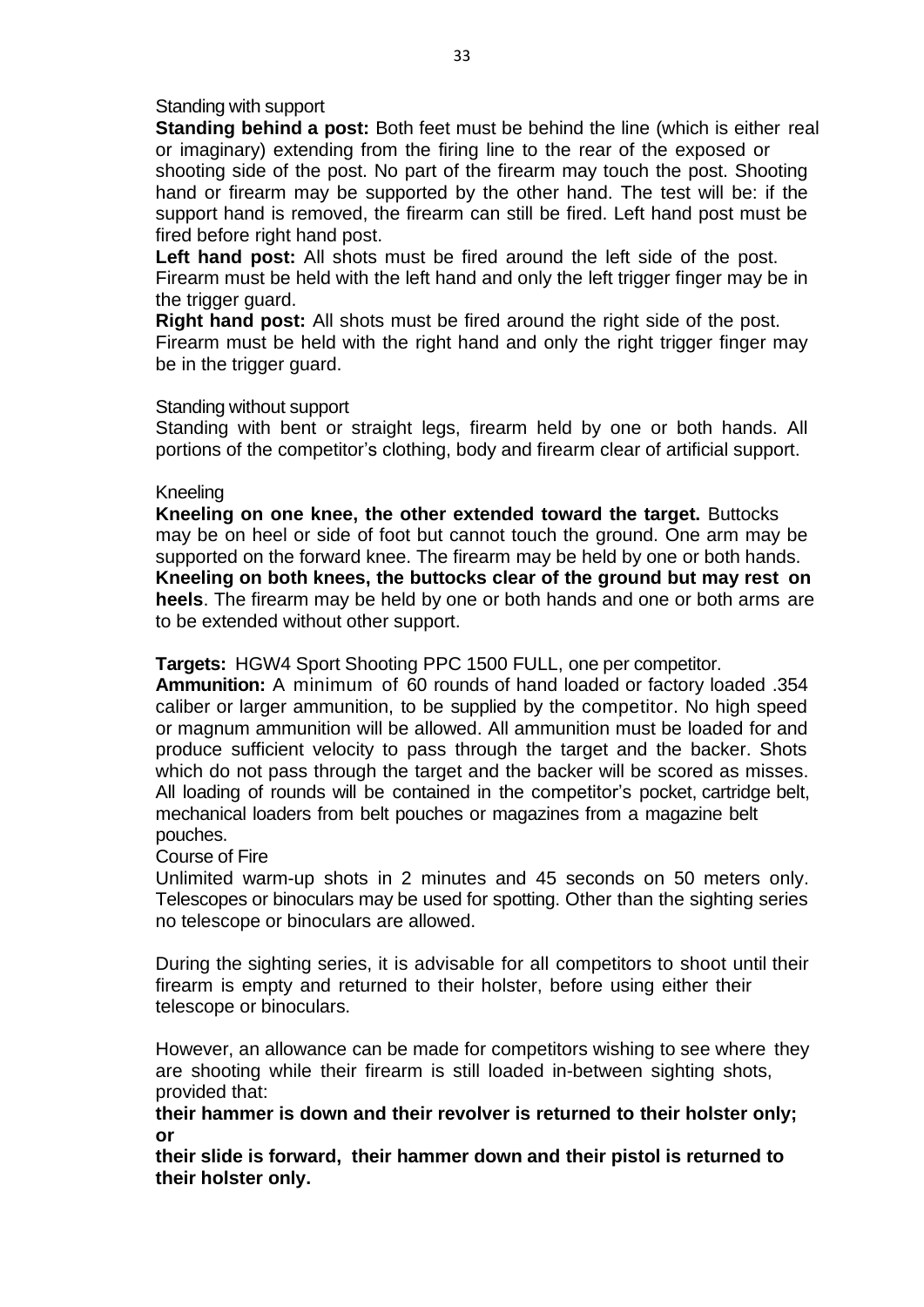**Firearms may not be placed on the ground or anywhere except in the holster or held in hand during the warm-up stage, in order for competitors to use their telescope or binoculars. The pistol's safety may also not be used.**

| <b>Stage</b><br>1:  | $\overline{7}$<br>Μ | 12 shots in 20 seconds (to include reloading of 6<br>rounds). Each shot fired double action only from the<br>standing without support position.                                                                                                                                                                                                                                                                                                                                                               |
|---------------------|---------------------|---------------------------------------------------------------------------------------------------------------------------------------------------------------------------------------------------------------------------------------------------------------------------------------------------------------------------------------------------------------------------------------------------------------------------------------------------------------------------------------------------------------|
| <b>Stage</b><br>2:  | 25<br>М             | 18 shots in 90 seconds (1 minute 30 seconds - all<br>reloading must take place after changing positions) 6<br>shots kneeling - barricade not to be used;<br>6 shots left hand, left side of barricade, standing<br>with support - barricade must be used;<br>6 shots right hand, right side of barricade, standing<br>with support - barricade must be used.<br>All shots to be fired double action only.<br><b>Score/Change Target</b>                                                                       |
| <b>Stag</b><br>e 3: | 50<br>М             | 24 shots in 165 seconds (2 minutes 45 seconds - all<br>reloading must take place after changing positions) 6<br>shots sitting;<br>6 shots prone (if prone is not possible, weakest<br>shooting position/hand standing from the barricade<br>must be used);<br>6 shots left hand, left side of barricade, standing<br>with support - barricade must be used;<br>6 shots right hand, right side of barricade, standing<br>with support - barricade must be used. Shots can<br>be fired double or single action. |
| <b>Stag</b><br>e 4: | 25<br>Μ             | 6 shots in 12 seconds standing unsupported.<br><b>Score/Change Target.</b>                                                                                                                                                                                                                                                                                                                                                                                                                                    |
|                     |                     |                                                                                                                                                                                                                                                                                                                                                                                                                                                                                                               |

**Malfunctions:** Other than defective targets, target mechanisms, range failures or range malfunctions, there areno allowances for malfunctions and no competitor will be allowed to re-fire because of a disabled pistol, a defective cartridge or any shooter or firearm related malfunction.

**General:** Specifically prohibited are full-length Bo-Mar type ribs on the slide, trigger shoes, any system of recoil control based on compensators, barrel venting, or weighted grips or grip panels.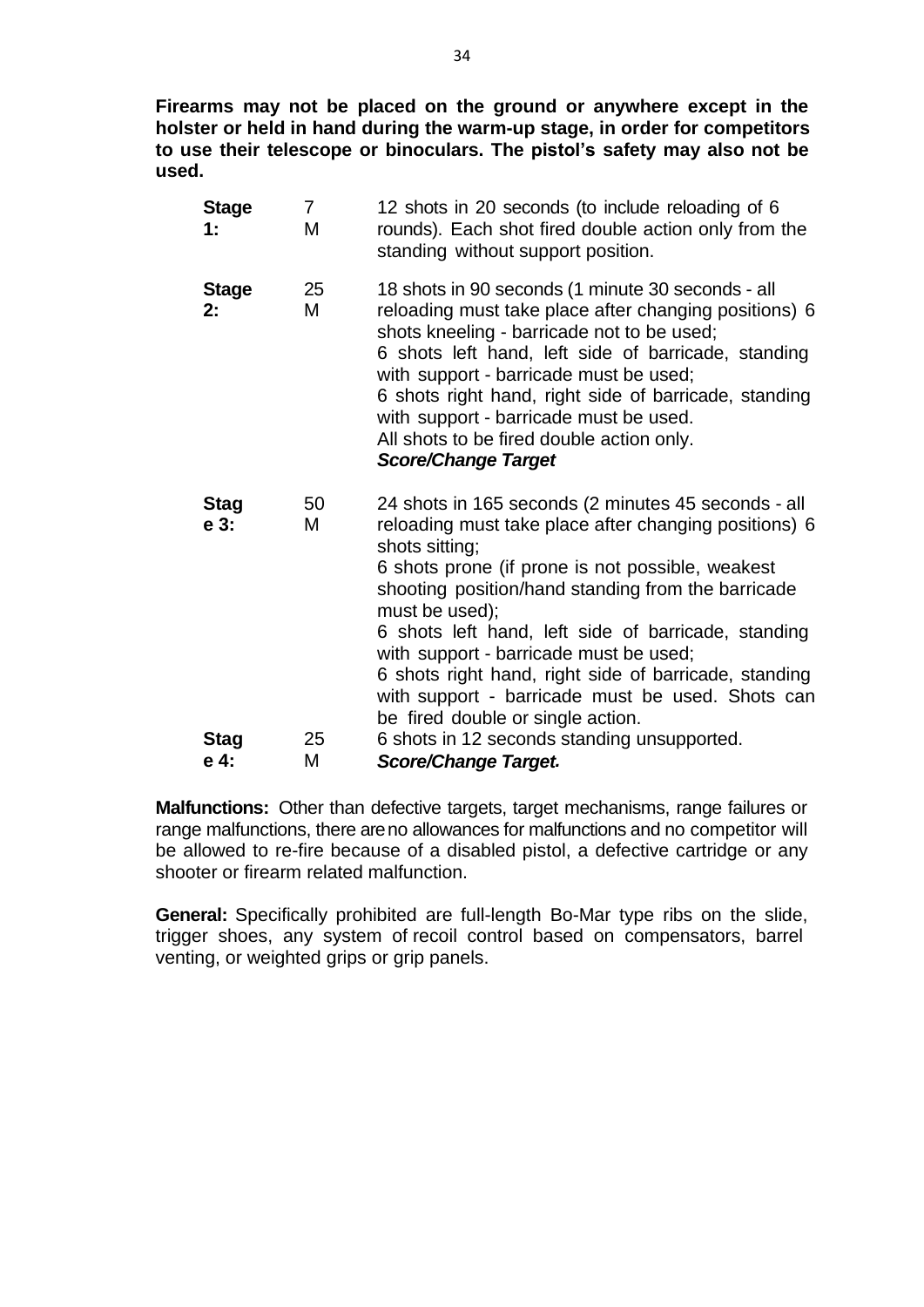# <span id="page-38-0"></span>**Open Match**

# **Firearms:**

**Revolvers -** A revolver chambered to fire center-fire cartridges .32 caliber or larger. There are no restrictions on the barrel.

**Pistols -** Center-fire semi-automatic pistols of .354 caliber or larger. There are no restrictions on the barrel.

**Sights:** No restrictions other than possibly the national firearm laws. Optical or electronic, fixed or adjustable. Front sight may not extend beyond the muzzle.

**Grips:** Orthopedic and target type as well as weighted grips are not allowed.

Grips may be modified or changed because of the size of a competitor's hands or to facilitate loading. Finger groove and slip on grips are allowed. Thumb rest grips/stocks or those flared at the base are not allowed nor is tape on the grip or any substance (except sweat preventers) which results in a sticky surface to the grip or hand

Triggers:

**Revolvers -** If the revolver has single-action capability the single action trigger pull must be at least 2.5 lbs. (1135 g). A Trigger stop is allowed. All revolvers shall use Double action on every stage except on 50 meters where single action is allowed.

**Pistols -** Trigger pull not less than 3 lbs. (1360 g) single action or for those of double action capability only.

**Holsters:** Only conventional right- or left-handed waist-belt holsters are allowed. For safety reasons, shoulder, cross draw, or holsters which require releasing by insertion of finger within the trigger guard will not be allowed. Holsters must completely cover the trigger.

**Ready position:** All series start with competitor in the standing position. Competitor's arms must be loosely at sides and hands may not touch the firearm or holster, before the targets start to turn or other fire commands are given. Revolvers must be loaded, but not cocked and holstered in a conventional right- or left-handed holster. Semi-automatic pistols may not be holstered with a round in the chamber in a conventional right- or left-handed holster. The pistols' hammer may be cocked and loaded magazines inserted.

### Positions:

**Sitting** - The buttocks must be on the ground with the body facing target. Hand may be extended to rear for support, elbow may not touch the ground. Back cannot rest on the ground and one or both knees may be raised. Arm or arms, hand or hands may be supported on, or by the knees. The firearm may be held by one or both hands, but may not be supported or steadied by either foot. One or two hands may be used to hold the firearm. No part of the firearm may touch the ground, leg or the barricade.

**Prone -** Body extended on the ground parallel to the line of sight, head toward target. "Roll-over" prone position may be used as long as the body is extended on the ground generally parallel to the line of sight and the position does not interfere with another competitor. The revolver or pistol may not touch the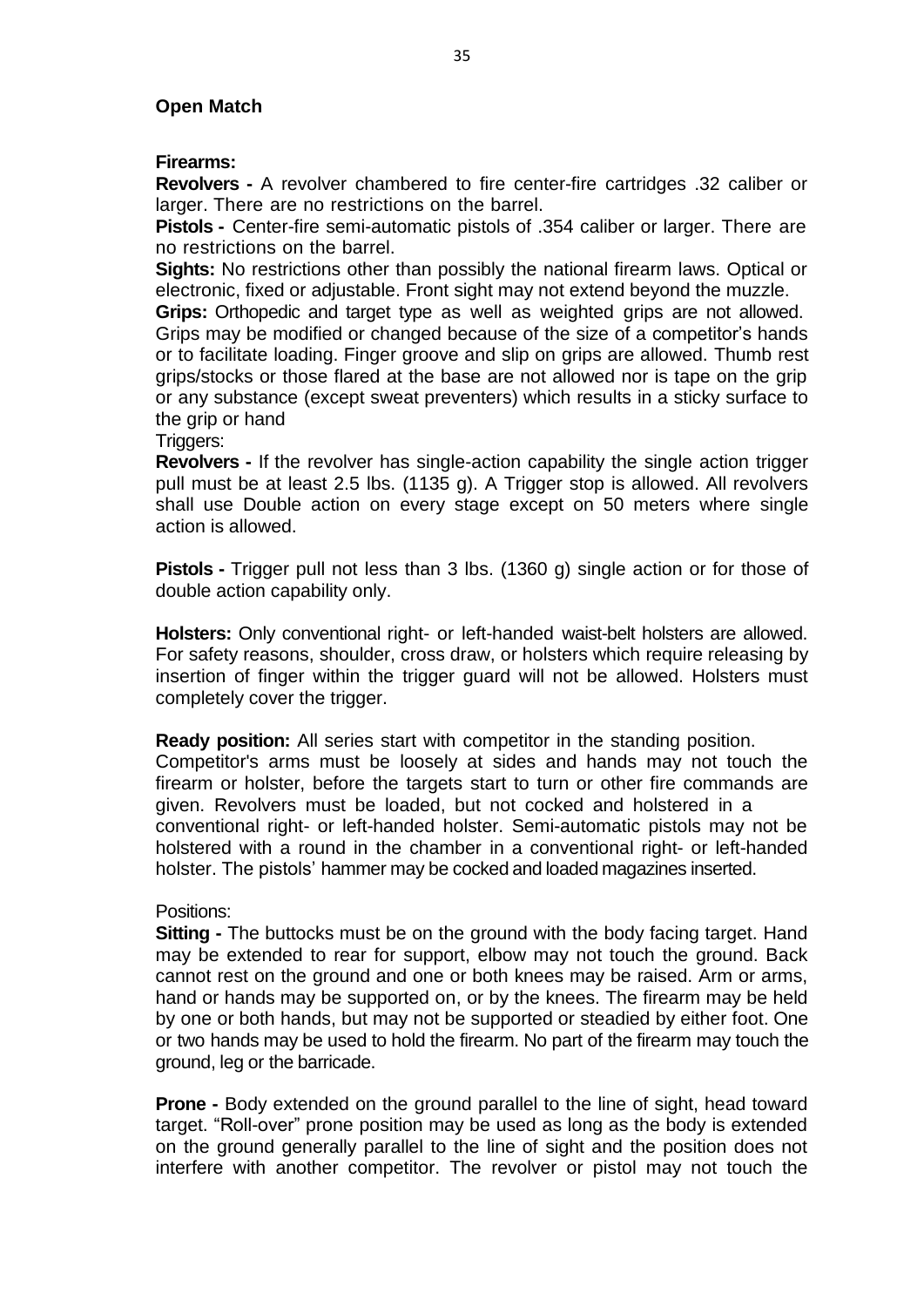ground, but may be supported by one or both hands which may touch the ground, and which are extended toward the target.

The competitor assumes the prone position from the Sitting position and the revolver or pistol must remain pointing "down range" during the process of changing positions.

#### Standing with support

**Standing behind a post:** Both feet must be behind the line (which is either real or imaginary) extending from the firing line to the rear of the exposed or shooting side of the post. No part of the firearm may touch the post. Shooting hand or firearm may be supported by the other hand. The test will be: if the support hand is removed, the firearm can still be fired. Left hand post must be fired before right hand post.

**Left hand post:** All shots must be fired around the left side of the post. Firearm must be held with the left hand and only the left trigger finger may be in the trigger guard.

**Right hand post:** All shots must be fired around the right side of the post. Firearm must be held with the right hand and only the right trigger finger may be in the trigger guard.

#### Standing without support

Standing with bent or straight legs, firearm held by one or both hands. All portions of the competitor's clothing, body and firearm clear of artificial support.

#### Kneeling

**Kneeling on one knee, the other extended toward the target.** Buttocks may be on heel or side of foot but cannot touch the ground. One arm may be supported on the forward knee. The firearm may be held by one or both hands. **Kneeling on both knees, the buttocks clear of the ground but may rest on heels**. The firearm may be held by one or both hands and one or both arms are to be extended without other support.

**Targets:** HGW4 Sport Shooting PPC 1500 FULL, one per competitor.

**Ammunition:** A minimum of 66 rounds of hand loaded or factory loaded ammunition, to be supplied by the competitor. No high speed or magnum ammunition will be allowed. All ammunition must be loaded for and produce sufficient velocity to pass through the target and the backer. Shots which do not pass through the target and the backer will be scored as misses. All loading of rounds will be contained in the competitor's pocket, cartridge belt, mechanical loaders from belt pouches or magazines from a magazine belt pouches. Course of Fire

**Sighting series –** Unlimited warm-up shots in 2 minutes and 45 seconds on 50 meters only. Telescopes or binoculars may be used for spotting. Other than the sighting series no telescope or binoculars are allowed.

During the sighting series, it is advisable for all competitors to shoot until their firearm is empty and returned to their holster, before using either their telescope or binoculars.

However, an allowance can be made for competitors wishing to see where they are shooting while their firearm is still loaded in-between sighting shots, provided that: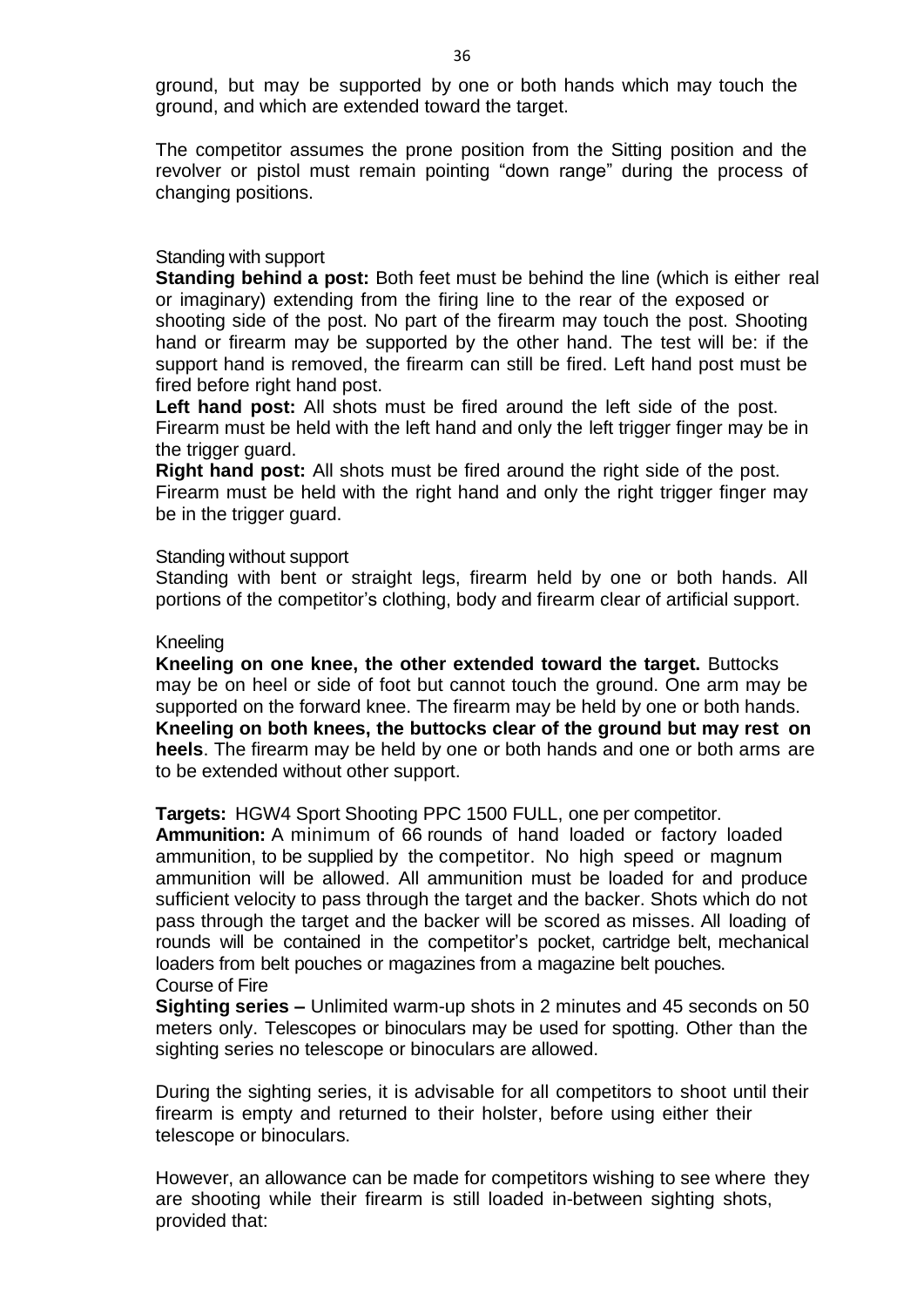**their hammer is down and their revolver is returned to their holster only; or their slide is forward, their hammer down and their pistol is returned to their holster only.**

**Firearms may not be placed on the ground or anywhere except in the holster or held in hand during the warm-up stage, in order for competitors to use their telescope or binoculars. The pistol's safety may also not be used.**

| <b>Stage</b><br>1:    | $\overline{7}$<br>M | 12 shots in 20 seconds (to include reloading of 6<br>rounds). Each shot fired double action only from the<br>standing without support position.                                                                                                                                                                                                                                                                                                                                                               |
|-----------------------|---------------------|---------------------------------------------------------------------------------------------------------------------------------------------------------------------------------------------------------------------------------------------------------------------------------------------------------------------------------------------------------------------------------------------------------------------------------------------------------------------------------------------------------------|
| <b>Stage</b><br>2:    | 25<br>M             | 18 shots in 90 seconds (1 minute 30 seconds - all<br>reloading must take place after changing positions) 6<br>shots kneeling - barricade not to be used;<br>6 shots left hand, left side of barricade, standing<br>with support - barricade must be used;<br>6 shots right hand, right side of barricade, standing<br>with support - barricade must be used.<br>All shots to be fired double action only.<br><b>Score/Change Target</b>                                                                       |
| <b>Stag</b><br>$e3$ : | 50<br>M             | 24 shots in 165 seconds (2 minutes 45 seconds - all<br>reloading must take place after changing positions) 6<br>shots sitting;<br>6 shots prone (if prone is not possible, weakest<br>shooting position/hand standing from the barricade<br>must be used);<br>6 shots left hand, left side of barricade, standing<br>with support - barricade must be used;<br>6 shots right hand, right side of barricade, standing<br>with support - barricade must be used. Shots can<br>be fired double or single action. |
| <b>Stag</b><br>e 4:   | 25<br>M             | 6 shots in 12 seconds standing unsupported.<br><b>Score/Change Target.</b>                                                                                                                                                                                                                                                                                                                                                                                                                                    |
|                       |                     |                                                                                                                                                                                                                                                                                                                                                                                                                                                                                                               |

**Malfunctions:** Other than defective targets, target mechanisms, range failures or range malfunctions, there areno allowances for malfunctions and no competitor will be allowed to re-fire because of a disabled pistol, a defective cartridge or any shooter or firearm related malfunction.

**General:** Recoil control based on compensators, barrel venting or barrel porting is allowed.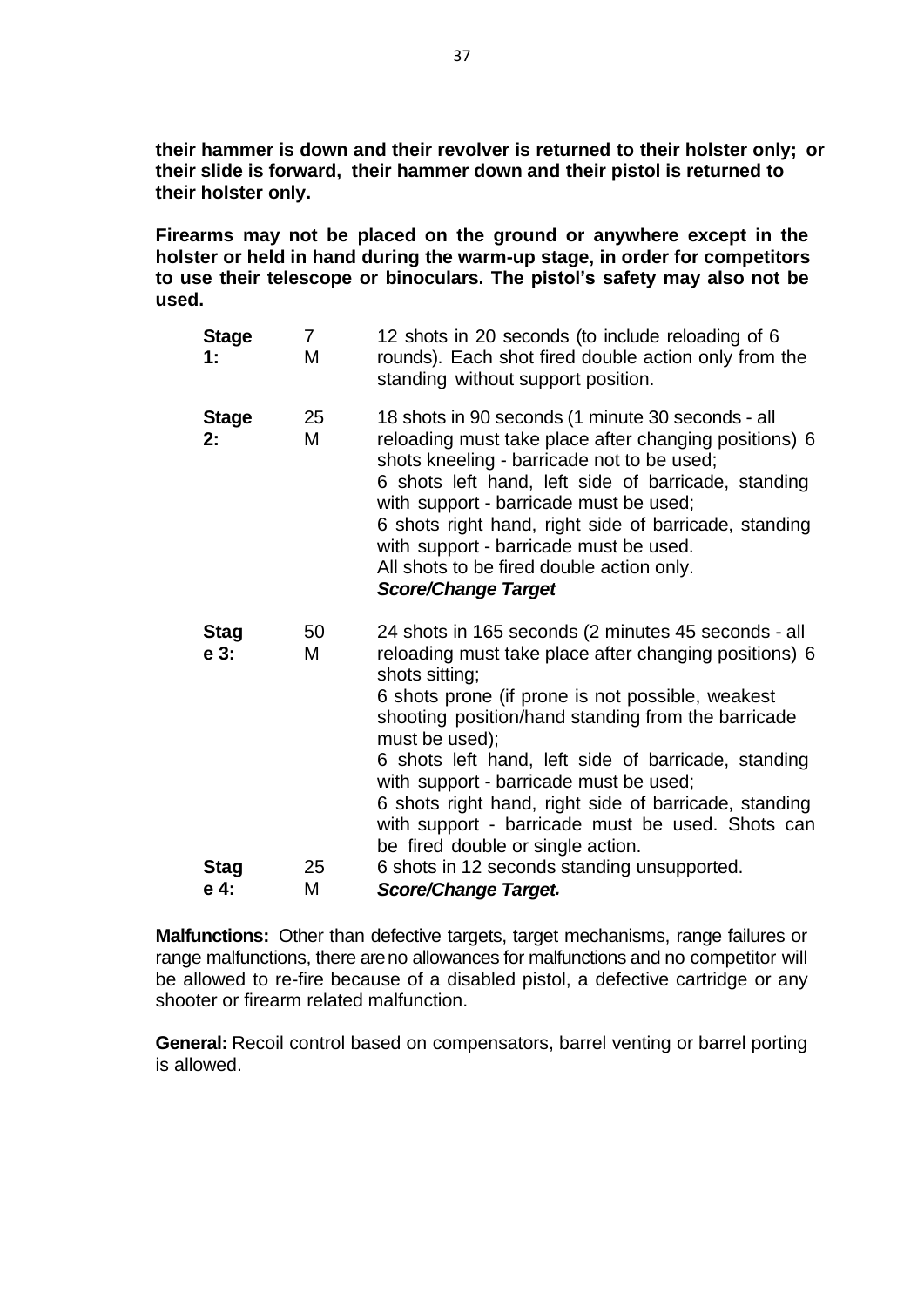# <span id="page-41-0"></span>**Standard Revolver 4" (formerly known as Service Revolver)**

**Firearms:** A factory manufactured revolver, with no external modifications, capable of chambering and firing standard .38 special loads. Barrel length not to exceed 4 inches (102 mm). Chamfered cylinders are allowed. **Sights:** Fixed or adjustable rear sights may be used, as delivered by original manufacturer. An adjustable front sight is not allowed and front sight may not extend beyond the front of the slide. Orthoptics, hooded or telescope sights are not allowed.

**Grips:** Orthopedic and target type as well as weighted grips are not allowed. Grips may be modified or changed because of the size of a competitor's hands or to facilitate loading. Finger groove and slip on grips are allowed. Thumb rest grips/stocks or those flared at the base are not allowed nor is tape on the grip or any substance *(except sweat preventers)* which results in a sticky surface to the grip or hand. Size of grips may not exceed the following measure: base 45 x 60 mm, high 120 mm.

**Triggers:** Trigger pull not less than 2.5 lbs. (1135 g) single action or for those of double action capability only.

**Holsters:** Only conventional right- or left-handed waist-belt holsters are allowed. For safety reasons, shoulder, cross draw, or holsters which require releasing by insertion of finger within the trigger guard will not be allowed. Holsters must completely cover the trigger.

**Ready position:** All series start with competitor in the standing position. Competitor's arms must be loosely at sides and hands may not touch the firearm or holster, before the targets start to turn or other fire commands are given. Revolvers must be loaded, but not cocked and holstered in a conventional right- or left-handed holster.

### Positions:

### **Standing with support**

**Standing behind a post:** Both feet must be behind the line (which is either real or imaginary) extending from the firing line to the rear of the exposed or shooting side of the post. No part of the firearm may touch the post. Shooting hand or firearm may be supported by the other hand. The test will be: if the support hand is removed, the firearm can still be fired. Left hand post must be fired before right hand post.

**Left hand post:** All shots must be fired around the left side of the post. Firearm must be held with the left hand and only the left trigger finger may be in the trigger guard.

**Right hand post:** All shots must be fired around the right side of the post. Firearm must be held with the right hand and only the right trigger finger may be in the trigger guard.

### Standing without support

Standing with bent or straight legs, firearm held by one or both hands. All portions of the competitor's clothing, body and firearm clear of artificial support.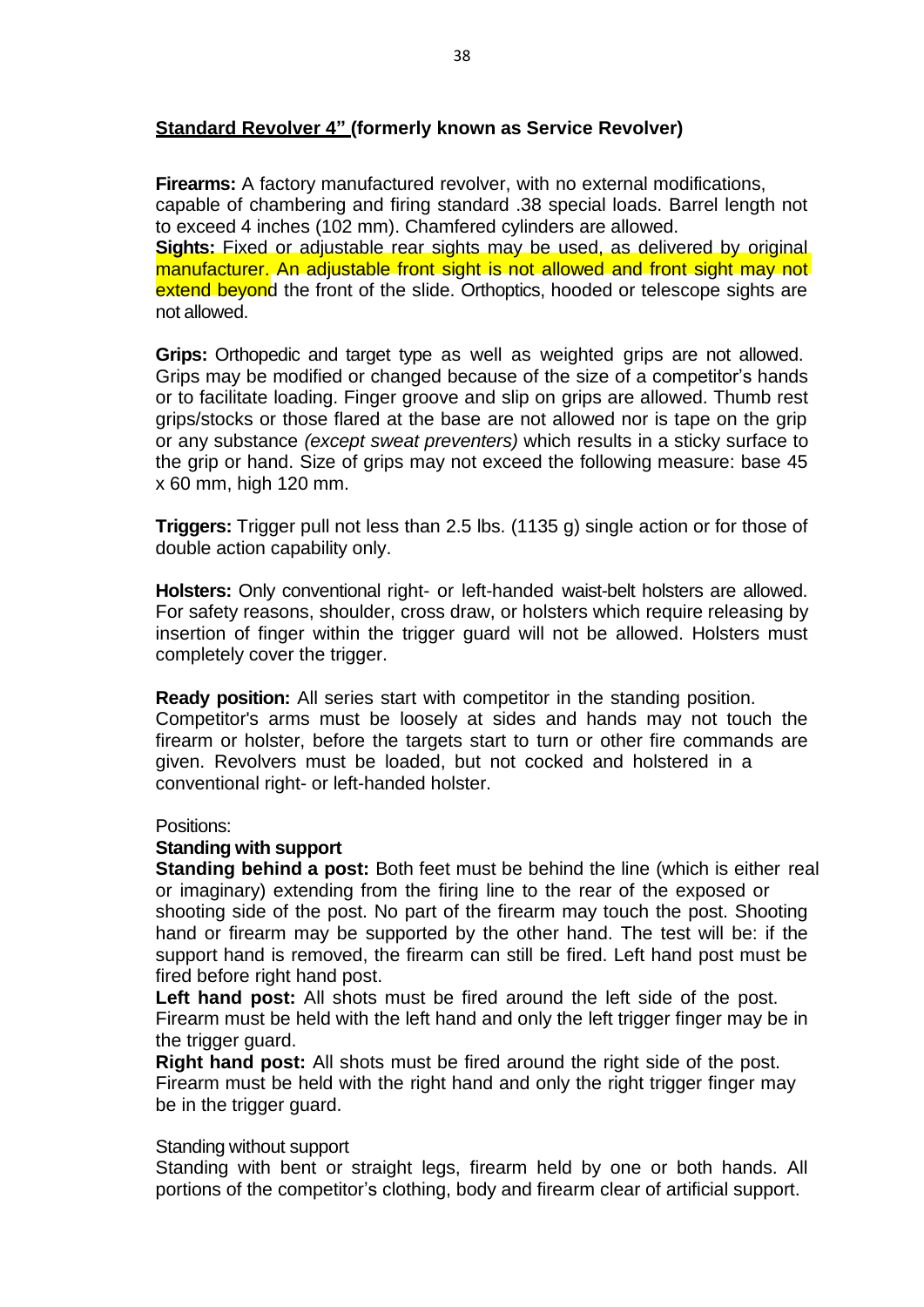# Kneeling

**Kneeling on one knee, the other extended toward the target.** Buttocks may be on heel or side of foot but cannot touch the ground. One arm may be supported on the forward knee. The firearm may be held by one or both hands. **Kneeling on both knees, the buttocks clear of the ground but may rest on heels**. The firearm may be held by one or both hands and one or both arms are to be extended without other support.

**Targets:** HGW4 Sport Shooting PPC 1500 FULL, one per competitor.

**Ammunition:** 48 rounds of hand or factory loaded .38 special 158 grain SWC or RN ammunition to be supplied by the competitor. No wadcutter, high speed or magnum ammunition allowed. All ammunition must be loaded for and produce sufficient velocity to pass through the target and the backer. Shots which do not pass through the target and the backer will be scored as misses. All loading of rounds will be contained in the competitor's pocket, cartridge belt, mechanical loaders from belt pouches or magazines from a magazine belt pouches.

### Course of Fire

| Stage 1: | 3 M | 6 shots in 8 seconds. Each shot fired double<br>using strong hand only, from the standing<br>support position.                                                                                                                                                                                                                                                                                                                                                                                                   |
|----------|-----|------------------------------------------------------------------------------------------------------------------------------------------------------------------------------------------------------------------------------------------------------------------------------------------------------------------------------------------------------------------------------------------------------------------------------------------------------------------------------------------------------------------|
| Stage 2: | 7M  | 12 shots in 20 seconds (to include reloading<br>rounds). Each shot fired double action only<br>the standing without support position.<br><b>Score/Change Target</b>                                                                                                                                                                                                                                                                                                                                              |
| Stage 3: | 15M | 12 shots in 20 seconds (to include reloading of 6<br>rounds). Each shot fired double action only<br>the standing without support position.                                                                                                                                                                                                                                                                                                                                                                       |
| Stage 4: | 25M | 18 shots in 90 seconds (1 minute 30 seconds).<br>Each shot fired double action only.<br>6 shots kneeling - barricade must be used;<br>6 shots left hand, left side of barricade,<br>with support - barricade must be used;<br>6 shots right hand, right side of barricade,<br>with support - barricade must be used;<br>All shots to be fired double action only and no<br>of the competitor's body may extend past the<br>line or fault line (which is either real or<br>in this match.<br><b>Score Target.</b> |

**Malfunctions:** Other than defective targets, target mechanisms, range failures or range malfunctions, there areno allowances for malfunctions and no competitor will be allowed to re-fire because of a disabled pistol, a defective cartridge or any shooter or firearm related malfunction.

13.**General:** Specifically prohibited is any system of recoil control based on compensators, barrel venting or barrel porting. Also prohibited is any substance (except sweat preventers) which results in a sticky surface to the grip or hand. In determining whether a specific firearm meets the spirit and intent as well as the letter of this Rule, it should be remembered that this is meant to be a totally stock firearm.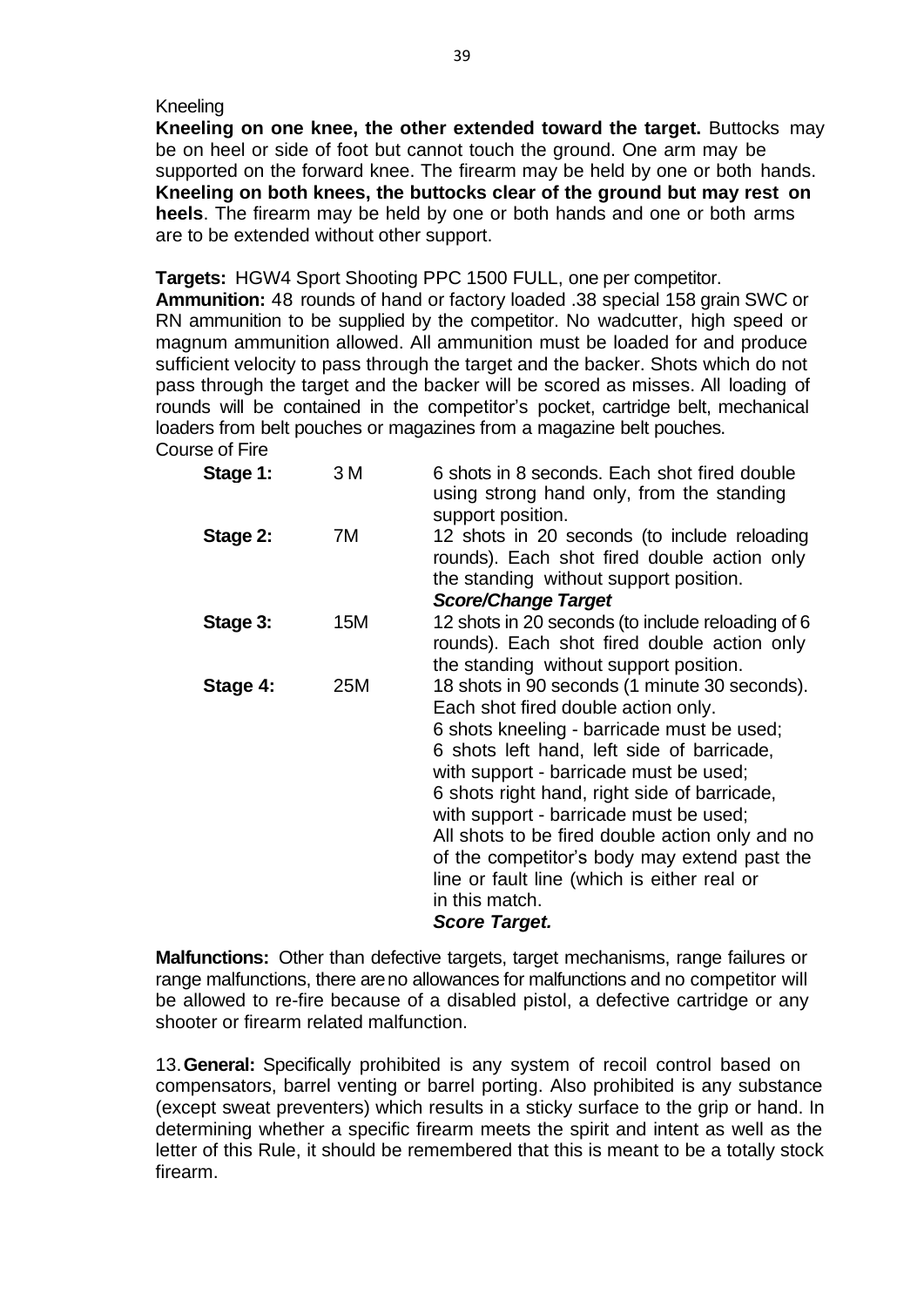# <span id="page-43-0"></span>**Standard Semi-automatic Pistol (formerly known as Stock semi-auto pistol)**

**Firearms:** Mass produced (at least 1,000 produced), factory manufactured (catalog item), center-fire semi-automatic pistol, .354 caliber or larger. Barrel length not to exceed 5.5 inches (140 mm).

**Sights:** For local conditions, fixed or adjustable rear sights, as delivered by any manufacture, may be used. **However, any adjustable rear sight will automatically place such a competitor in the High Master grading**, **while the normal grading will apply to competitors using fixed rear sights to compete with in the match.** An adjustable front sight is not allowed and front sight may not extend beyond the front of the slide. Orthoptics, hooded or telescope sights are not allowed.

**Grips:** Orthopedic and target type as well as weighted grips are not allowed. Grips may be modified or changed because of the size of a competitor's hands or to facilitate loading. Finger groove and slip on grips are allowed. Thumb rest grips/stocks or those flared at the base are not allowed nor is tape on the grip or any substance *(except sweat preventers)* which results in a sticky surface to the grip or hand.

**Triggers:** Trigger pull not less than 3 lbs. (1360 g) single action or for those of double action capability only.

**Holsters:** Only conventional right- or left-handed waist-belt holsters are allowed. For safety reasons, shoulder, cross draw, or holsters which require releasing by insertion of finger within the trigger guard will not be allowed. Holsters must completely cover the trigger.

**Ready position:** All series start with competitor in the standing position. Competitor's arms must be loosely at sides and hands may not touch the firearm or holster, before the targets start to turn or other fire commands are given. Semi-automatic pistols may not be holstered with a round in the chamber in a conventional right- or left-handed holster. The pistols' hammer may be cocked and loaded magazines inserted.

### Positions:

# **Standing with support**

**Standing behind a post:** Both feet must be behind the line (which is either real or imaginary) extending from the firing line to the rear of the exposed or shooting side of the post. No part of the firearm may touch the post. Shooting hand or firearm may be supported by the other hand. The test will be: if the support hand is removed, the firearm can still be fired. Left hand post must be fired before right hand post.

**Left hand post:** All shots must be fired around the left side of the post. Firearm must be held with the left hand and only the left trigger finger may be in the trigger guard.

**Right hand post:** All shots must be fired around the right side of the post. Firearm must be held with the right hand and only the right trigger finger may be in the trigger guard.

# Standing without support

Standing with bent or straight legs, firearm held by one or both hands. All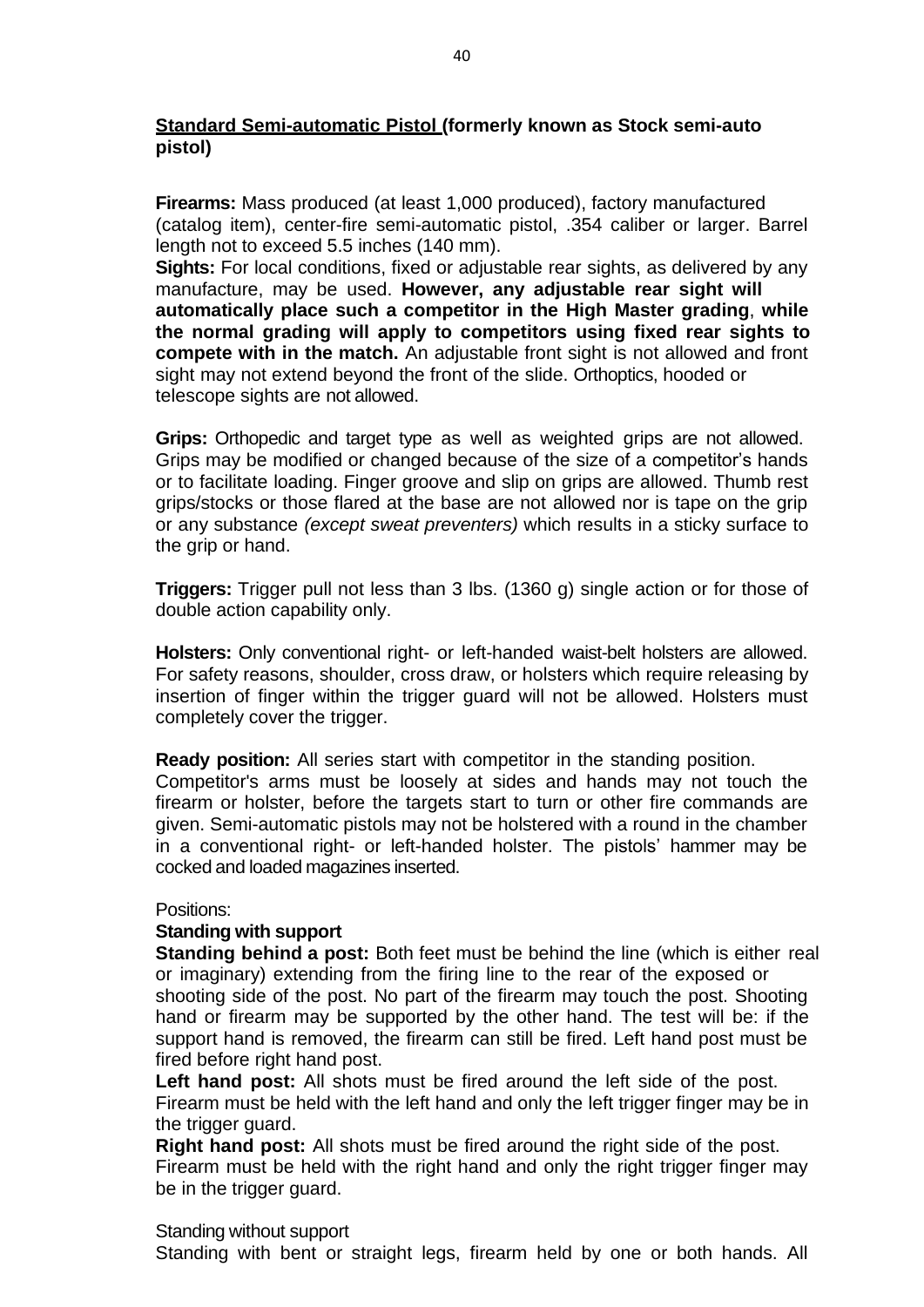portions of the competitor's clothing, body and firearm clear of artificial support.

Kneeling

**Kneeling on one knee, the other extended toward the target.** Buttocks may be on heel or side of foot but cannot touch the ground. One arm may be supported on the forward knee. The firearm may be held by one or both hands. **Kneeling on both knees, the buttocks clear of the ground but may rest on heels**. The firearm may be held by one or both hands and one or both arms are to be extended without other support.

**Targets:** HGW4 Sport Shooting PPC 1500 FULL, one per competitor. **Ammunition:** 48 rounds of hand or factory loaded .354 caliber or larger ammunition, to be supplied by the competitor. No wadcutter ammunition allowed. All ammunition must be loaded for and produce sufficient velocity to pass through the target and the backer. Shots which do not pass through the target and the backer will be scored as misses. All loading of rounds will be contained in the competitor's pocket, cartridge belt, mechanical loaders from belt pouches or magazines from a magazine belt pouches.

Course of Fire

**Stage 1:** 3 M 6 shots in 8 seconds. Each shot fired using strong hand only, from the standing without support position.

**Stage 2:** 7M 12 shots in 20 seconds (to include reloading of 6 rounds). Each shot fired from the standing without support position. *Score/Change Target*

**Stage 3:** 15M 12 shots in 20 seconds (to include reloading of 6 rounds). Each shot fired from the standing without support position.

**Stage 4:** 25M 18 shots in 90 seconds (1 minute 30 seconds) 6 shots kneeling - barricade must be used;

6 shots left hand, left side of barricade, standing with support - barricade must be used;

6 shots right hand, right side of barricade, standing with support - barricade must be used. No part of the competitor's body may extend past the limit line or fault line (which is either real or imaginary) in this match. Score Target.

**Malfunctions:** Other than defective targets, target mechanisms, range failures or range malfunctions, there areno allowances for malfunctions and no competitor will be allowed to re-fire because of a disabled pistol, a defective cartridge or any shooter or firearm related malfunction.

**General:** The only modification or replacement part allowed is the magazine bumper pad. Specifically prohibited are external modifications except for those listed above. Specifically prohibited are full-length Bo-Mar type ribs on the slide, trigger shoes, extended slide release, extended magazine well funnel and any system of recoil control based on compensators, barrel venting or barrel porting, or weighted grips or grip panels.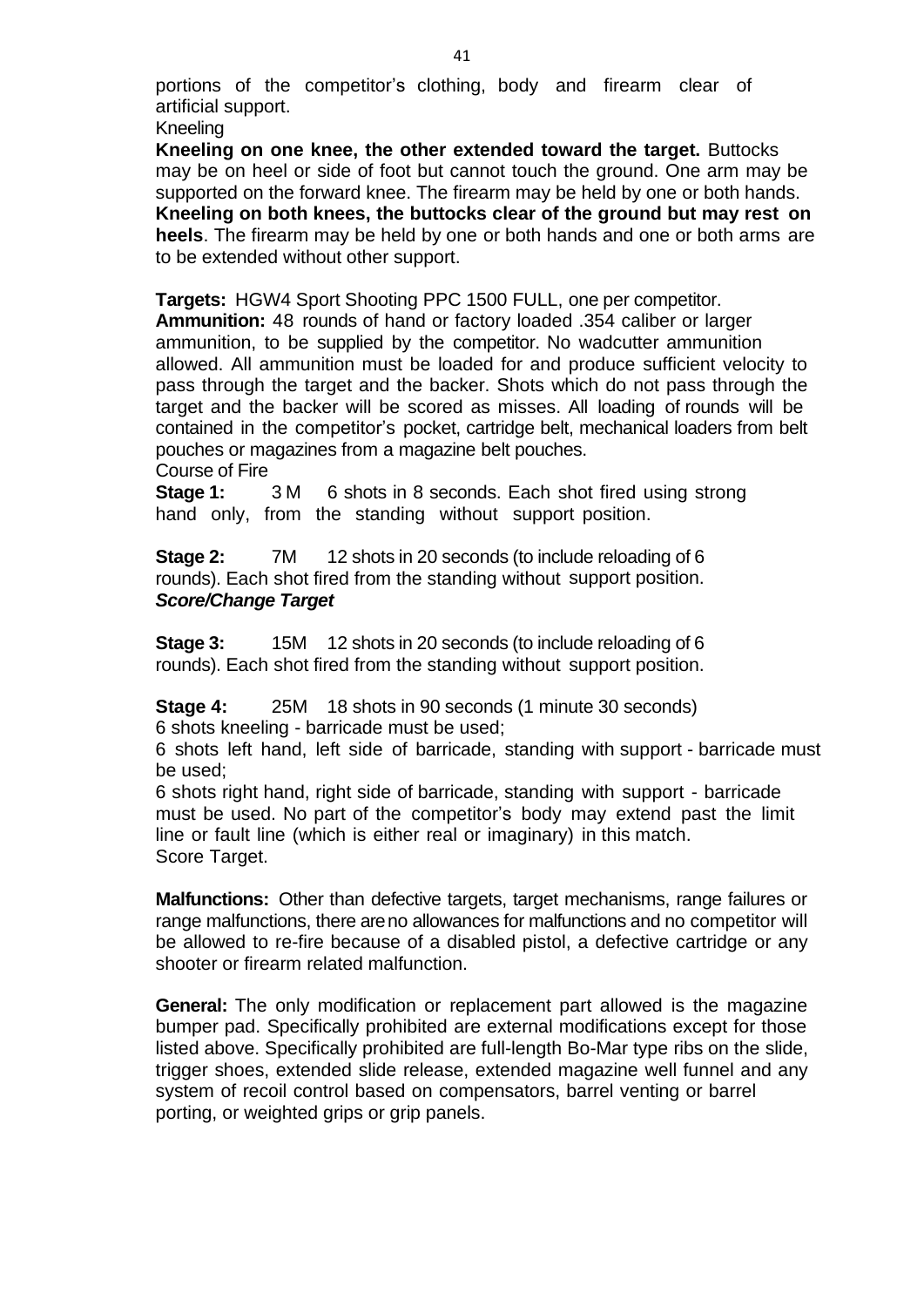The pistol must be equipped with standard issue or commercially procured grips of the same size and design. Finger groove and slip on grips are allowed. The grip may be modified or changed because of the size of a competitor's hand. Thumb rest grips/stocks or those flared at the base are not allowed nor is tape on the grips/stocks or any substance (except sweat preventers) which results in a sticky or dry surface to the grip or hand. In determining whether a specific firearm meets the spirit and intent as well as the letter of this Rule, it should be remembered that this is meant to be a totally stock firearm.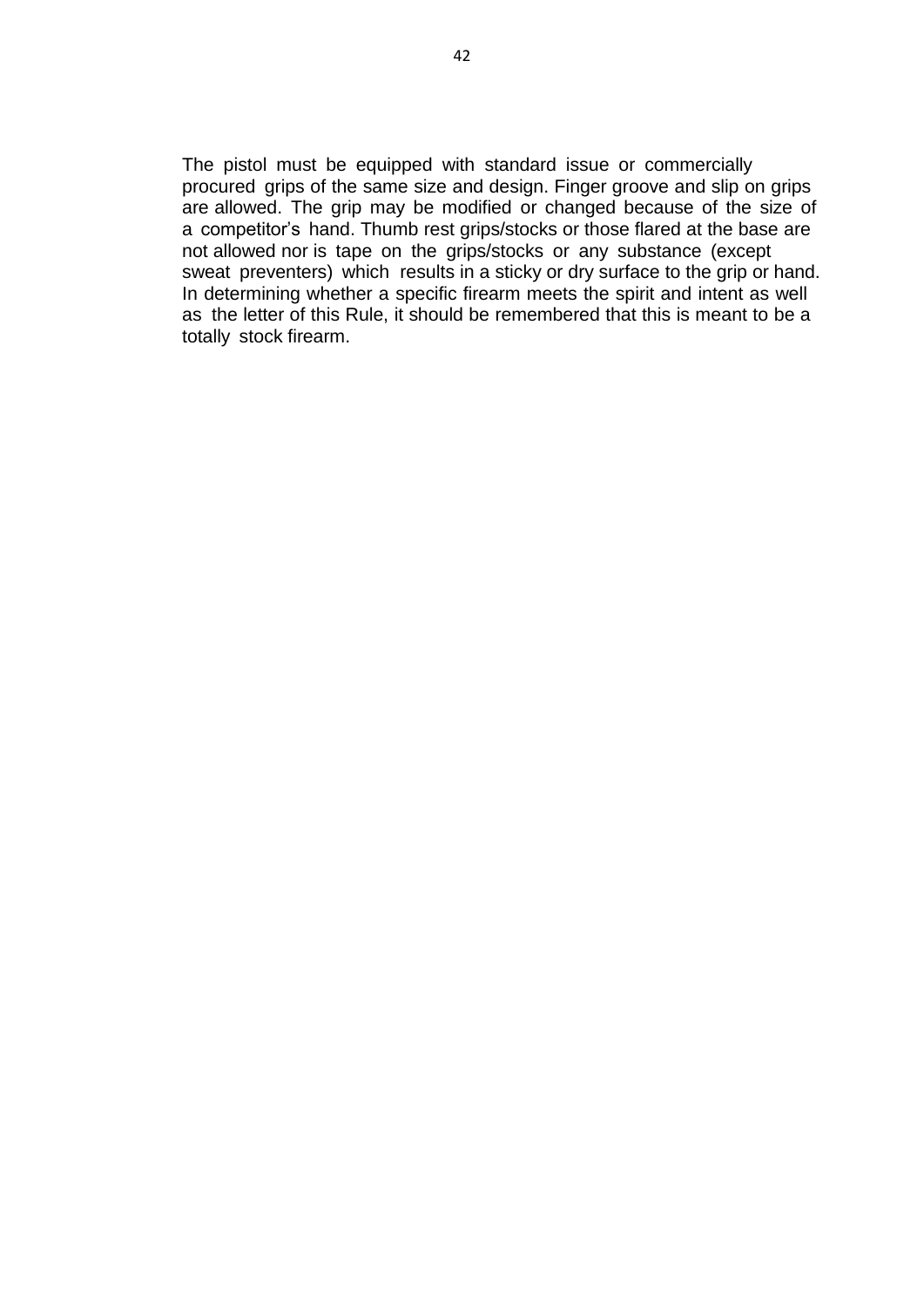# <span id="page-46-0"></span>**Standard Revolver 2.75" (formerly known as Off-duty revolver)**

**Firearms:** A factory manufactured revolver, with no external modifications, capable of chambering and firing standard .38 special loads. Barrel length not to exceed 2,75 inches (70 mm). Chamfered cylinders are allowed.

**Sights:** Fixed or adjustable rear sights may be used, as delivered by original manufacturer. An adjustable front sight is not allowed and front sight may not extend beyond the front of the slide. Orthoptics, hooded or telescope sights are not allowed.

**Grips:** Orthopedic and target type as well as weighted grips are not allowed. Grips may be modified or changed because of the size of a competitor's hands or to facilitate loading. Finger groove and slip on grips are allowed. Thumb rest grips/stocks or those flared at the base are not allowed nor is tape on the grip or any substance *(except sweat preventers)* which results in a sticky surface to the grip or hand. Size of grips may not exceed the following measure: base 45 x 60 mm, high 120 mm.

**Triggers:** Trigger pull not less than 2.5 lbs. (1135 g) single action or for those of double action capability only.

**Holsters:** Only conventional right- or left-handed waist-belt holsters are allowed. For safety reasons, shoulder, cross draw, or holsters which require releasing by insertion of finger within the trigger guard will not be allowed. Holsters must completely cover the trigger.

**Ready position:** All series start with competitor in the standing position. Competitor's arms must be loosely at sides and hands may not touch the firearm or holster, before the targets start to turn or other fire commands are given. Revolvers must be loaded, but not cocked and holstered in a conventional right- or left-handed holster.

#### Positions:

#### **Standing with support**

**Standing behind a post:** Both feet must be behind the line (which is either real or imaginary) extending from the firing line to the rear of the exposed or shooting side of the post. No part of the firearm may touch the post. Shooting hand or firearm may be supported by the other hand. The test will be: if the support hand is removed, the firearm can still be fired. Left hand post must be fired before right hand post.

**Left hand post:** All shots must be fired around the left side of the post. Firearm must be held with the left hand and only the left trigger finger may be in the trigger guard.

**Right hand post:** All shots must be fired around the right side of the post. Firearm must be held with the right hand and only the right trigger finger may be in the trigger guard.

#### Standing without support

Standing with bent or straight legs, firearm held by one or both hands. All portions of the competitor's clothing, body and firearm clear of artificial support.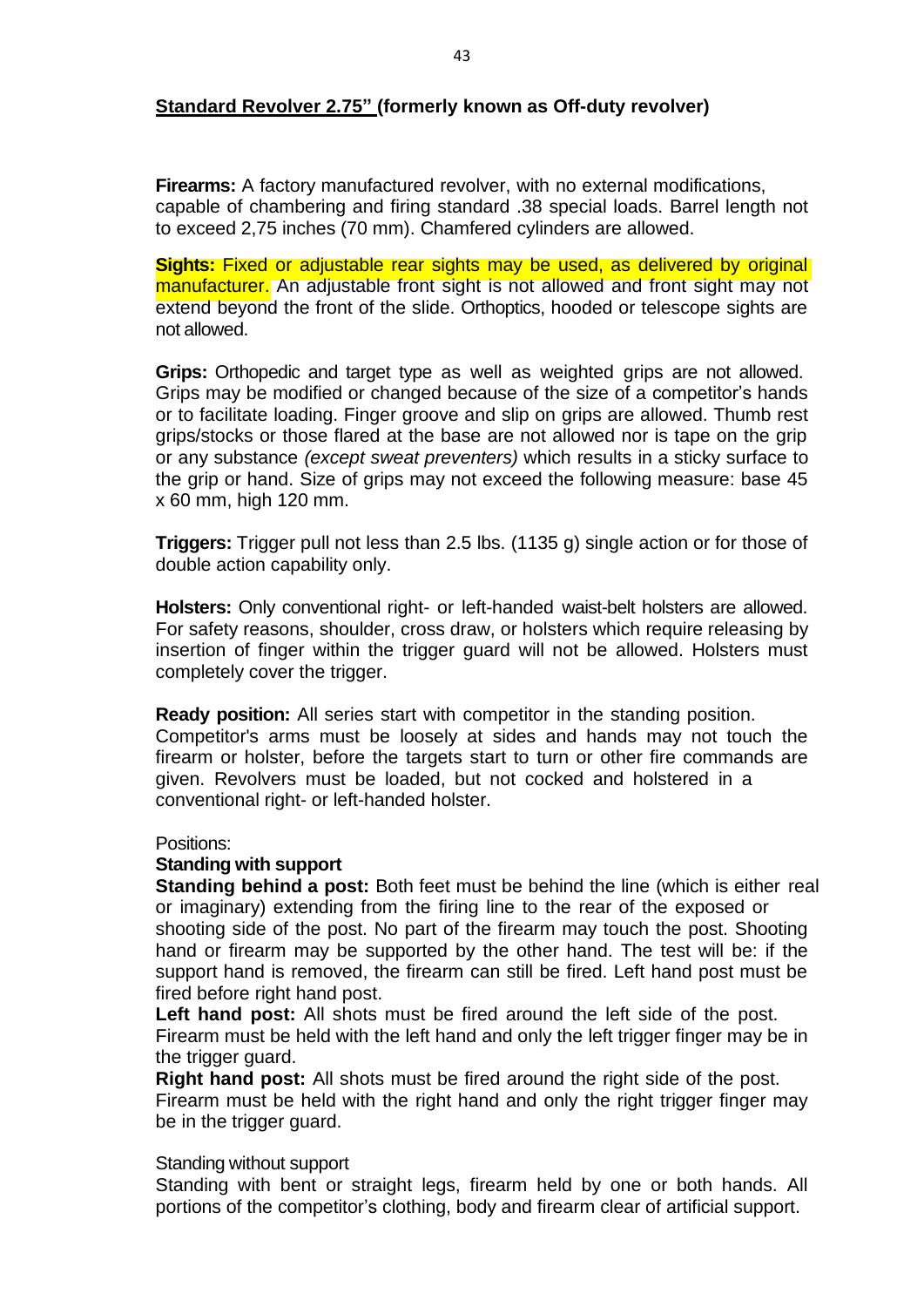# Kneeling

**Kneeling on one knee, the other extended toward the target.** Buttocks may be on heel or side of foot but cannot touch the ground. One arm may be supported on the forward knee. The firearm may be held by one or both hands. **Kneeling on both knees, the buttocks clear of the ground but may rest on heels**. The firearm may be held by one or both hands and one or both arms are to be extended without other support.

**Targets:** HGW4 Sport Shooting PPC 1500 FULL, one per competitor.

**Ammunition:** 48 rounds of hand or factory loaded .38 special 158 grain SWC or RN ammunition to be supplied by the competitor. No wadcutter, high speed or magnum ammunition will be allowed. All ammunition must be loaded for and produce sufficient velocity to pass through the target and the backer. Shots which do not pass through the target and the backer will be scored as misses. All loading of rounds will be contained in the competitor's pocket, cartridge belt, mechanical loaders from belt pouches or magazines from a magazine belt pouches.

# Course of Fire

**Stage 1:** 3 M 6 shots in 8 seconds. Each shot fired double action only from the standing without support position.

**Stage 2:** 7M 12 shots in 20 seconds (to include reloading of 6 rounds). Each shot fired double action only from the standing without support position.

Score/Change Target

**Stage 3:** 15M 12 shots in 20 seconds (to include reloading of 6 rounds). Each shot fired double action only from the standing without support position.

**Stage 4:** 25M 18 shots in 90 seconds (1 minute 30 seconds) 6 shots kneeling - barricade must be used;

6 shots left hand, left side of barricade, standing with support - barricade must be used;

6 shots right hand, right side of barricade, standing with support - barricade must be used;

All shots to be fired double action only and no part of the competitor's body may extend past the limit line or fault line (which is either real or imaginary) in this match.

Score Target.

**Malfunctions:** Other than defective targets, target mechanisms, range failures or range malfunctions, there areno allowances for malfunctions and no competitor will be allowed to re-fire because of a disabled pistol, a defective cartridge or any shooter or firearm related malfunction.

13. **General:** Specifically prohibited is any system of recoil control based on compensators, barrel venting or barrel porting. Also prohibited is any substance (except sweat preventers) which results in a sticky surface to the grip or hand. In determining whether a specific firearm meets the spirit and intent as well as the letter of this Rule, it should be remembered that this is meant to be a totally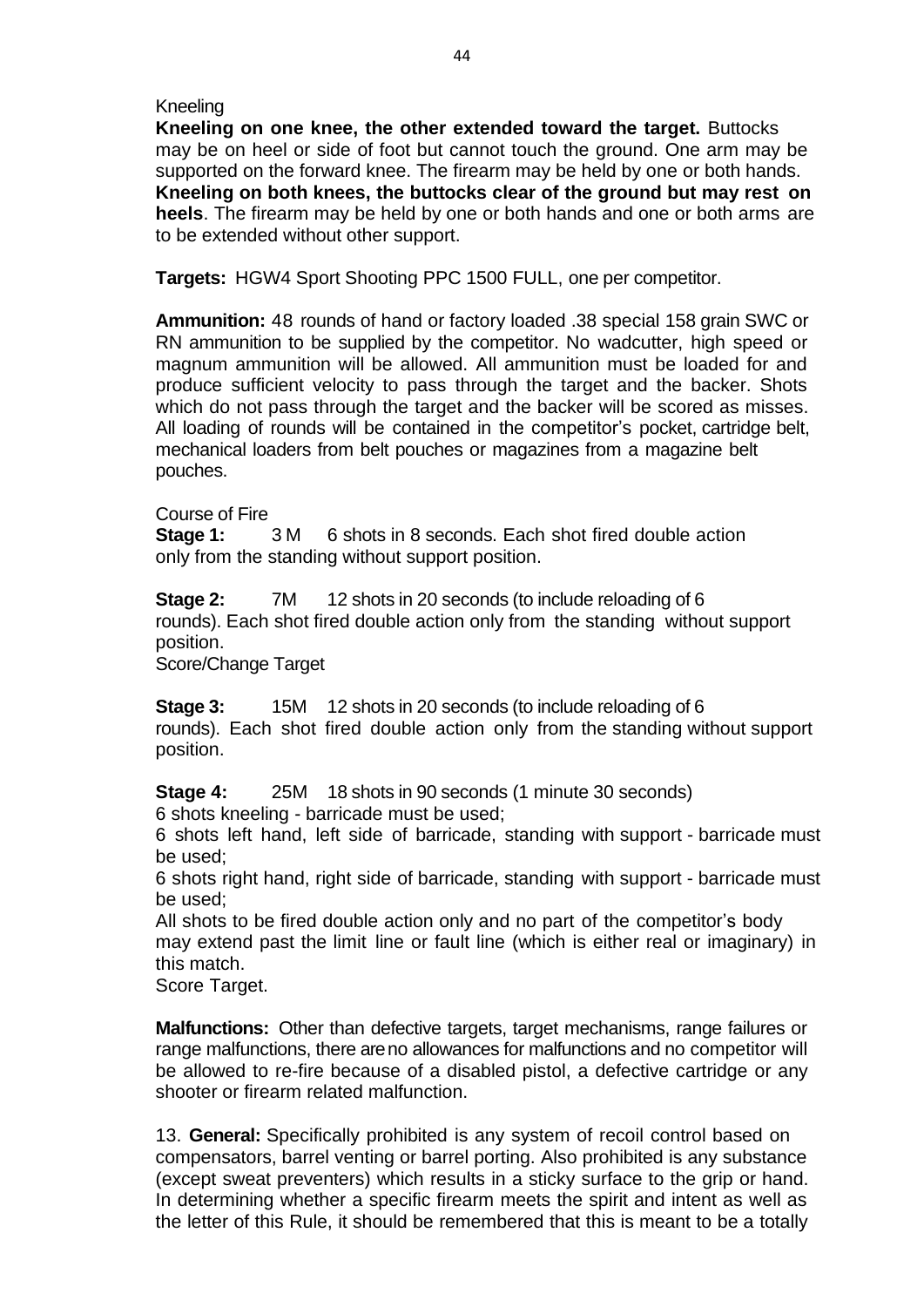# <span id="page-48-0"></span>**Standard Revolver 2.75" 5 shot (formerly known as Off-duty revolver 5 shot)**

**Firearms:** A factory manufactured 5 shot revolver, with no external modifications, capable of chambering and firing standard .38 special loads. Barrel length not to exceed 2,75 inches (70 mm). Chamfered cylinders are allowed.

**Sights:** Fixed or adjustable rear sights may be used, as delivered by any manufacture. An adjustable front sight is not allowed and front sight may not extend beyond the front of the slide. Orthoptics, hooded or telescope sights are not allowed.

**Grips:** Orthopedic and target type as well as weighted grips are not allowed. Grips may be modified or changed because of the size of a competitor's hands or to facilitate loading. Finger groove and slip on grips are allowed. Thumb rest grips/stocks or those flared at the base are not allowed nor is tape on the grip or any substance *(except sweat preventers)* which results in a sticky surface to the grip or hand. Size of grips may not exceed the following measure: base 45 x 60 mm, high 120 mm.

**Triggers:** Trigger pull not less than 2.5 lbs. (1135 g) single action or for those of double action capability only.

**Holsters:** Only conventional right- or left-handed waist-belt holsters are allowed. For safety reasons, shoulder, cross draw, or holsters which require releasing by insertion of finger within the trigger guard will not be allowed. Holsters must completely cover the trigger.

**Ready position:** All series start with competitor in the standing position. Competitor's arms must be loosely at sides and hands may not touch the firearm or holster, before the targets start to turn or other fire commands are given. Revolvers must be loaded, but not cocked and holstered in a conventional right- or left-handed holster.

# Positions:

# **Standing with support**

**Standing behind a post:** Both feet must be behind the line (which is either real or imaginary) extending from the firing line to the rear of the exposed or shooting side of the post. No part of the firearm may touch the post. Shooting hand or firearm may be supported by the other hand. The test will be: if the support hand is removed, the firearm can still be fired. Left hand post must be fired before right hand post.

**Left hand post:** All shots must be fired around the left side of the post. Firearm must be held with the left hand and only the left trigger finger may be in the trigger guard.

**Right hand post:** All shots must be fired around the right side of the post. Firearm must be held with the right hand and only the right trigger finger may be in the trigger guard.

### Standing without support

Standing with bent or straight legs, firearm held by one or both hands. All portions of the competitor's clothing, body and firearm clear of artificial support.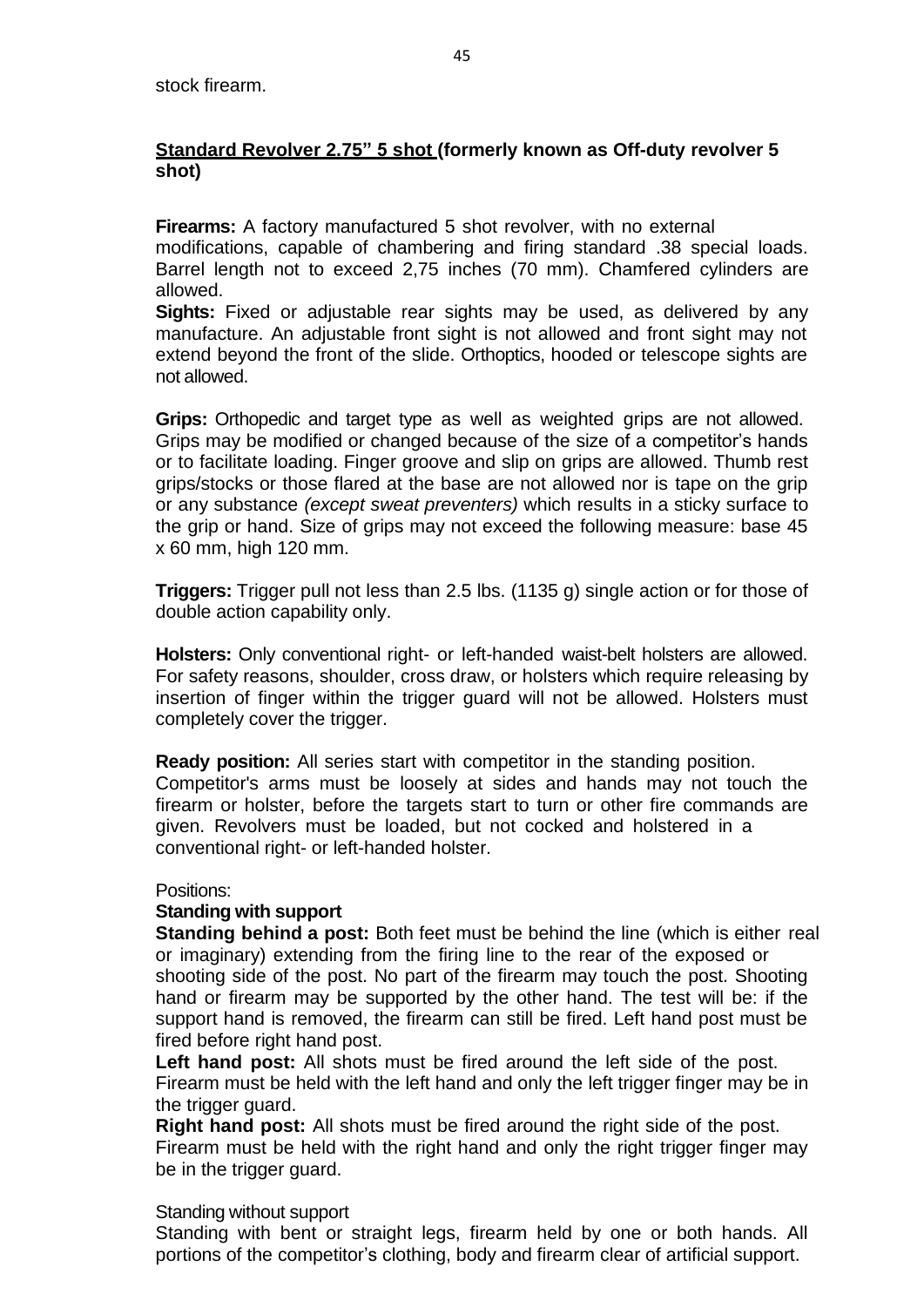### Kneeling

**Kneeling on one knee, the other extended toward the target.** Buttocks may be on heel or side of foot but cannot touch the ground. One arm may be supported on the forward knee. The firearm may be held by one or both hands. **Kneeling on both knees, the buttocks clear of the ground but may rest on heels**. The firearm may be held by one or both hands and one or both arms are to be extended without other support.

**Targets:** HGW4 Sport Shooting PPC 1500 FULL, one per competitor.

**Ammunition:** 40 rounds of hand or factory loaded .38 158 grain SWC or RN ammunition to be supplied by the competitor. No wadcutter, high speed or magnum ammunition will be allowed. All ammunition must be loaded for and produce sufficient velocity to pass through the target and the backer. Shots which do not pass through the target and the backer will be scored as misses. All loading of rounds will be contained in the competitor's pocket, cartridge belt, mechanical loaders from belt pouches or magazines from a magazine belt pouches.

Course of Fire

**Stage 1:** 3 M 5 shots in 8 seconds. Each shot fired double action only from the standing without support position.

**Stage 2:** 7M 10 shots in 20 seconds (to include reloading of 5 rounds). Each shot fired double action only from the standing without support position. *Score/Change Target*

**Stage 3:** 15M 10 shots in 20 seconds (to include reloading of 5 rounds). Each shot fired double action only from the standing without support position.

**Stage 4:** 25M 15 shots in 90 seconds (1 minute 30 seconds)

5 shots kneeling - barricade must be used;

5 shots left hand, left side of barricade, standing with support - barricade must be used;

5 shots right hand, right side of barricade, standing with support - barricade must be used;

All shots to be fired double action only and no part of the competitor's body may extend past the limit line or fault line (which is either real or imaginary) in this match. *Score Target.*

**Malfunctions:** Other than defective targets, target mechanisms, range failures or range malfunctions, there areno allowances for malfunctions and no competitor will be allowed to re-fire because of a disabled pistol, a defective cartridge or any shooter or firearm related malfunction.

**General:** Specifically prohibited is any system of recoil control based on compensators, barrel venting or barrel porting. Also prohibited is any substance (except sweat preventers) which results in a sticky surface to the grip or hand. In determining whether a specific firearm meets the spirit and intent as well as the letter of this Rule, it should be remembered that this is meant to be a totally stock firearm.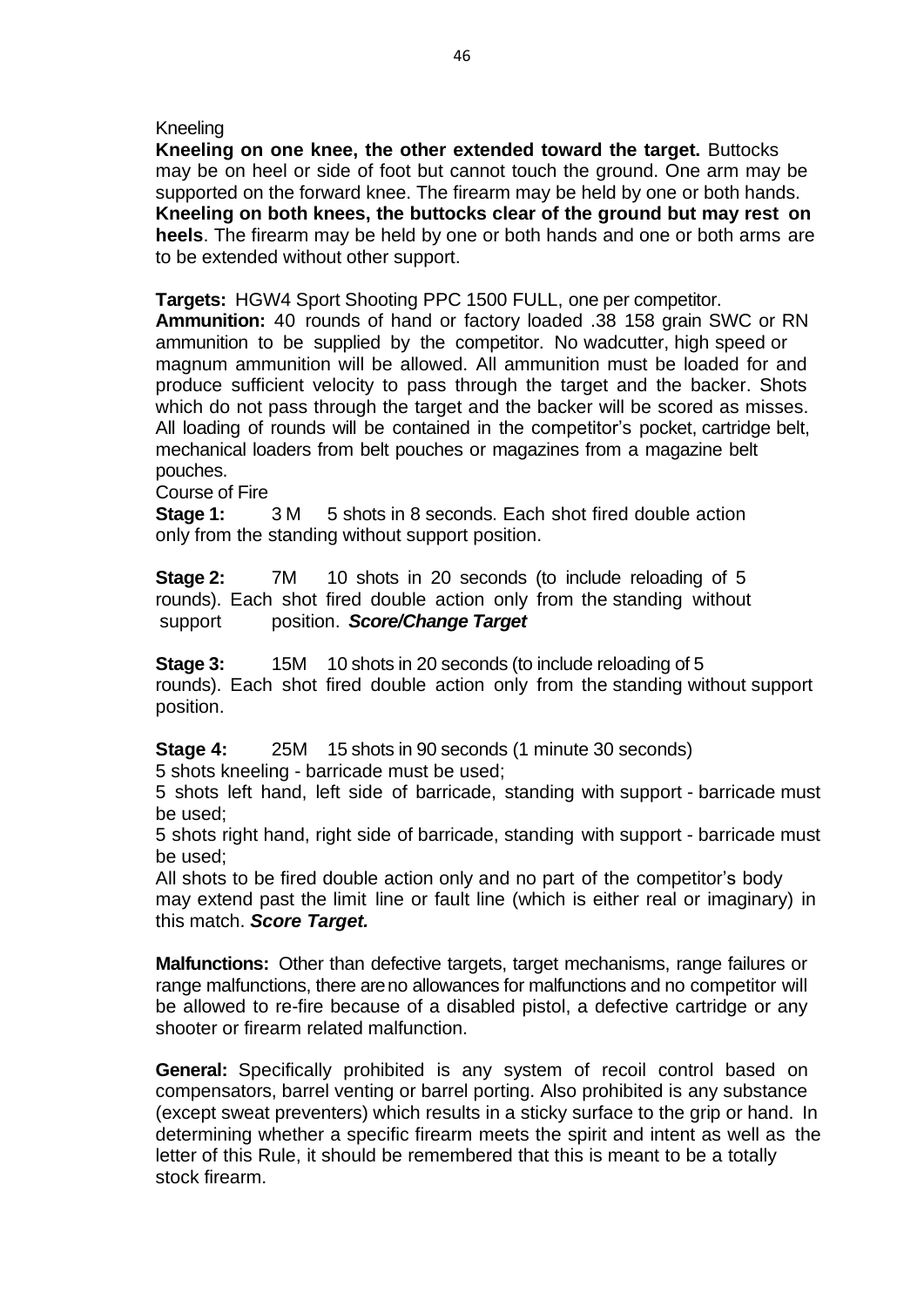#### <span id="page-50-0"></span>**600 Match**

### **1. Firearms:**

**Revolvers -** A revolver chambered to fire center-fire cartridges .32 caliber or larger. Specifically prohibited is any system of recoil control based on compensators, barrel venting or barrel porting. Barrel length not to exceed 6 inches (153 mm).

**Pistols -** Center-fire semi-automatic pistols of .35 caliber or larger. Specifically prohibited is any system of recoil control based on compensators, barrel venting or barrel porting. Barrel length not to exceed 6 inches (153 mm).

**Sights:** Sights may be fixed or adjustable, front sight may not extend beyond the muzzle or the revolver barrel, the maximum sight radius to be no more than 8.5 inches (216 mm). Hooded or telescope sights prohibited. Sight guards may not extend rearward more than 2 inches (51 mm).

**Grips:** Orthopedic and target type as well as weighted grips are not allowed. Grips may be modified or changed because of the size of a competitor's hands or to facilitate loading. Finger groove and slip on grips are allowed. Thumb rest grips/stocks or those flared at the base are not allowed nor is tape on the grip or any substance (except sweat preventers) which results in a sticky surface to the grip or hand.

#### Triggers:

**Revolvers -** If the revolver has single-action capability the single action trigger pull must be at least 2.5 lbs. (1135 g). A Trigger stop is allowed. All revolvers shall use double action on every stage except on 50 meters where single action is allowed.

**Pistols -** Trigger pull not less than 3 lbs. (1360 g) single action or for those of double action capability only. A trigger stop is allowed.

**Holsters:** Only conventional right or left-handed waist-belt holsters are allowed. For safety reasons, shoulder, cross draw, or holsters which require releasing by insertion of finger within the trigger guard will not be allowed. Holsters must completely cover the trigger.

**Ready position:** All series start with competitor in the standing position. Competitor's arms must be loosely at sides and hands may not touch the firearm or holster, before the targets start to turn or other fire commands are given.

Revolvers loaded, but not cocked and holstered in a conventional right- or left- handed holster. Semi-automatic pistols may not be holstered with a round in the chamber in a conventional right- or left-handed holster. The pistols' hammer may be cocked and loaded magazines inserted.

#### **Positions**

**Sitting** - The buttocks must be on the ground with the body facing target. Hand may be extended to rear for support, elbow may not touch the ground. Back cannot rest on the ground and one or both knees may be raised. Arm or arms, hand or hands may be supported on, or by the knees. The firearm may be held by one or both hands, but may not be supported or steadied by either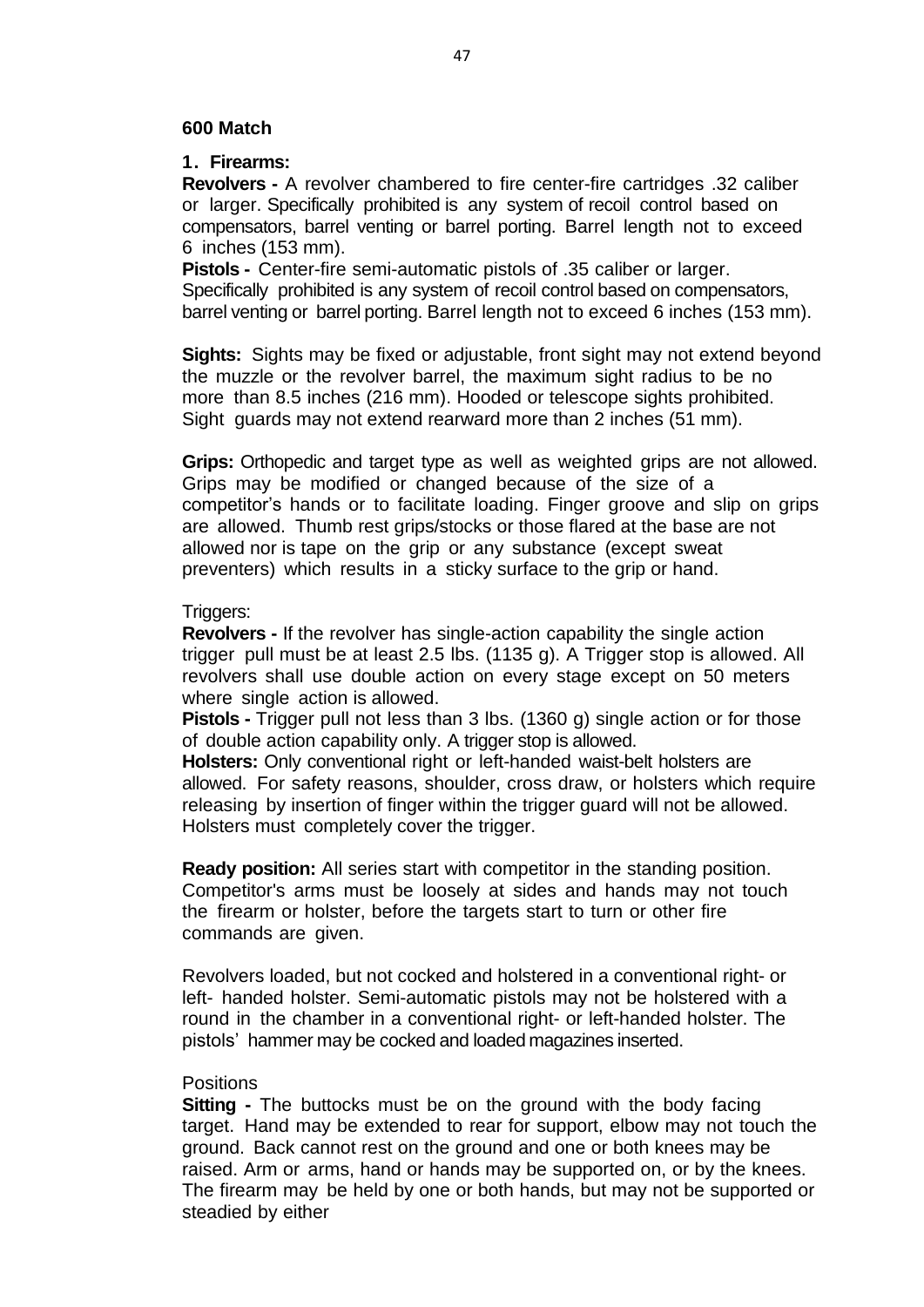foot. One or two hands may be used to hold the firearm. No part of the firearm may touch the ground, leg or the barricade.

#### Standing with support

**Left hand post:** All shots must be fired around the left side of the post. Firearm must be held with the left hand and only the left trigger finger may be in the trigger guard.

**Right hand post:** All shots must be fired around the right side of the post. Firearm must be held with the right hand and only the right trigger finger may be in the trigger guard.

### Standing without support

Standing with bent or straight legs, firearm held by one or both hands. All portions of the competitor's clothing, body and firearm clear of artificial support.

#### Kneeling

**Kneeling on one knee, the other extended toward the target.** Buttocks may be on heel or side of foot but cannot touch the ground. One arm may be supported on the forward knee. The firearm may be held by one or both hands.

**Kneeling on both knees, the buttocks clear of the ground but may rest on heels**. The firearm may be held by one or both hands and one or both arms are to be extended without other support.

**Targets:** HGW4 Sport Shooting PPC 1500 FULL, one per competitor.

### 9. **Ammunition:**

60 rounds of hand loaded or factory loaded ammunition, to be supplied by the competitor. No high speed or magnum ammunition will be allowed. All ammunition must be loaded for and produce sufficient velocity to pass through the target and the backer. Shots which do not pass through the target and the backer will be scored as misses. All loading of rounds will be contained in the competitor's pocket, cartridge belt, mechanical loaders from belt pouches or magazines from a magazine belt pouches.

| 10. Course of Fire |  |
|--------------------|--|
|--------------------|--|

| Stage 1a:                                           | 7 M | 6 shots in 8 seconds. Each shot fired double<br>action                                                                                |
|-----------------------------------------------------|-----|---------------------------------------------------------------------------------------------------------------------------------------|
| Stage 1b:                                           | 15M | only from the stonding without oursest<br>12 shots in 20 seconds (to include reloading<br>of 6 rounds). Each shot fired double action |
| the standing without support<br>Score/Change Target |     | الممرحات المراجر<br>position.                                                                                                         |

**Stage 2:** 25M 24 shots in 120 seconds (2 minutes)

**Revolvers each shot fired double action only**. 6 shots sitting;

6 shots kneeling (if kneeling is not possible, substitute position will be standing unsupported);

6 shots left hand, left side of barricade, standing with support - barricade must be used;

6 shots right hand, right side of barricade, standing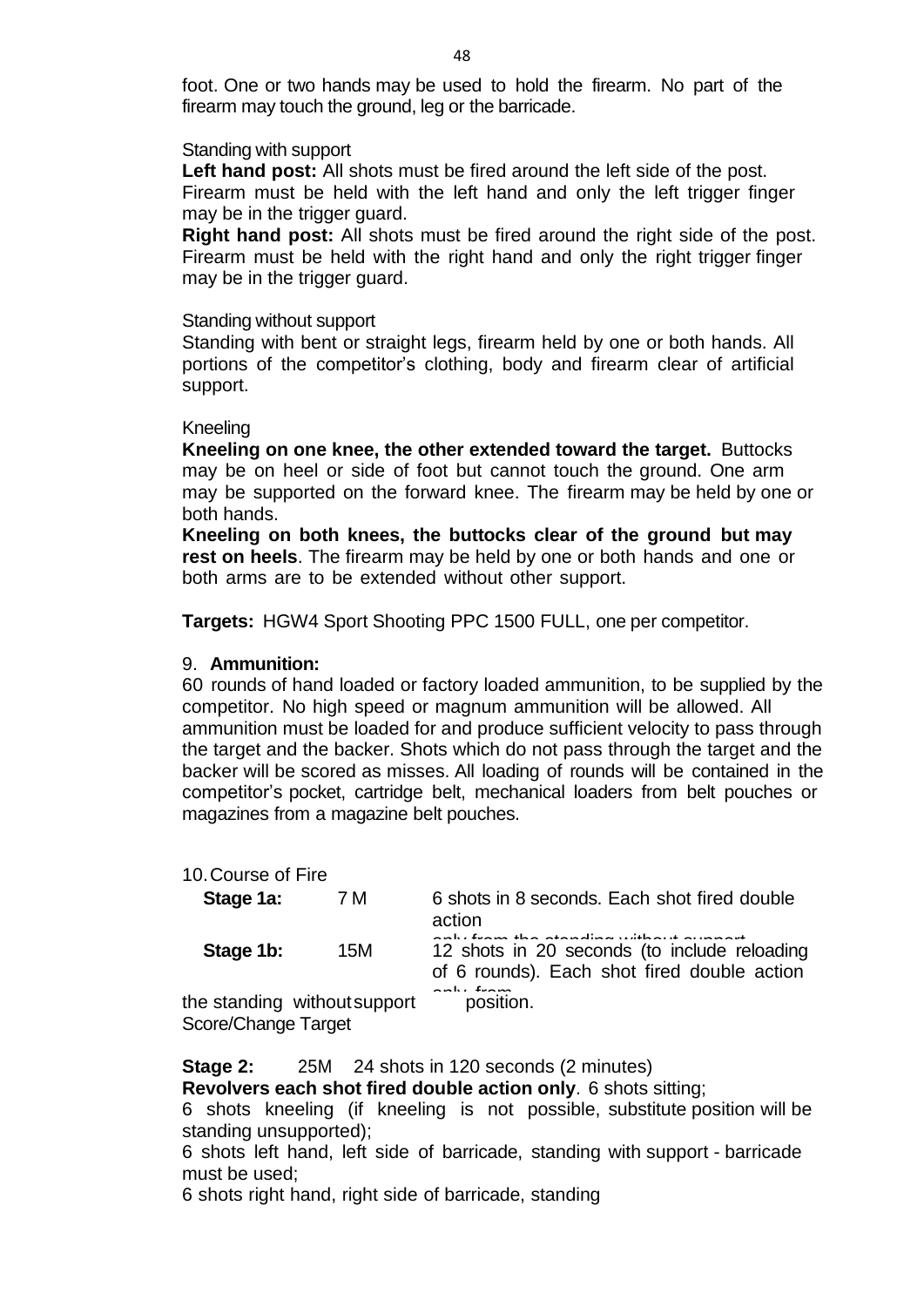49

with support - barricade must be used.

# *Score Target*

| Stage 3a: | 25M | 12 shots in 35 seconds (to include reloading of 6<br>rounds). Each shot fired double action only<br>from the standing without support position. |
|-----------|-----|-------------------------------------------------------------------------------------------------------------------------------------------------|
| Stage 3b: | 25M | 6 shots in 12 seconds.<br><b>Score Target.</b>                                                                                                  |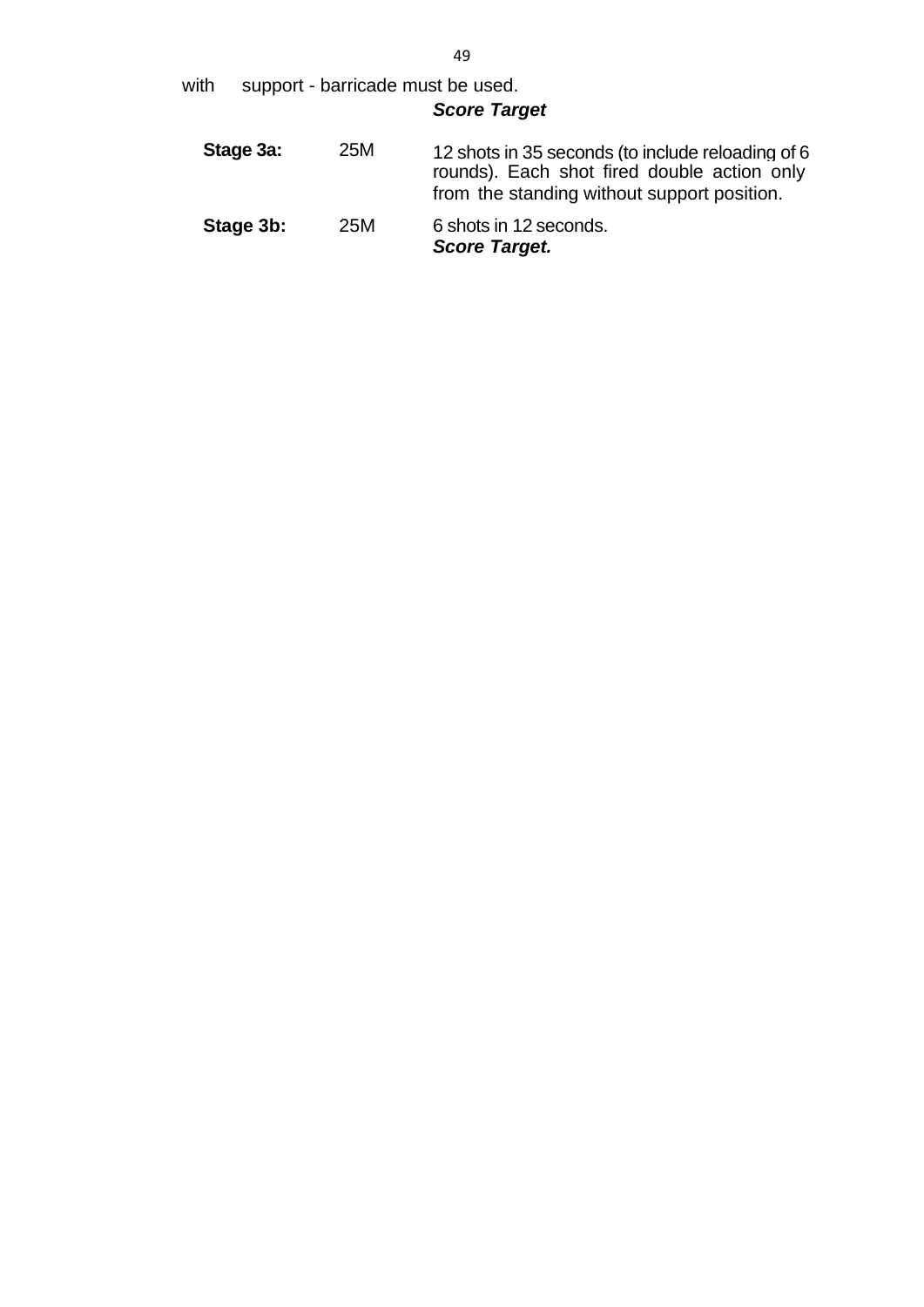# <span id="page-53-0"></span>General

# <span id="page-53-1"></span>**Competitors Responsibility**

The competitor is responsible to be familiar with the events course of fire and to present themselves to the firing line fully prepared to complete the event without unnecessary delay and inconvenience to fellow competitors.

### <span id="page-53-2"></span>**Ear Protection**

It is compulsory for all competitors and other personnel in the immediate vicinity of the firing line to wear ear plugs, ear muffs or similar ear protection.

# <span id="page-53-3"></span>**Eye Protection**

It is compulsory for all competitors and other personnel in the immediate vicinity of the firing line to wear shatterproof shooting glasses or similar eye protection.

No patches or other forms of covering are allowed to be placed over shatterproof shooting glasses. Eye patches, eye covers or similar are specifically prohibited, unless used to protect an injured eye while competing.

No ISSF type shooting glasses, mechanical iris, orthoptics, apertures or similar parts are allowed. Side blinders, blanking covers or ventilation covers are acceptable, provided it does not extend beyond the bridge of the competitors' nose or front edge of his/her shooting glasses.

### <span id="page-53-4"></span>**Holsters**

It is compulsory for all competitors when on the firing line to wear a suitable holster that will securely hold the firearm in place. If a suitable holster is not available then a secure container (e.g. gun bag, gun box) must be used to store the firearm throughout the course of fire.

### <span id="page-53-5"></span>**Optical Devices**

No optical devices (other than normal glasses worn for corrective eyesight purposes or sunglasses) will be permitted on the range during match firing for use by competitors. Optical devices have also been interpreted to prohibit the use of mechanical iris, eye patch, or eye cover. Only open sights are allowed, except for use on firearms in all the Optical Matches, where optical or electronic, fixed or adjustable sights, are allowed. Optical, mirror, telescopic, laser beam, electronically projected dots, etc., computerized sighting-aiming devices are prohibited for all the other Matches.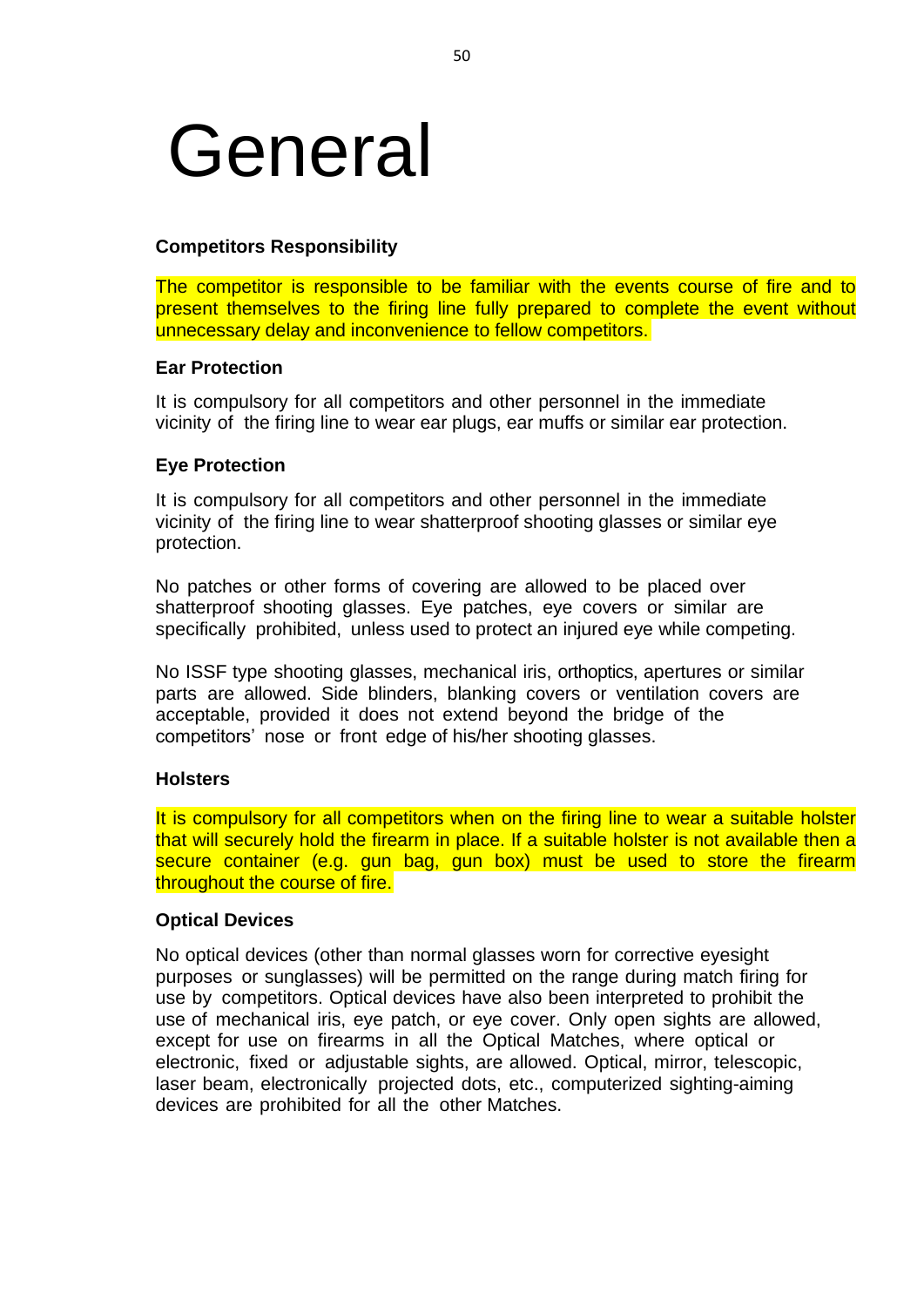# <span id="page-54-0"></span>**Dropped Ammunition and Other Equipment**

Any equipment dropped on the ground, stays on the ground and may not be touched by the competitor. You may only retrieve that which was dropped on the ground after the command THE LINE IS CLEAR has been given. Dropped firearms can only been handled by or under the control of the Range Officer.

# <span id="page-54-1"></span>**Ground Cloth**

A ground cloth may be used provided it is not constructed or used in a manner to provide artificial rest or support. The thickness of the ground cloth as used is not to exceed 19 mm. Any ground cloth which is questionable should be submitted to the Match Director for a decision.

# <span id="page-54-2"></span>**Range Control and Commands**

### <span id="page-54-3"></span>**Discipline**

The safety of competitors, range personnel and spectators requires continuous attention by all to the careful handling of firearms and caution in moving about the range. Self-discipline is necessary on the part of all. Where such selfdiscipline is lacking it is the duty of range personnel to enforce discipline and the duty of competitors to assist in such enforcement.

# <span id="page-54-4"></span>**Cylinders Open**

Unless revolvers or pistols are holstered or cased, cylinders must be open at all times and/or slides locked open and magazine removed.

### <span id="page-54-5"></span>**Revolvers or Pistols Unloaded**

Revolvers or pistols will not be loaded until the competitor has taken position at his firing point and the command "LOAD" has been given.

### <span id="page-54-6"></span>**Loaded Revolvers or Pistols**

A revolver that has a cartridge in the cylinder shall be considered as being loaded. A semi-automatic pistol which has the slide in the closed position and/or magazine inserted will be considered as being loaded.

No revolver or pistol will be loaded until competitor has taken his place at the firing point and the command "LOAD" has been given by the Range Officer.

### <span id="page-54-7"></span>**Cease Firing**

All revolvers or pistols will be unloaded immediately upon command.

### <span id="page-54-8"></span>**Not Ready**

It is the duty of competitors to notify a Range Officer if not ready to fire at the time the Chief Range Officer asks, "IS THE LINE READY?" any competitor who is not ready or whose target is not in order will immediately raise his arm and call, "NOT READY ON TARGET…". Should the Chief Range Officer cause firing to proceed, the competitor concerned will be given an opportunity to fire his score in the earliest possible relay or by time extension in his relay. Failure of a competitor to notify the Range Officer that he is not ready forfeits his right to fire.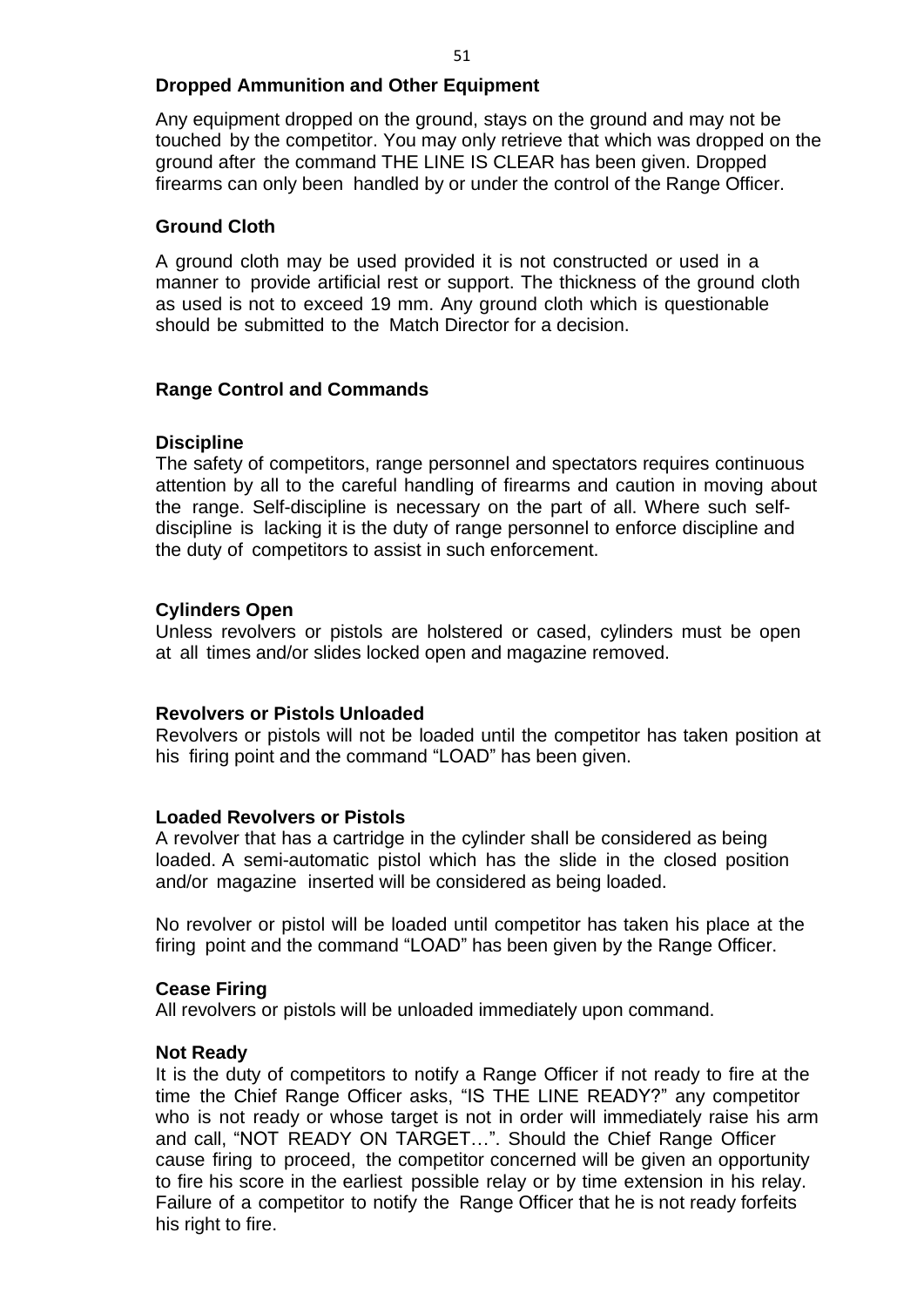# <span id="page-55-0"></span>**Loud Language**

Loud and/or abusive language that disturbs the operation of the match or the competitors while firing is not permitted. Competitors, scorers, and Range Officers will limit their conversation directly behind the firing line to official business. Verbal abuse by competitors or verbal abuse of competitors by match officials are grounds for disqualification or replacement of those guilty of such action.

# <span id="page-55-1"></span>**Delaying a Match**

No competitor may delay the start of a match through tardiness in reporting or undue delay in preparing to fire.

# <span id="page-55-2"></span>**Policing Range**

It is the duty of competitors to police the firing points after the completion of each match before leaving the firing line. The Range Officer will supervise such policing and see that the firing points are kept clean.

### <span id="page-55-3"></span>**Competitors Will Score**

Competitors will act as Scorers when requested to do so by the Match Director, Chief Range Officer or if stated in the tournament program (except that no competitor will score his own target).

# <span id="page-55-4"></span>**Repeating Commands**

A Range Officer will repeat the Chief Range Officer's commands only when those commands cannot be clearly heard by competitors under his supervision.

# <span id="page-55-5"></span>**Firing Line Commands**

# **SHOOTERS TO THE LINE:**

When ready to start firing a match, the Chief Range Officer or other person giving firing line commands, calls the detail to the firing line. He then announces the match, detail, stage, position, number of rounds and time allowance.

### **LOAD AND HOLSTER:**

The command will be given after having made sure that the range is clear.

### **IS THE LINE READY?**

Any competitor who is not ready or whose target is not in order will immediately raise his arm and call NOT READY ON LINE…

### **THE LINE IS NOT READY**:

The person giving the commands will immediately state, THE LINE IS NOT READY and then investigate the difficulty and assist in correcting it.

# **THE LINE IS READY:**

If there is no response by any shooter or when the difficulty has been corrected the person giving the commands calls this command. The targets will be exposed or the signal to commence firing will be given in approximately 3 seconds.

### **COMMENCE FIRING:**

That means to start firing without delay as timing of the string or stage is started. Commence Firing may be signaled verbally or by a short, sharp blast on a whistle, buzzer, signal-horn or when the targets start to turn.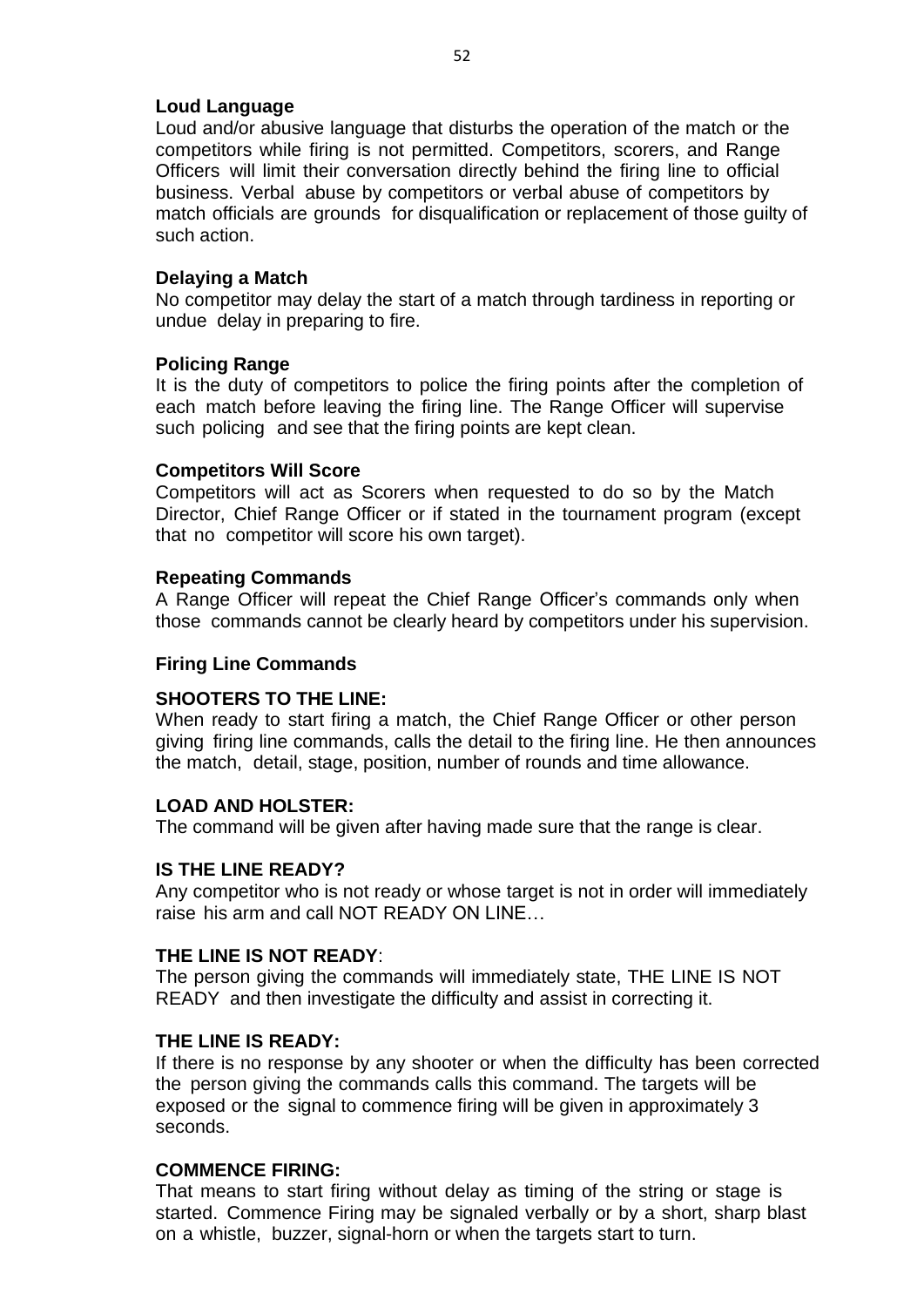# **CEASE FIRING:**

The command is given at the end of the time limit for each string, stage or any other time he/she wishes all firing to cease. Firing must cease immediately. Even if a competitor is about to let off a carefully aimed shot he must hold his fire and open the cylinder of his revolver or lock the slide back and remove the magazine of the pistol. Failure to immediately obey this command is one of the worst infractions of range discipline. CEASE FIRING may be signaled verbally, by a short, sharp blast on a whistle, buzzer, signal-horn or by moving the targets out of view.

# **UNLOAD AND SHOW CLEAR:**

On this command all Line Officers check their competitors to make sure each one obeys the command and order them to holster the firearm before signaling the person giving the commands that their portion of the firing line is clear.

# **THE LINE IS CLEAR:**

When all Line Officers have given the signal their competitors have unloaded and holstered, the Chief Range Officer announces THE LINE IS CLEAR and follow this with the necessary instructions for removing or scoring targets, clearing the firing points of equipment or announcing the next detail.

# <span id="page-56-0"></span>**Temporary Disability: Substitute Positions**

Any shooter, who has a temporary physical disability which prevents the shooter from using a specified position as defined in these Rules, may assume a more difficult substitute position as follows:

The substitute position to be used at 25 yards/meters will be standing without Support;

The substitute position to be used at 50 yards/meters will be Standing Weak Hand Barricade, unless the shooter is unable to shoot with the weak hand in which case the shooter will shoot from the sitting position.

Any substitute position must conform to the rule which defines it. The Match Director must be informed of the substitute position, and may require that the substitute position be demonstrated so that the Match Director may be certain that it meets the definition of the appropriate rule.

### <span id="page-56-1"></span>**Artificial support**

Any supporting surface except the ground not specifically authorized for use in the Rules for the position prescribed is prohibited.

Digging or use of elbow or heel holes at the firing points or the use of depressions which form artificial support for the elbows, arms, or legs is prohibited.

Use of artificial support is prohibited except as individually authorized for the physically handicapped shooter. Equipment such as speed loader, ammunition pouches, holster, or any other equipment would be considered "Artificial Support" when it is positioned in a location so as to provide or give reasonable appearance of providing support.

It is the intent that clothing must be normal street or uniform type, which corresponds to the weather conditions during the competition involved. No clothing may be worn which will, in any manner, give the wearer artificial support. This includes shooting jackets, coats or vests, which have tightening devices intended to stiffen the body or tightening devices to stiffen the arm or lend support to the arm.

The term artificial support shall not apply to an elastic type strap or band that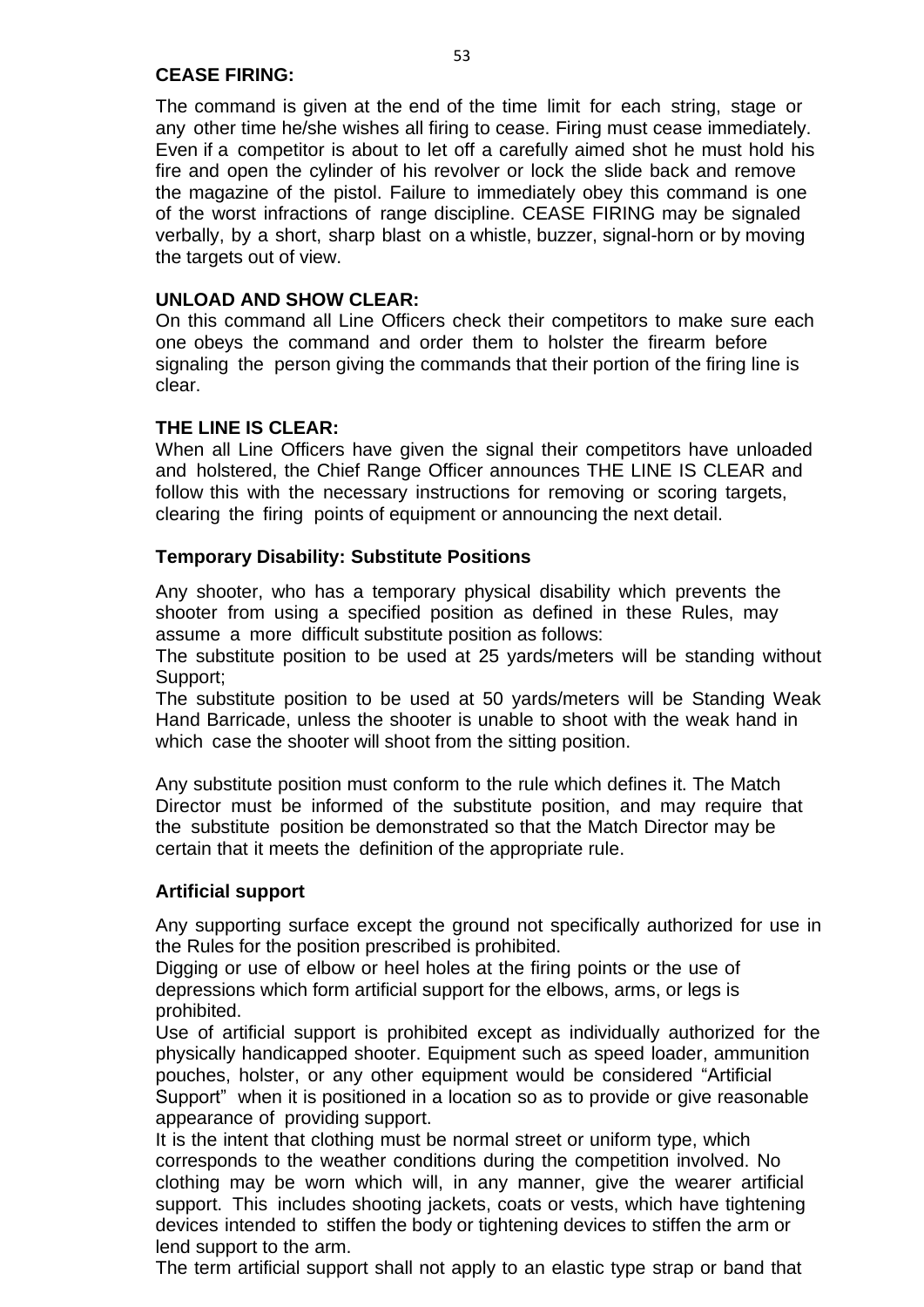54

is worn on the forearm and does not extend over the wrist or elbow joint.

This rule recognizes that such a strap or band when required merely allows a competitor to compete up to his normal ability and offers no advantage to a shooter with no physical problems.

# <span id="page-57-0"></span>**Scoring and how to score NPA/PPC targets using plastic overlay scoring gauges**

At the end of the stage, practice, match or series and upon command of the Presiding Range Officer ("PRO"), competitors may go forward to examine their targets, but may not touch them.

Targets may only be scored by the PRO, any other qualified Range Officer ("RO") present, a Stats Officer or another competitor. No competitor may score his own target.

Targets may be scored on the target frames, behind the competitors on the firing line or in the Statistical Office.

When targets are scored, the scorer records the hits and has the score accepted by the competitor. When completed, each target is then repaired using patches or its center replaced, where necessary. When completed, score cards must be signed by scorer and competitor.

Plastic overlay scoring gauges should only be used to determine the value of shot holes where it is not clearly visible to the scorer as to whether they are touching the higher value scoring ring or not (the so-called close shots) and where differences might occur between the scorer and the competitor regarding the value of a shot.

In such instances, the calibre the competitor was using for the event should be ascertained, whereafter the center dot of the applicable calibre ring on the plastic overlay scoring gauge should be placed by the scorer centrally over the shot hole whose value requires to be determined.

If the leaded edge of the shot hole does not touch the outside of the scoring rings, the lower value must be given.

If the leaded edge of the shot hole touches the outside of the scoring rings, the higher value must be given.

If the leaded edge of the shot hole breaks the scoring rings, the higher value must be given.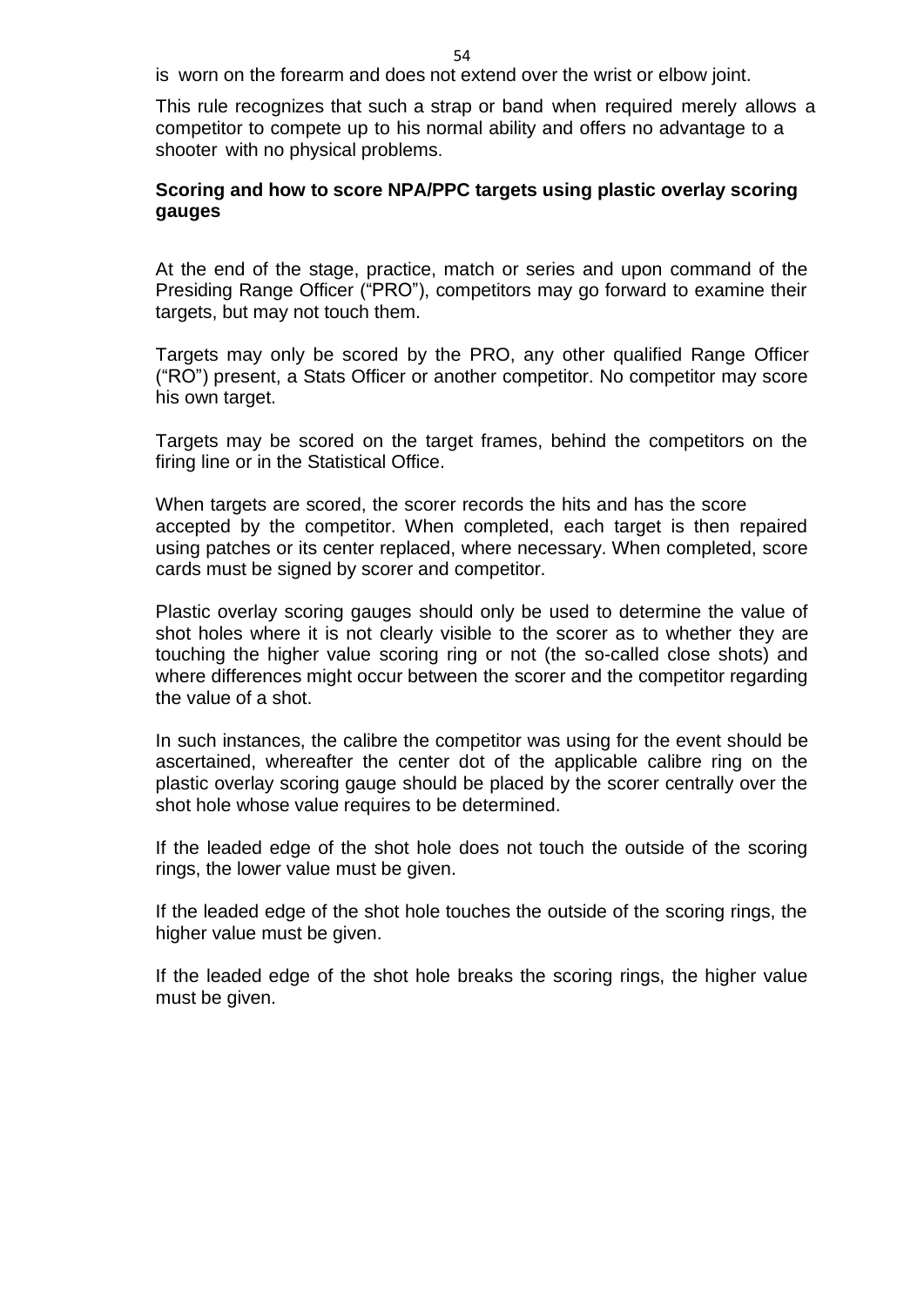Used to score shot values five (5) and inner tens



In the case of keyhole or tipped shots the higher value is awarded if the leaded edge of the bullet hole touches the scoring ring of higher value even though the hole is elongated to the bullet's length rather than being a circle of the bullet's diameter.

In the case of skid shots the higher value is awarded if the leaded edge of the bullet hole touches the scoring ring of higher value, except the value of a skid shot may not be more than one ring higher than the original point of bullet contact with the target. The target shall be defined as the entire card or paper on which the scoring rings are printed but shall not include the backing. When the original point of bullet contact is outside the target card it will be scored as a miss. When the original point of bullet contact is on the target card but outside the scoring rings and the leaded edge of the bullet touches a scoring ring it will be given the value of the lowest scoring ring.

A shot hole must be scored as a hit provided that it measures no more than one and one-half  $(1\frac{1}{2})$  times the diameter of the bullet used by the competitor. Any shot hole which is more than 1½ times the diameter of the bullet (a skid or long shot) must be scored as a miss. The half-moon circles on top of the calibre rings on certain of the plastic overlay scoring gauges must be used for this purpose by placing the bottom section of the applicable calibre ring at the start of the skid or long shot. If the shot hole extends past the half-moon circle on top of the applicable calibre ring, it must be scored as a miss and if it does not, it must be scored as a hit.

When a bullet enters a target from the backside it will be scored as a miss.

If two scorers cannot agree on the value of a close shot, the PRO, another match official or Jury member should decide on the value of the shot.

Plug-type gauges may only be used by meeting officials. The plug type scoring gauge, if used, will remain in the shot hole until the shot value is agreed upon by the competitor and the scorer, or until removed after a challenge.

If the plug type scoring gauge is removed prior to an agreement of shot value, the shot hole may not be re-plugged and must be taken to a Jury.

55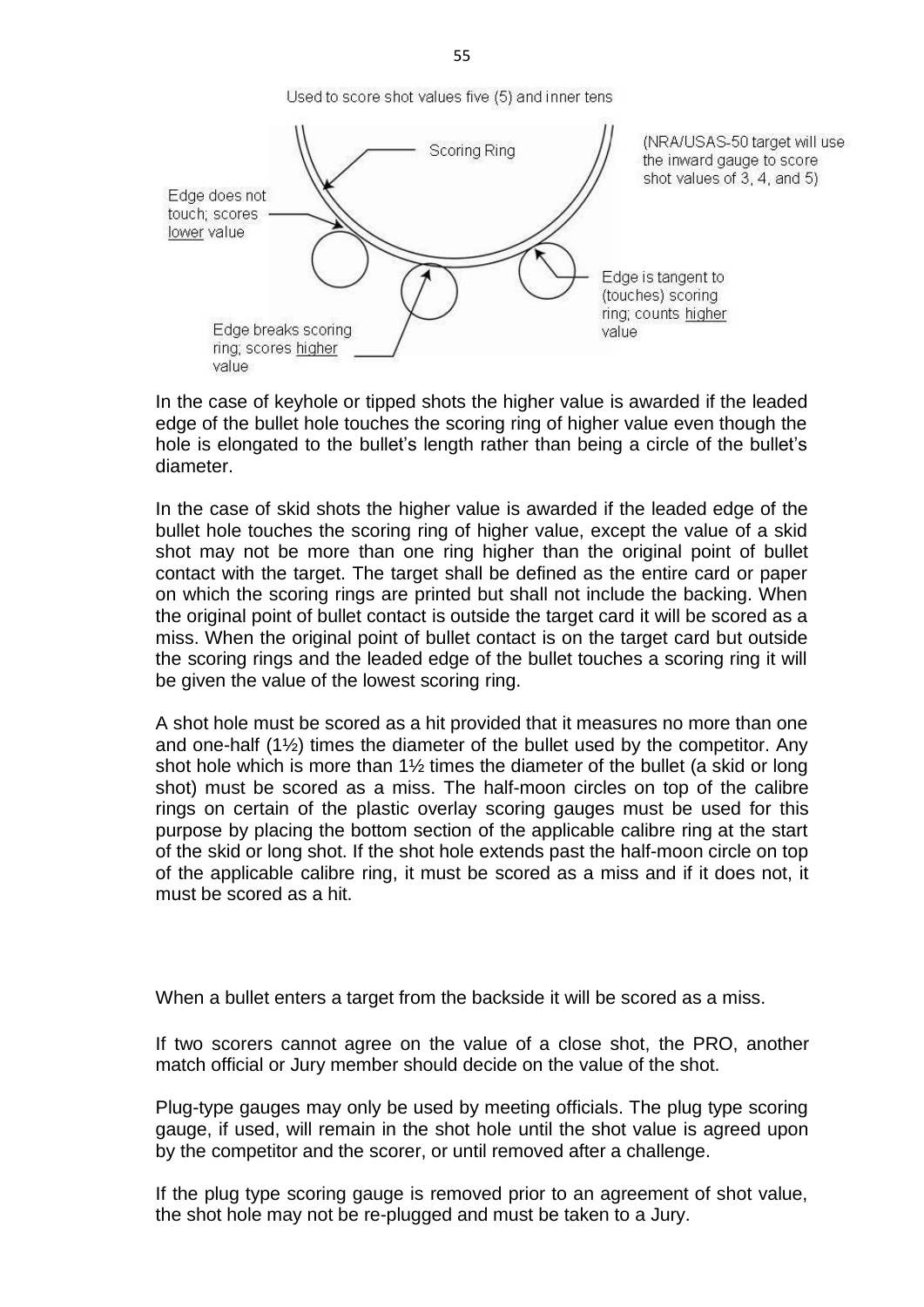When the target scoring rings are partially obliterated by shot groups of two or more shots or when two adjacent shot holes have a connecting tear in the target paper resulting in two scorers not agreeing on the value of the shots, the values of the shots in the partially obliterated scoring ring area shall be determined by authorized tournament scoring personnel or the Jury, when required. Plastic overlay gauges should be used as an aid for this purpose.

As a general rule only those hits which are visible will be scored. An exception will be made in the case where the groupings of 3 or more shots are so close that it is possible for a shot or shots to have gone through the enlarged hole without leaving a mark and there has been no evidence that a shot or shots have gone anywhere other than through the assigned target. In such a case, the competitor will be given the benefit of the doubt and scored hits for the nonvisible shots on the assumption they passed through the enlarged hole. If such assumption should place a non-visible hit in either of 2 scoring rings, it is scored in the higher-valued ring.

When a bullet enters a target from the back it should be scored as a miss and a hole made by a ricochet bullet should also be scored as a miss. Hits outside the scoring rings should be scored as misses, any bullet which does not completely pass through the target should be scored as a miss and hits on the wrong or adjacent targets should also be scored as misses.

All shots fired by the competitor after he takes his position at the firing point will be counted in his score, even if accidentally discharged, provided that they are not either early or late shots. With the first round the competitor fired, the match will be scored and such score must be captured by the Stats Office. If a warmup is offered, the match will be scored with the first round fired in the warm-up.

If a competitor fires fewer than the prescribed number of shots through his own fault and there are more hits on the target than the shots fired, he will be scored the number of shots of highest value equal to the number he fired and given a miss for each unfired shot.

The Range Officer must ensure that the targets for NPA and PPC matches are in an acceptable competition condition and should a competitor ask for a centre replacement, he should as far as possible, be accommodated. Should a centre replacement not have been effected and the targets only have been repaired by being patched, the competitor must be given the benefit of the doubt, should unidentifiable extra shots be found on his target. This excludes all shots fired by an adjacent or neighbouring competitor on the competitor's target(s), where the so-called cross-fire and excessive hits rules will apply.

# <span id="page-59-0"></span>**Re-firing**

No re-fires will be allowed for defective guns or ammunition or for other malfunctions of the shooter's equipment. A competitor may clear jams or malfunctions and replace the necessary cartridge(s) that have misfired or have been dropped, provided all safety requirements are met. Completing a string of fire in this manner will not constitute a re-fire. No additional time will be allowed. A loaded magazine can be substituted for the dropped cartridge(s) or in case of a misfire or malfunction.

When the firing of a string is interrupted by some occurrence which renders it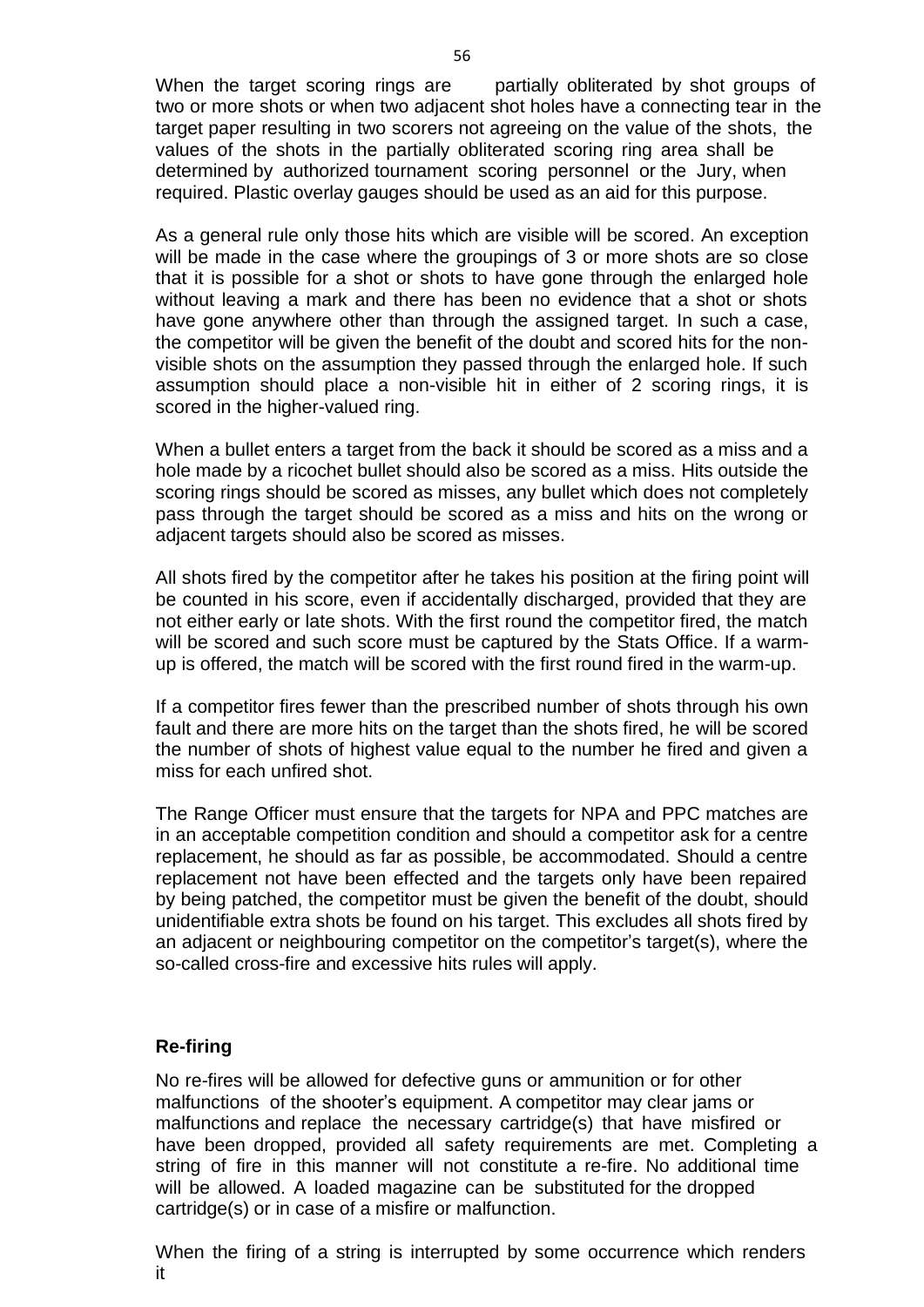impossible for one or more competitors to complete the string under the conditions of the match, the Chief Range Officer will proceed as follows: Without being permitted to examine their targets, competitors in the relay who have been so prevented from completing their strings will be asked if they wish to re-fire or accept their score as fired. Targets will then be scored in the usual manner for all competitors except those who have elected to re-fire. Without being scored or otherwise examined, the targets of such competitors who have elected to re-fire will be pasted or replaced with new targets and a complete string will be fired and scored. Reasons authorizing this procedure are:

failure to allow full time,

failure of targets to operate properly or uniformly,

failure of the target to remain in position on the frame or carrier, damage to the target rendering proper aiming or scoring impossible, the appearance of some object in the line of fire constituting a hazard, some incident involving a Range Officer or competitor on the firing line, unintended moving of the target.

If, due to a target breakdown, faulty target operation or error, one or more competitors are allowed more time to complete the string, the Chief Range Officer will immediately order all such targets to be repaired, pasted or new targets installed, the fired target(s) will not be scored or examined and a complete new string will then be fired by the competitor(s) who were allowed extra time. If in the same relay some targets operate properly in accordance with the legal time limit, such targets will be scored in the usual manner and competitors firing on those targets will not be required or permitted to re-fire.

In the case of cross fires or excessive hits, the competitor whose target includes the cross fire or excessive hits, has the option of accepting the low scoring string(s) or re-firing the string(s). If the competitor re-fires, the original target with excessive hits shall be retained by the scorer, and on re-firing the competitor may not receive a score higher than the required number of hits of highest value on the original target. If the score on the re-fired target is higher than the required number of hits of highest value on the original target then the original target shall be scored using the appropriate hits of the highest value; but if the score on the re-fired target is not higher, then such re-fired score will be recorded.

Any shot which can be identified by the bullet hole as having been fired by another competitor, other than the competitor assigned to the target will be disregarded and will not be scored when after this procedure the number of visible hits is higher than the required number of hits on this target.

In the case of some accident involving a competitor on the firing line, such as being hit by lead or powder residue, that competitor must stop firing immediately. Any shots fired will be counted. The entire stage in which the incident occurred must be re-fired on the same target.

The lowest scoring shots, which constitute the complete string, will determine the competitor's score for that stage.

# <span id="page-60-0"></span>**Excessive Hits**

If more than the required number of hits appear on the target, any shot which can be identified by the bullet hole as having been fired by some competitor, other than the competitor assigned to that target or as having been fired in a previous string, will be disregarded and will not be scored.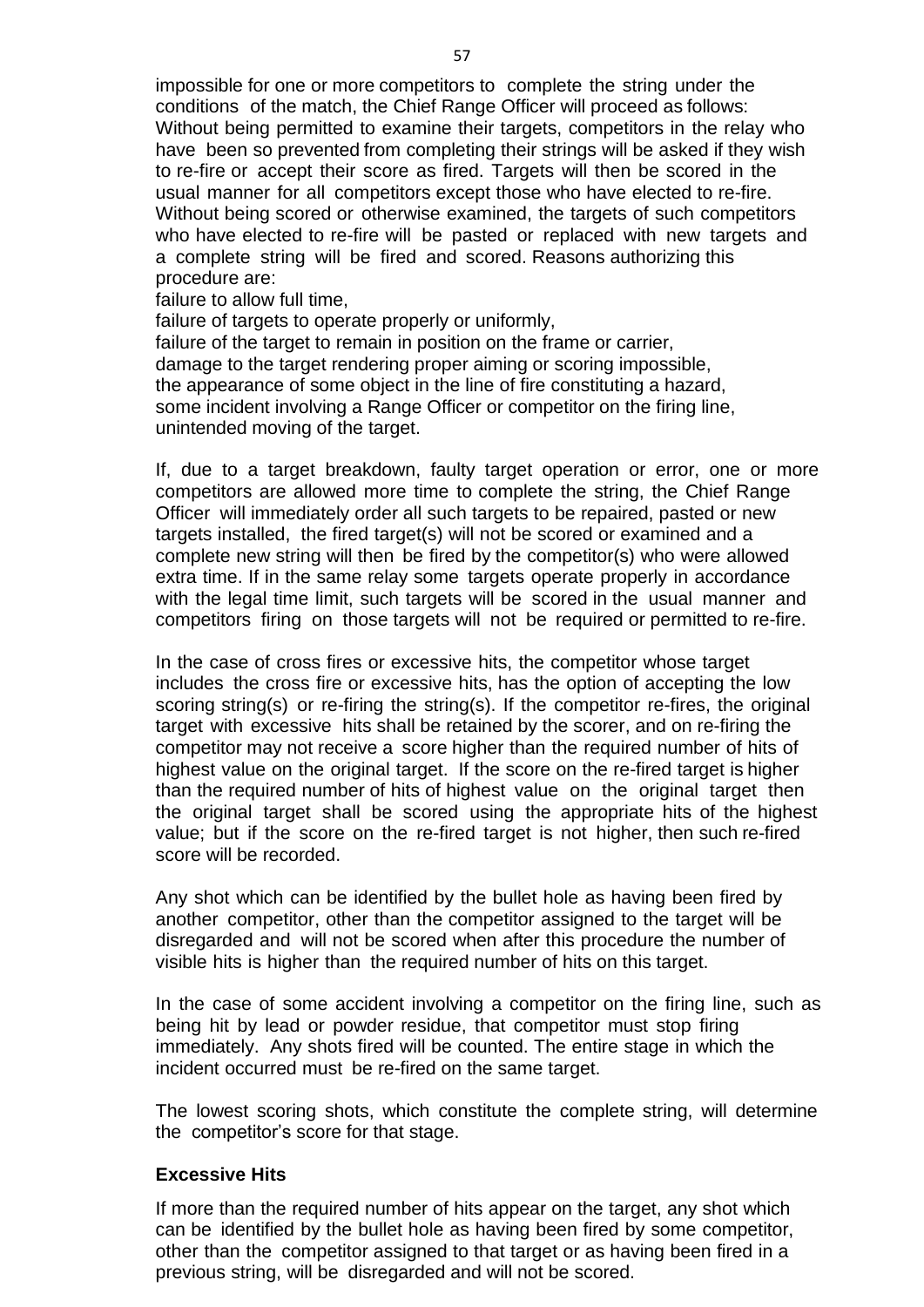If more than the required number of hits then remain on the target a complete new score may be fired in accordance with (b) of the re-firing rule above, except:

If all hits are equal value the score will be recorded as the required number of hits of that value.

If the competitor wishes to accept a score equal to the required number of hits of lowest value, he/she shall be allowed to do so.

If a competitor fires fewer than the prescribed number of shots through his/her own fault, and there should be more hits on the target than the shots fired, he/she will be scored the number of shots of highest value equal to the number he/she fired and given a miss for each unfired cartridge.

### <span id="page-61-0"></span>**Competitors' grading**

A competitor, competing for the first time, in any Competition, will shoot as a **bronze category shooter.** The score that he/she shoots in his/her first Competition will determine the category that he falls into.

**Up-grading of competitors:** A competitor, who shoots himself into a higher category, will immediately be promoted into such higher category by the Stats Officer

/the Statistical Office/Classification Officer.

**Down-grading of competitors:** A competitor that has, on a number of occasions, shot scores lower than his/her category in the last 12 months, can apply to the NPA/PPC Technical Committee to be downgraded into a category that is equal to the highest score he/she has shot in the last 12 month and pay the appropriate fee.

### <span id="page-61-1"></span>**Penalties**

#### <span id="page-61-2"></span>**Early or Late shots**

By using turning targets early or late shots must be scored as a miss.

When fixed targets are used, early or late shots will be deducted from the competitor's target by scoring as misses the shots of highest value, equal to the number of shots fired in error.

#### <span id="page-61-3"></span>**Wrong positions**

Each shot fired from a wrong shooting position must be deducted from the competitor's target by scoring as misses the shots of highest value, equal to the number of shots fired in error.

#### <span id="page-61-4"></span>**Fault Lines**

Each shot fired whilst the competitor is in breach of the fault line rule must be deducted from the competitor's target by scoring as misses the shots of highest value, equal to the number of shots fired in error.

#### <span id="page-61-5"></span>**Number of rounds**

Only the correct number of rounds is to be loaded for any series or practice. If a competitor has loaded more rounds then allowed for, a penalty of 10 points per extra round will be imposed. If there are further offences, the score for the series or practice will be disallowed. Only the correct number of rounds is to be fired for series or practice. If a competitor fired more rounds then allowed for at each appearance of the target, a penalty of 10 points will be deducted for each extra shot fired in the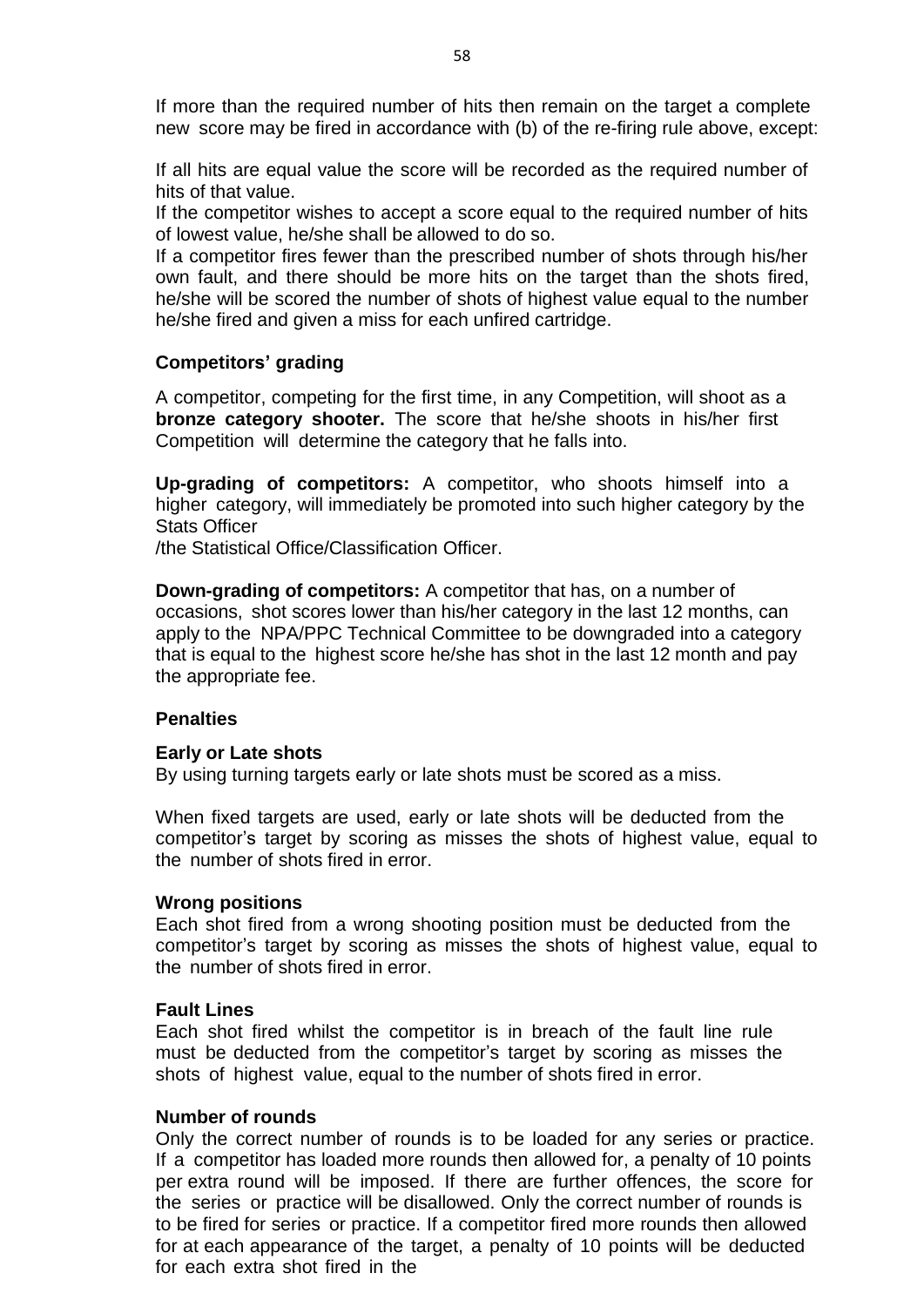series or practice, where the occurrence was noted.

# <span id="page-62-0"></span>**Recording irregularities and penalties**

The Range Officer is responsible for recording all late or early shots, position faults, warnings and penalties. Irregularities and penalties must be recorded on the applicable score cards or target(s), which must be forwarded to the Classification Office.

# <span id="page-62-1"></span>**Ties**

The term "match" as used in this section refers to all individual, team and agaregate matches and in all matches where the X is scored an X is a hit of highest value.

# <span id="page-62-2"></span>**Team Matches**

Ties in team matches will be ranked in the following order:

by considering team score as though it was a single score fired by an individual. The same precedent applies as that indicated in the Breaking Ties Rule below. by highest individual aggregate score.

by second highest individual aggregate score, etc.

# <span id="page-62-3"></span>**Breaking Ties**

When 2 or more competitors or teams have the same numerical score, tie scores will be ranked in the following order:

INDIVIDUAL AND TEAM MATCHES

By the greatest number of X's in that match.

By the fewest misses in that match.

By the fewest number of shots of the lowest value in that match.

By the fewest number of shots of the lower value in that match.

In a multi-stage match where targets are scored separately, follow the procedures (a) to (d) on the last fired target; by using reduced targets the last two fired targets.

Individual competitor ties which cannot be broken will be resolved by the score of the next individual fired match or matches as necessary. For example, match #1 tie will be broken by match #2 score, etc.

The individuals aggregate score will be used to break the unbreakable individual competitor tie which cannot be broken in the last fired individual match included within the individual aggregate. Tie scores in an additional or supplemental match (such as the Standard Revolver 4" Match, the

Distinguished Match or Standard Revolver 2,75" Match etc.) that cannot be broken by (a) through (e) will be broken by a shoot-off over the Standing Position Course Without Support at 25 meters (Match #4).

All scores tied numerically and tied with X's for places below the last award shall be listed with equal rank in alphabetical order using the competitor's family name.

# <span id="page-62-4"></span>**Weighing of Triggers**

Triggers must be safe, in the opinion of the PRO and triggers may be weighed with official trigger test weights, at the discretion of the Match Director, Official Referee, Jury or other Match Official. Failure of the trigger to meet the trigger pull specifications shall disqualify the competitor in matches previously fired.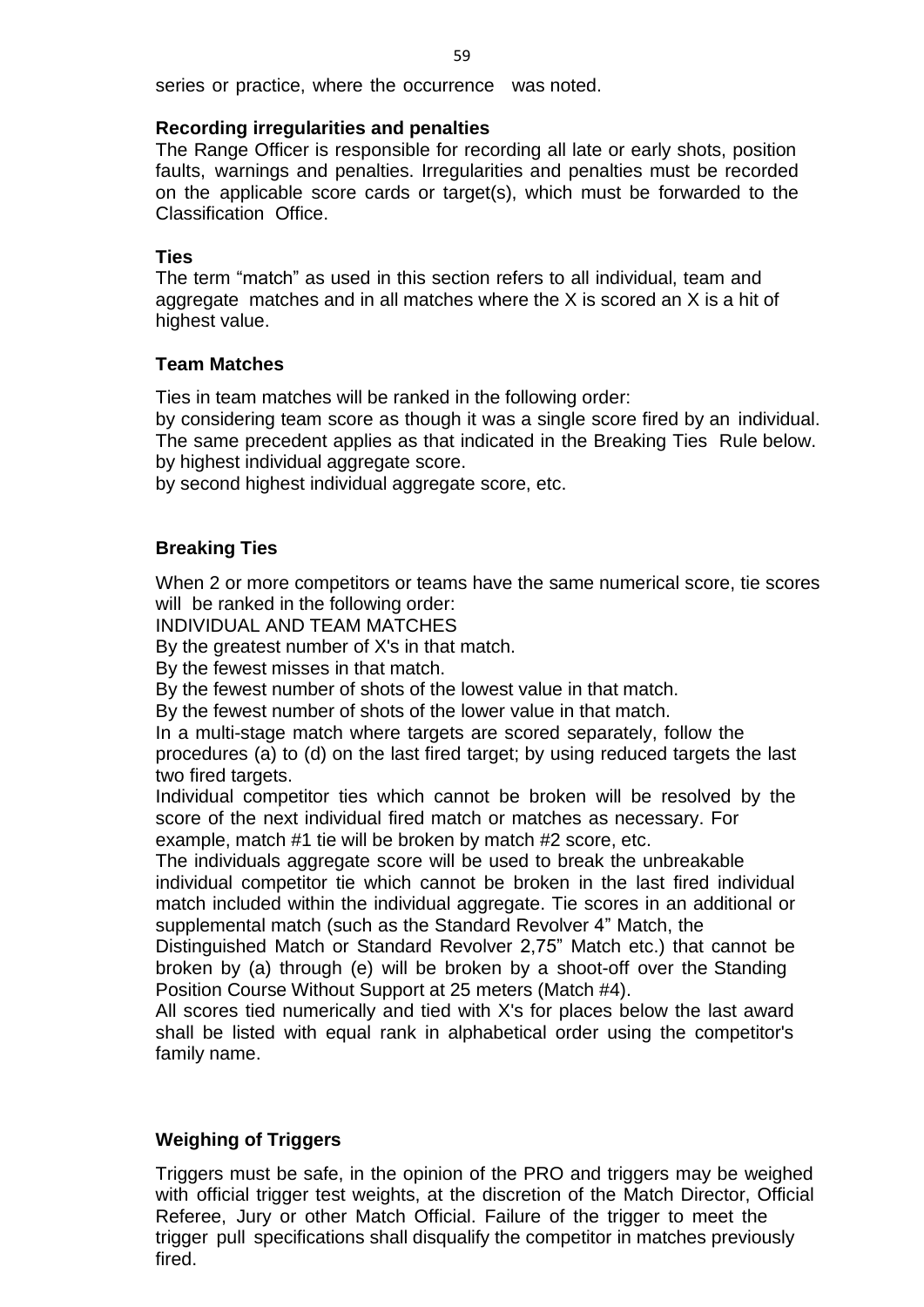While trigger pull is being weighed, the firearm shall be held with the barrel perpendicular to the horizontal surface on which test weight is supported. The rod or hook of test weight shall rest as near the middle of the curve in curved triggers or on a point approximately in the middle from lower end of straight triggers.

To pass the weight test, a weight of the correct number of pounds shall be lifted by the gun's trigger while all safety devices are in firing position from the horizontal surface on which it is resting, until the weight hangs free and without releasing the trigger.

Revolvers and/or pistols must be unloaded while trigger is being weighed. Competitors will be permitted to adjust triggers which have failed to pass the weight test provided they do not occasion any delay. Failure of trigger to pass the weight test is the competitor's responsibility.

Triggers will be weighed at all Provincial and National Championships.

# <span id="page-63-0"></span>**Disqualification**

The Match Director, Official Referee or Jury upon proper presentation of evidence, may disqualify any competitor or order his expulsion from the Range for violation of Rules or for other conduct they consider discreditable or unsafe.

Unsafe or incompetent handling of any firearm during any match or tournament will not be tolerated and may result in disqualification from a match or from an entire tournament. A tournament official may stop a competitor during a string of fire in order to ensure the safety of competitors or equipment.

Competitors will be disqualified from a match or the entire championship for which the Range Officer deems to be

Example of unsportsmanlike conduct includes but is not limited to cheating, dishonesty, failing to comply with the reasonable directions of a behaviour likely to bring the sport into

#### <span id="page-63-1"></span>disrepute. **Safety Violations**

Any of the following safety violations may result in disqualification from a match. An accumulation of two (2) such safety violations in any single match requires automatic disqualification from that match and may result in disqualification from the tournament.

Pointing a loaded firearm up range or at a competitor or range personnel. Dropping of an unloaded firearm.

Leaving the firing line with a loaded firearm.

Picking up a dropped firearm, except under the direction of a tournament official. Any accidental discharge. This does not include rounds fired down range over the established time limit, but does include discharges while loading or clearing a firearm.

Taking ammunition into a safety set-up zone and handling of ammunition in such a zone.

Any other action which a tournament official reasonably believes constitutes unsafe or incompetent gun handling, which in any way poses a potential danger to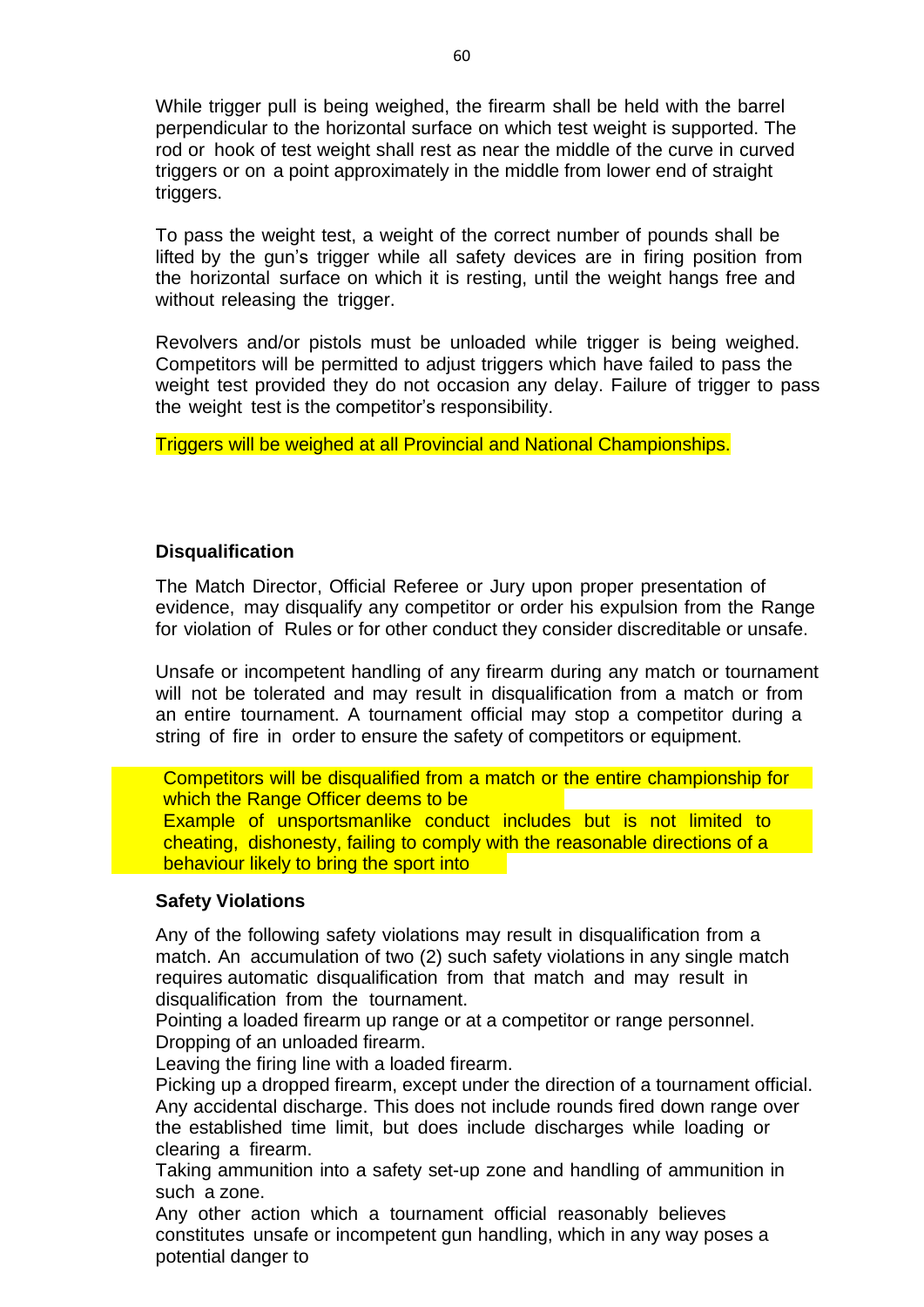any person or which evidences a reckless or negligent disregard for commonly recognized safety practices.

### <span id="page-64-0"></span>**Disqualification Violations**

The commission of a disqualification violation in any match requires automatic disqualification from that match and may result in disqualification from the tournament. Disqualification violations include, but are not necessarily limited to, the following:

Pointing a loaded firearm up range or at a competitor or range personnel. This violation will result in the immediate disqualification from the match and the Tournament. The offender should be escorted from the range at the earliest possible moment. This kind of behaviour will not be tolerated under any circumstances.

Dropping a loaded firearm.

Placing a loaded firearm in the holster other than after the command "LOAD" for the start of a Match or Stage.

Any shot in the holster, into a post, into the ground less than six (6) feet down range from the firing line, into the air or which strikes a side wall/beam or ceiling.

The consumption of or being under the influence of alcoholic beverages or drugs while competing in a match or tournament.

Taking ammunition into a safety set-up zone and handling of ammunition in such a zone.

Any other action which a tournament official reasonably believes constitutes unsafe or incompetent gun handling and which poses a danger to any person or which evidences a reckless disregard for the safety of self or others.

Disorderly conduct or intoxication is strictly prohibited on the range and anyone guilty of same will be expelled from the range. Expelled competitors will be disqualified from the competition with no return of entry fees.

No competitor shall cause any range equipment to become damaged through a deliberate act and any guilty of same will be expelled without a warning from the range. Expelled competitors will be disqualified from the competition with no return of entry fees.

### <span id="page-64-1"></span>**Consequence of Disqualification**

Any competitor disqualified as described above shall be considered as having completed that match or tournament and shall be placed at the bottom of the list of finishing competitors for ranking purposes.